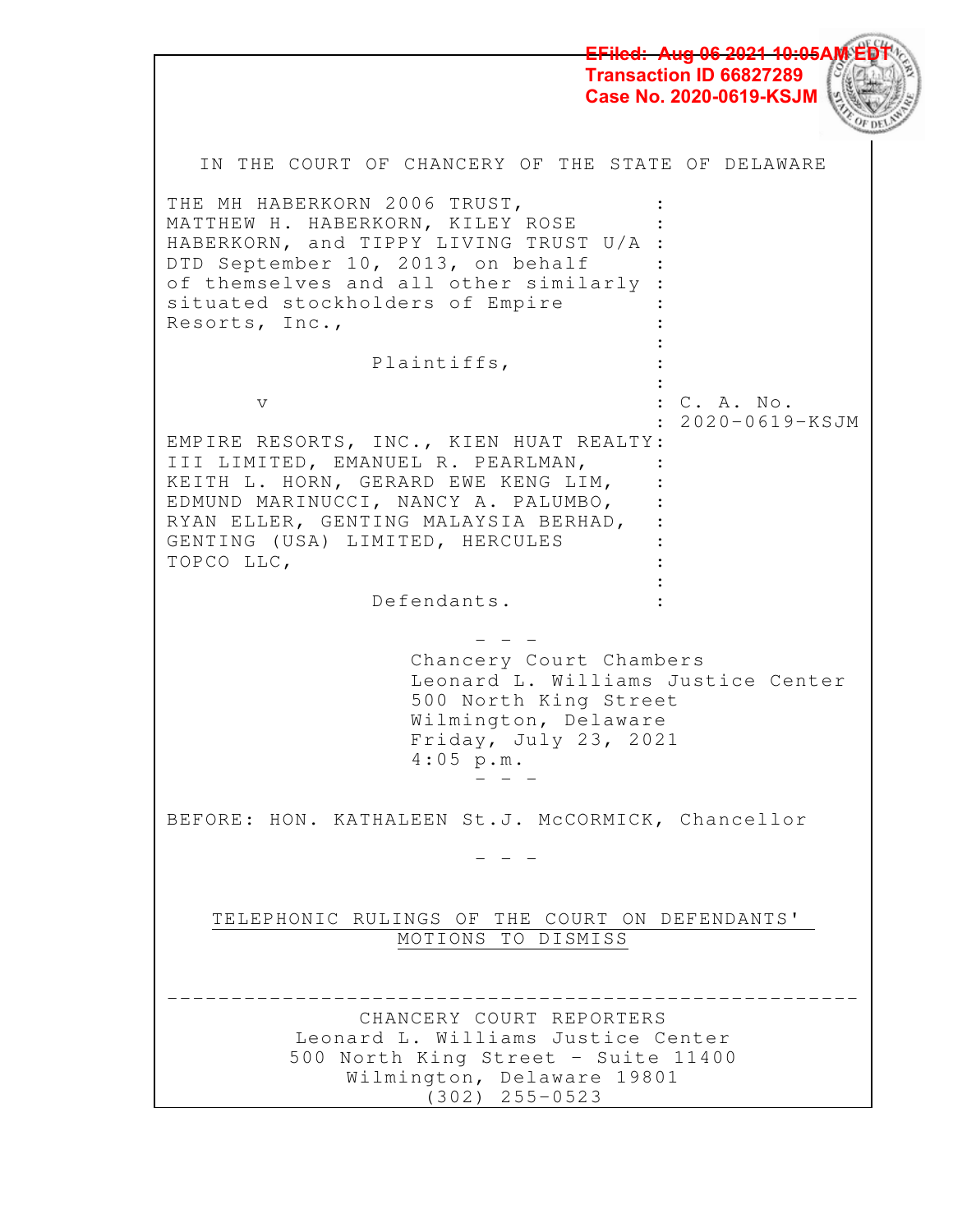APPEARANCES: 1

```
 GREGORY V. VARALLO, ESQ. 
           Bernstein, Litowitz, Berger & Grossman LLP 
                   -and-
           J. DANIEL ALBERT, ESQ. 
          GRANT D. GOODHART III, ESQ.
           MARIA STARLING, ESQ. 
           of the Pennsylvania Bar 
          Kessler Topaz Meltzer & Check, LLP
             for Plaintiffs 
           JOHN D. HENDERSHOT, ESQ. 
           Richards, Layton & Finger, PA 
                   -and-
           ROGER A. COOPER, ESQ. 
          RAHUL MUKHI, ESQ.
           KAL BLASSBERGER, ESQ. 
           of the New York Bar 
          Cleary Gottlieb Steen & Hamilton LLP
             for Defendants Empire Resorts, Inc., Kien 
             Huat Realty III Limited, Emanuel R. Pearlman,
            Gerard Ewe Keng Lim, Ryan Eller, Genting 
            Malaysia Berhad, Genting (USA) Limited, and 
            Hercules Topco LLC 
           MATTHEW D. STACHEL, ESQ. 
           Paul, Weiss, Rifkind, Wharton & Garrison LLP 
                   -and-
           GEOFFREY CHEPIGA, ESQ. 
          ETHAN C. STERN, ESQ.
           of the New York Bar 
          Paul, Weiss, Rifkind, Wharton & Garrison LLP
                   -and-
           JESSICA E. PHILLIPS, ESQ. 
           of the District of Columbia Bar 
          Paul, Weiss, Rifkind, Wharton & Garrison LLP
             for the Special Committee Defendants 
                                - - - 2
  3
  4
  5
  6
  7
  8
  9
10
11
12
13
14
15
16
17
18
19
20
21
22
23
24
```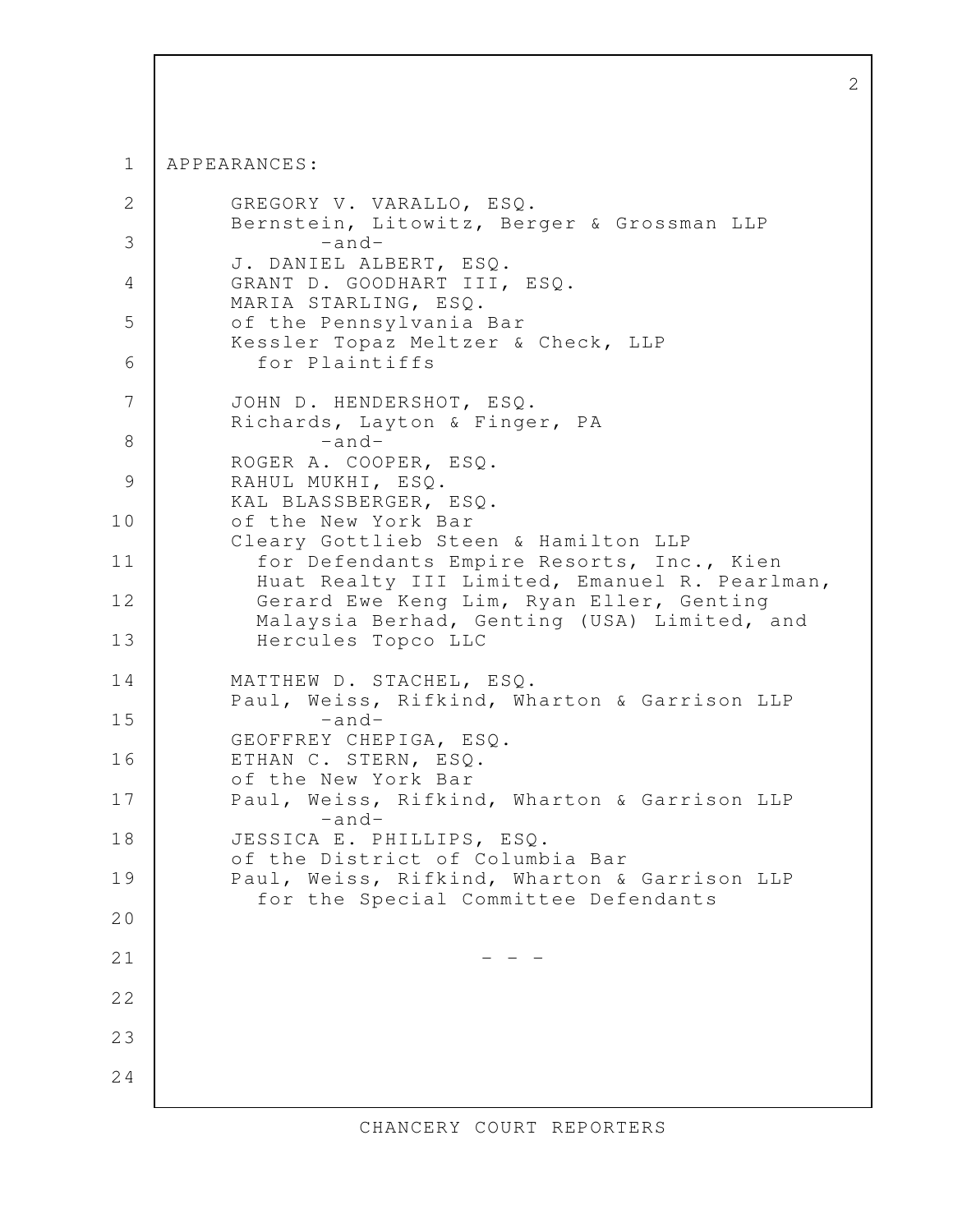THE COURT: All right. Juli, this is Kathaleen McCormick. Can you hear me okay? THE COURT REPORTER: I can, Your Honor. Thank you. THE COURT: All right. This is the time we've set for me to deliver my bench ruling on defendants' motions to dismiss. So I'll begin. This stockholder class action challenges a merger in which the minority stockholders of Empire Resorts, Inc., which I'll refer to as "Empire" or the "company," were cashed out for \$9.74 per share. The merger was designed by Tan Sri Lim Kok Thay, who I'll refer to as "KT Lim," and who held a majority of Empire's outstanding common stock through Kien Huat Realty III Limited, which I'll refer to as "Kien Huat." To fund the merger, KT Lim brought in his affiliated entities, Genting Malaysia Berhad, which I'll refer to as "GenM," and its subsidiary, Genting (USA) Limited, which I'll refer to as "Genting USA." And I'll refer to GenM and Genting USA collectively as the "Genting entities." The stockholder plaintiffs filed this lawsuit alleging that the merger was the product of breaches of fiduciary duties. The defendants have 1 2 3 4 5 6 7 8 9 10 11 12 13 14 15 16 17 18 19 20 21 22 23 24

CHANCERY COURT REPORTERS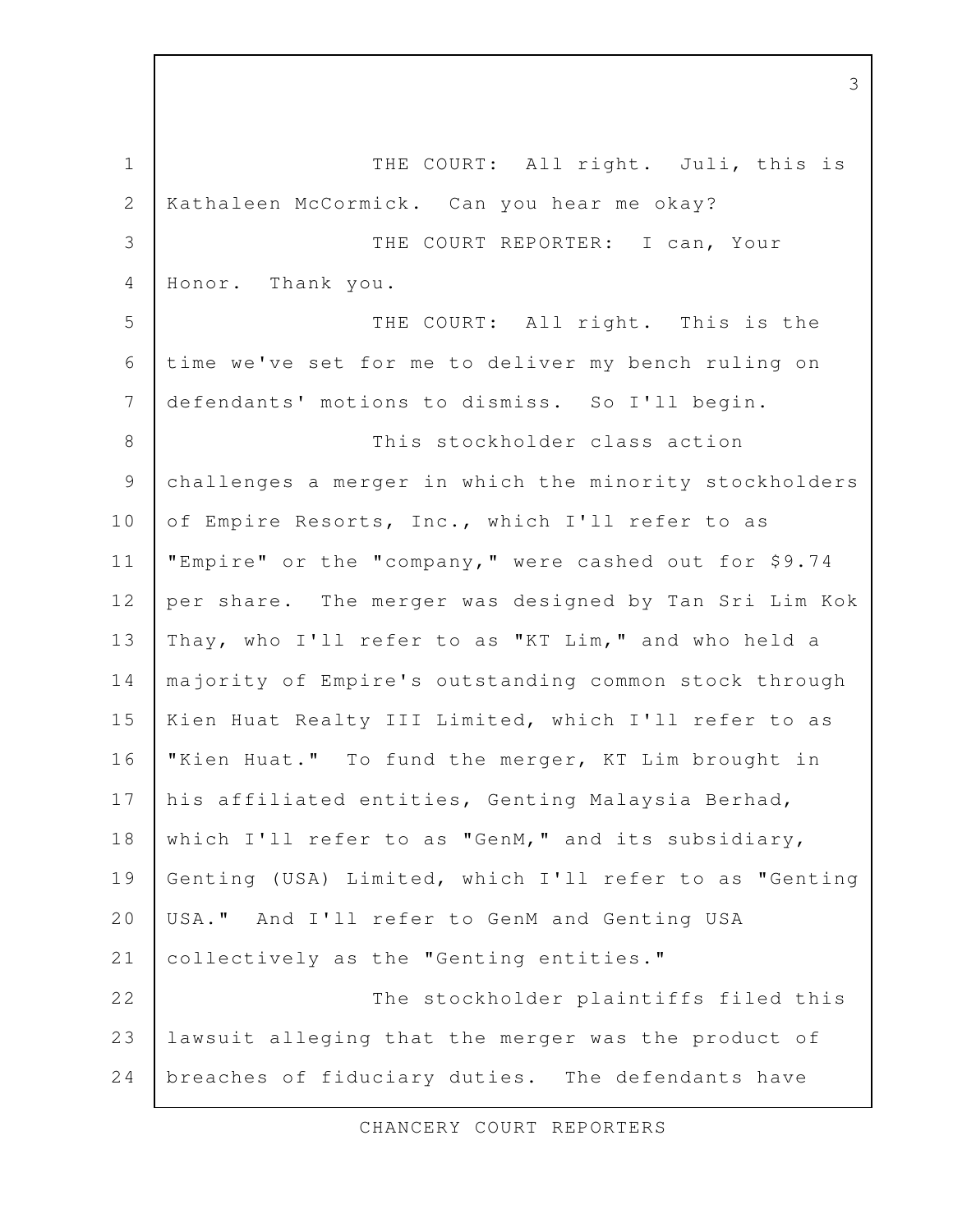moved to dismiss the complaint on a variety of grounds, arguing first that the merger satisfied the conditions of MFW sufficient to invoke the business judgment standard and that plaintiffs failed to state a claim under that standard. The individual defendants also argue that the plaintiffs have failed to state a claim against them. GenM argues that this Court lacks personal jurisdiction over it, and the Genting entities together argue that the plaintiffs failed to adequately allege that they formed a control group with Kien Huat or to state a claim for aiding and abetting against them. For reasons I'll explain next, I am largely denying the motions to dismiss. Before I begin, I'll note that some of the quoted language I cite is partially excised or otherwise altered. I'll turn now to the factual background, which I draw from the verified stockholder class action complaint and documents incorporated by reference. Empire has operated in the gaming and hospitality business since its formation in 1993. Kien Huat began building a position in Empire in 2009. 1 2 3 4 5 6 7 8 9 10 11 12 13 14 15 16 17 18 19 20 21 22 23 24

CHANCERY COURT REPORTERS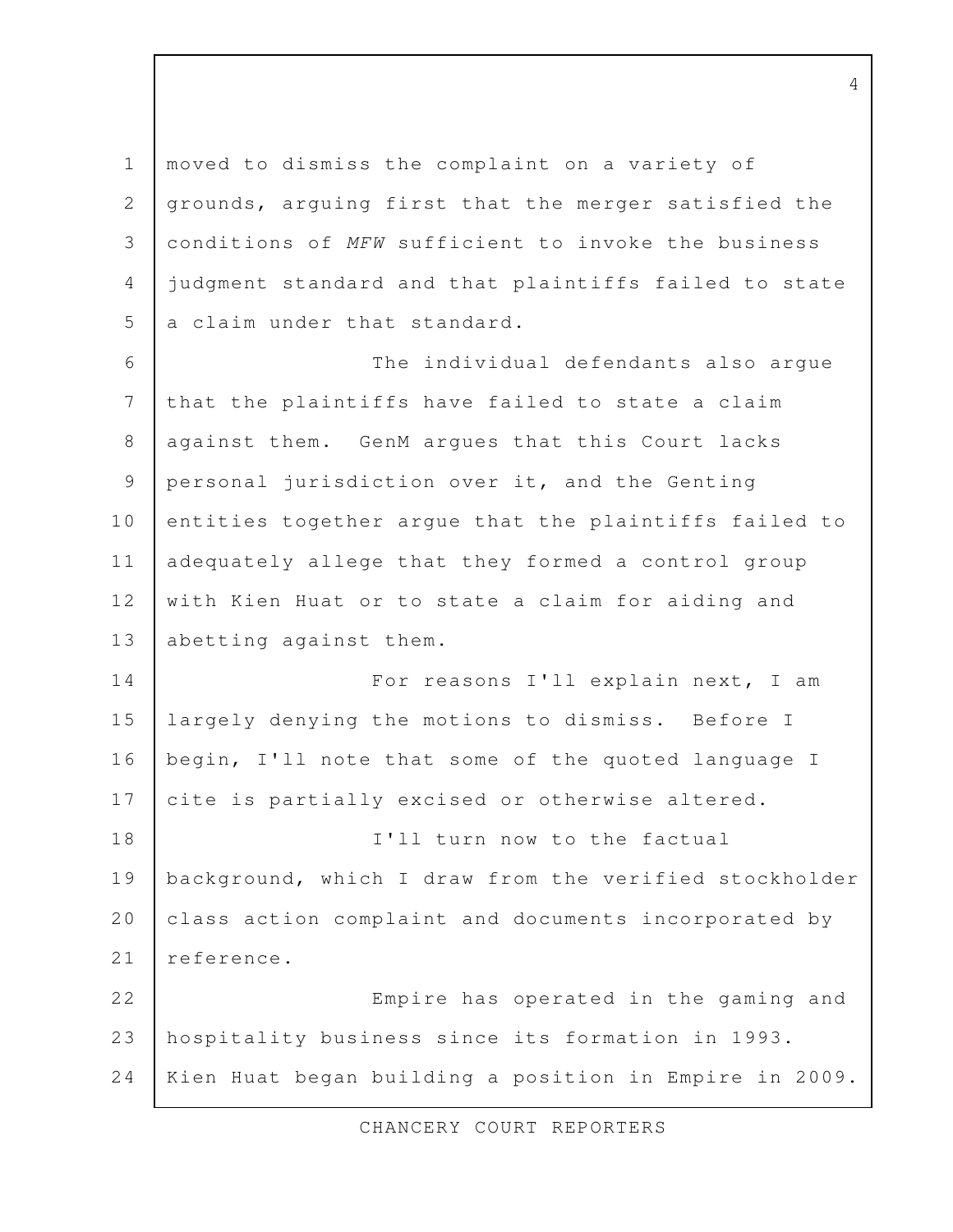Kien Huat has held voting control of Empire since a March 2017 rights offering. Since then, Kien Huat has installed numerous members of management and the company's board of directors, and I'll refer to the company's board of directors as the "board." As of January 2016, Kien Huat owned 88.7 percent of Empire's outstanding common stock. Kien Huat was also Empire's largest creditor. Over the years, Kien Huat and Empire entered into a series of loan agreements and amendments, and Kien Huat has secured the right to convert any portion of the principal amount of those loans into Empire common stock. As of 2016, Empire's sole facility was a harness horseracing facility and video lottery terminal, also known as a "VLT," in Monticello, New York, and I'll refer to that as the "Monticello Raceway." In 2016, Empire's operating company, Montreign Operating Company, LLC, or "Montreign," secured a license to operate a premier casino and resort, Resorts World Catskills, which I'll refer to as "Resorts World," just down the road from Monticello Raceway in the Hudson Valley-Catskills region of New York. 1 2 3 4 5 6 7 8 9 10 11 12 13 14 15 16 17 18 19 20 21 22 23 24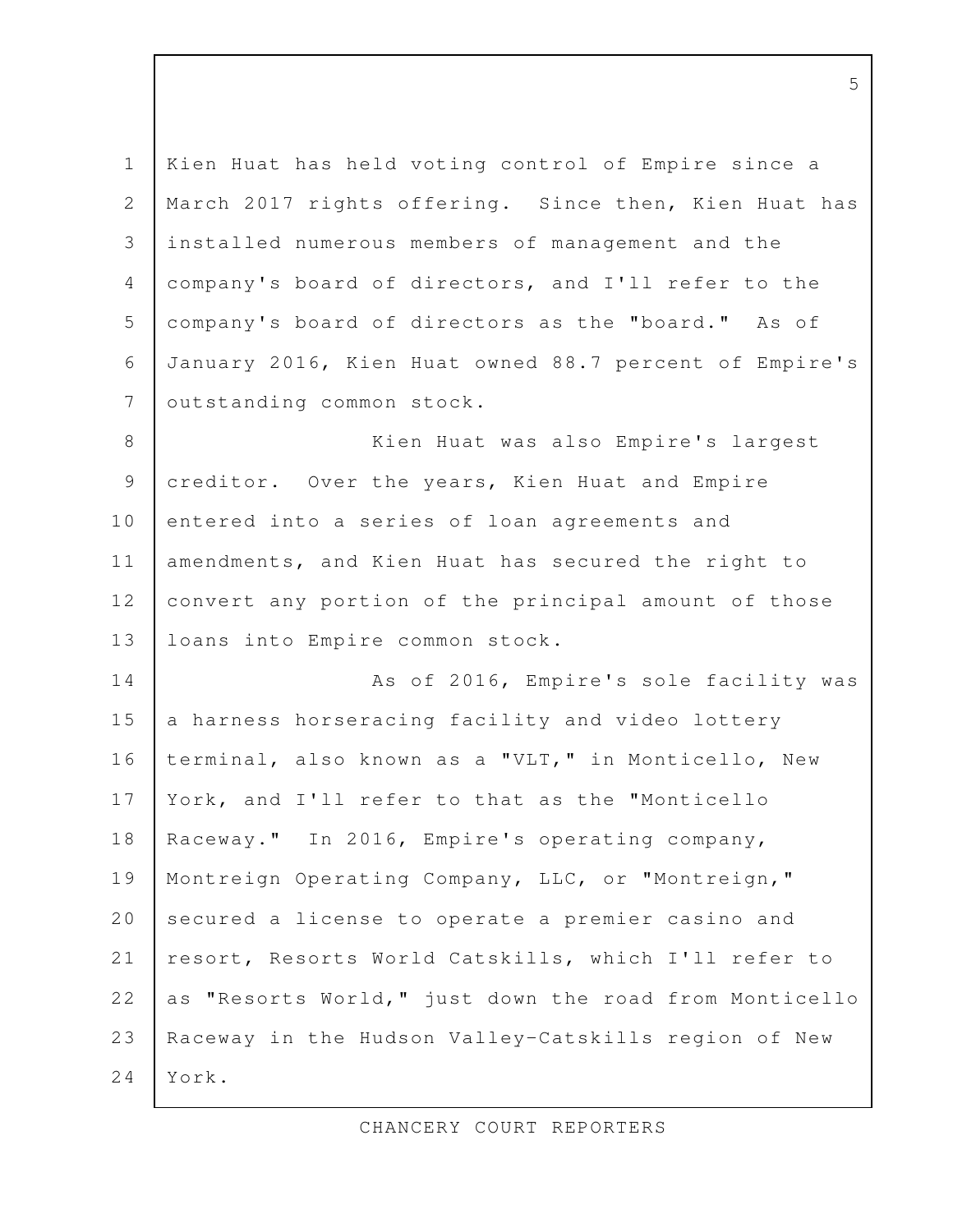| $\mathbf 1$    | The Resorts World license became                       |
|----------------|--------------------------------------------------------|
| 2              | effective on March 1, 2016. After that, Kien Huat      |
| 3              | elevated or caused to be elevated a number of alleged  |
| $\overline{4}$ | loyalists within the Empire structure. Kien Huat       |
| 5              | promoted its board designee, Emanuel Pearlman, to      |
| 6              | executive chairman of the board, entitling him to an   |
| 7              | annual salary of \$650,000. Kien Huat hired Ryan       |
| 8              | Eller, a former officer of GenM subsidiary Genting New |
| 9              | York LLC, as the company's CEO and appointed him as a  |
| 10             | board member. Kien Huat appointed one of the members   |
| 11             | of the Kien Huat board, Gerard Ewe Keng Lim, who I'll  |
| 12             | refer to as "Gerard Lim," to the Empire board. Eller   |
| 13             | and Gerard Lim replaced two outgoing directors who had |
| 14             | no loyalties or affiliations with Kien Huat or the     |
| 15             | Genting entities. Kien Huat moved Jamie Sanko from     |
| 16             | his chief financial officer position at Genting        |
| 17             | Americas Incorporated to chief accounting officer at   |
| 18             | Empire.                                                |
| 19             | Also around that time, Empire and Kien                 |
| 20             | Huat entered into a letter agreement, which I'll refer |
| 21             | to as the "2016 letter agreement," which provided that |

6

for a three-year period or until the one-year 22

anniversary of the opening of Resorts World, Kien Huat would not take actions in furtherance of a 23 24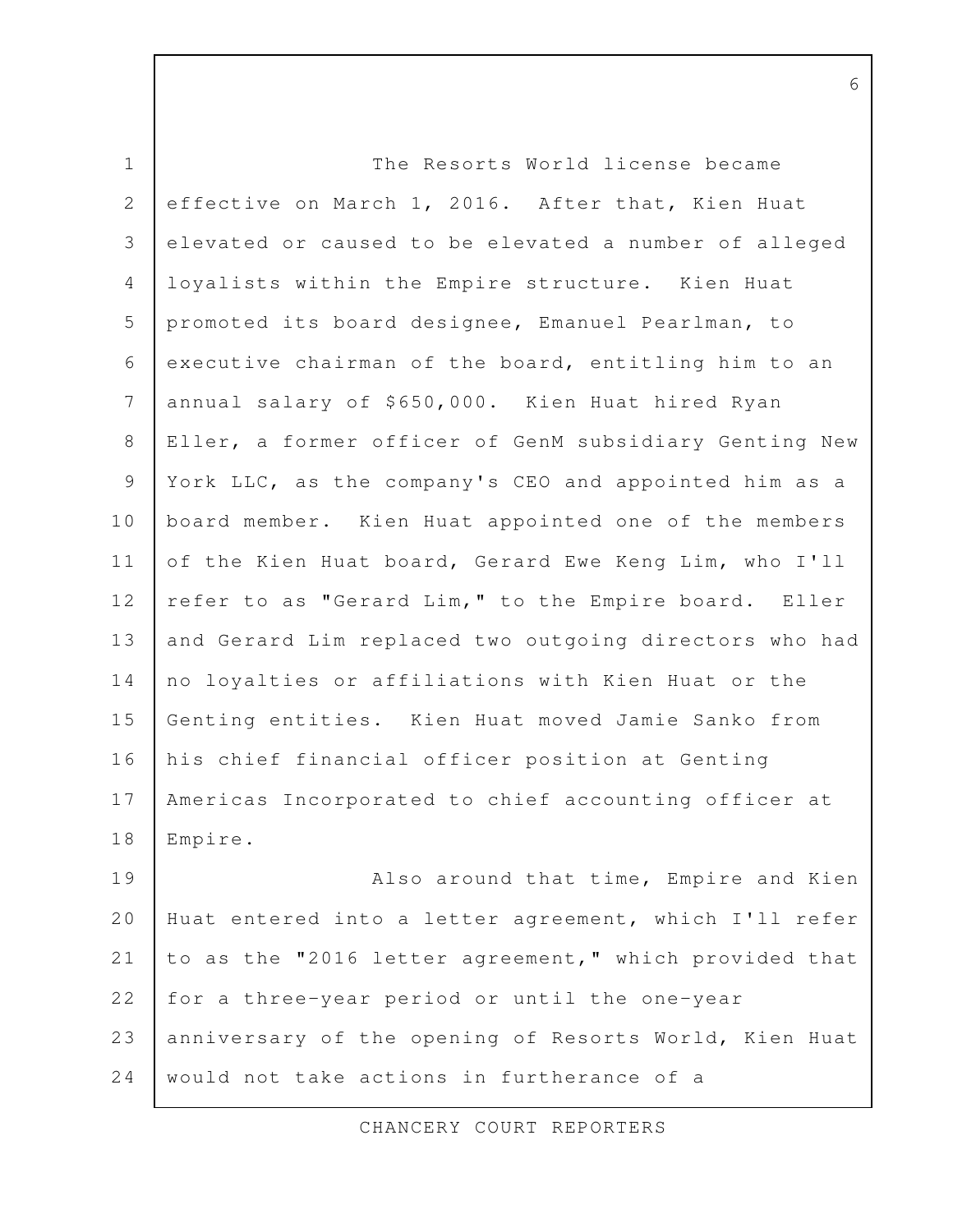going-private transaction involving the company unless the transaction was subject to the approval of both, one, a majority of the shares outstanding entitled to vote that were unaffiliated with Kien Huat; and, two, either a majority of disinterested members of the board or a special committee of the board composed of disinterested members. 1 2 3 4 5 6 7

The terms of the 2016 letter agreement were extended by an additional year, by agreement, on December 28, 2017. Resorts World opened in 2018. As a result, the restriction extended through February 8, 2020, two years after the opening of Resorts World. In November 2018, Empire entered into a series of agreements with bet365 Group Limited, which I'll refer to as "bet365," a British online gambling company. The agreements provided that bet365 would operate and manage Empire's retail sports book, online sports book, and online table games once all were legally authorized. Empire and bet365 agreed to split the revenues from these three ventures on a 50-50 basis. Empire also agreed that bet365 could 8 9 10 11 12 13 14 15 16 17 18 19 20 21 22

purchase up to 2.5 million shares of common stock of the company at a purchase price of \$20 per share, for 23 24

CHANCERY COURT REPORTERS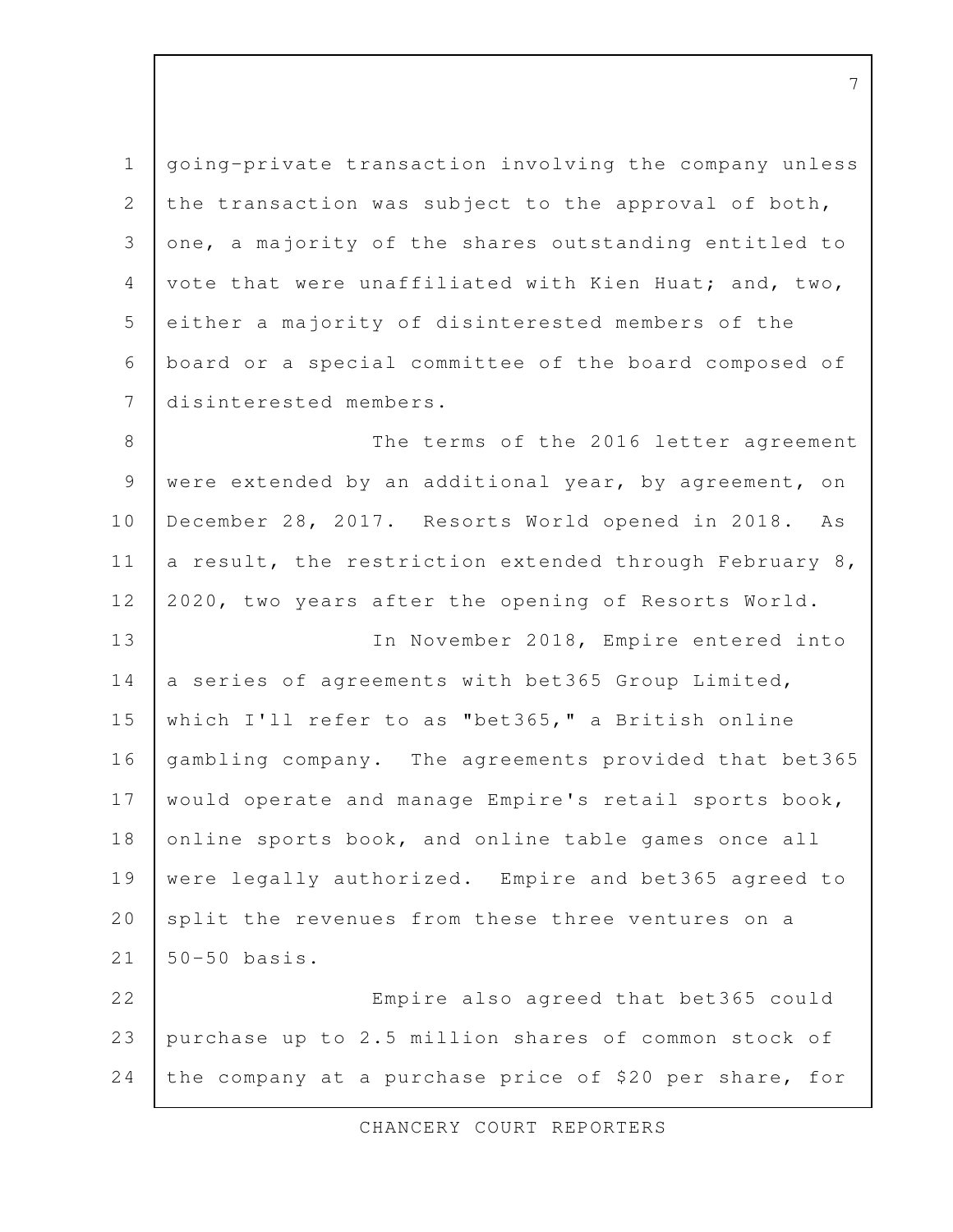an aggregate investment of up to \$50 million. 1

Pursuant to that agreement, bet365 purchased 1,685,759 shares of common stock. 2 3

In February 2019, the board retained Moelis to advise the company on capital structure issues and matters relating to near-term debt and debt covenant obligations. Moelis advised that additional capital could come from either Kien Huat or a third-party source, Empire could pursue a real estate transaction wherein Kien Huat would purchase their lease from Resorts World's landlord and allow deferred rental payments in return for cash or stock, or Empire could pursue a strategic agreement with an industry peer. All of these options could be accomplished, according to Moelis, within calendar year 2019. 4 5 6 7 8 9 10 11 12 13 14 15

In early 2019, Empire was considering a plan to close the Monticello Raceway. Rather than completely abandon the VLT business, however, Empire alternatively developed a plan to relocate the VLT machines from the Monticello Raceway to a location in Orange County, New York. This proposal had the benefit of both moving the VLT facility into a more densely populated area and moving it further away from Resorts World, which would draw customers to a new 16 17 18 19 20 21 22 23 24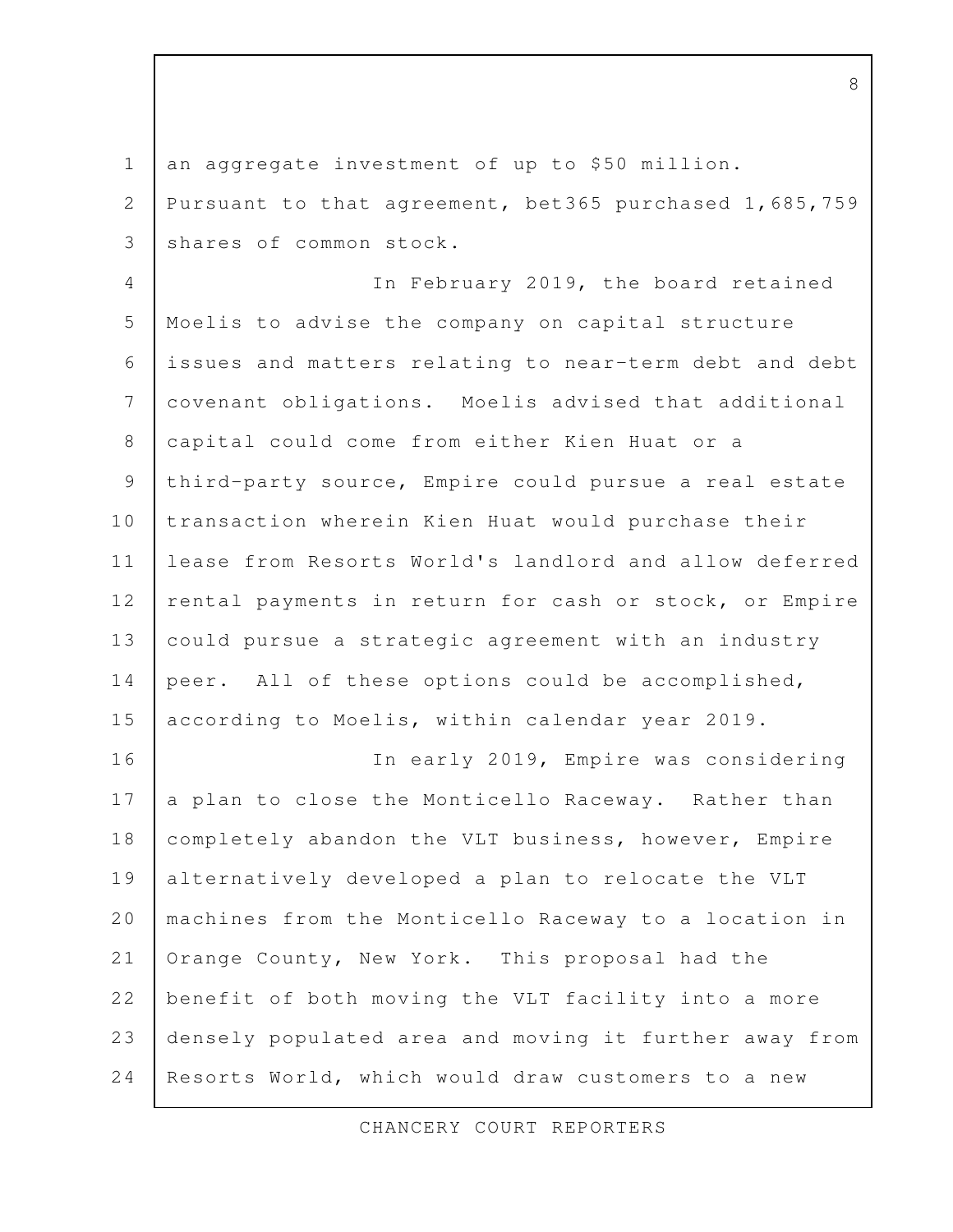| $\mathbf 1$    | property, separate from Monticello Raceway. I'll        |
|----------------|---------------------------------------------------------|
| $\mathbf{2}$   | refer to this opportunity as "Orange County."           |
| 3              | In March 2019, Empire engaged Global                    |
| $\overline{4}$ | Gaming & Hospital Capital Advisors, LLC, which I'll     |
| 5              | refer to as "GGH Morowitz," to provide an analysis of   |
| 6              | Orange County's revenue potential. According to a GGH   |
| $\overline{7}$ | Morowitz report, the potential VLT facility in Orange   |
| $8\,$          | County could generate annual revenue between            |
| $\mathcal{G}$  | \$104.3 million to \$208.1 million, with a likely range |
| 10             | of \$130.2 million to \$156.2 million. By comparison,   |
| 11             | Resorts World had generated \$139.7 million of gaming   |
| 12             | revenue in 2018.                                        |
| 13             | The board was presented with the                        |
| 14             | Orange County plan at an April 9, 2019 meeting, and     |
| 15             | management told them that Orange County could generate  |
| 16             | \$154 million of annual gaming revenue in its first     |
| 17             | full year of operation, potentially twice the amount    |
| 18             | of Empire's prior year's revenues. Then, on May 7,      |
| 19             | 2019, the board received an additional presentation on  |
| 20             | the company's financial condition and the potential of  |
| 21             | Orange County, this time from Moelis. The May 7         |
| 22             | presentation noted that the Orange County scenario      |
| 23             | "impl[ied] a potentially meaningful positive net        |
| 24             | levered free cash flow impact."                         |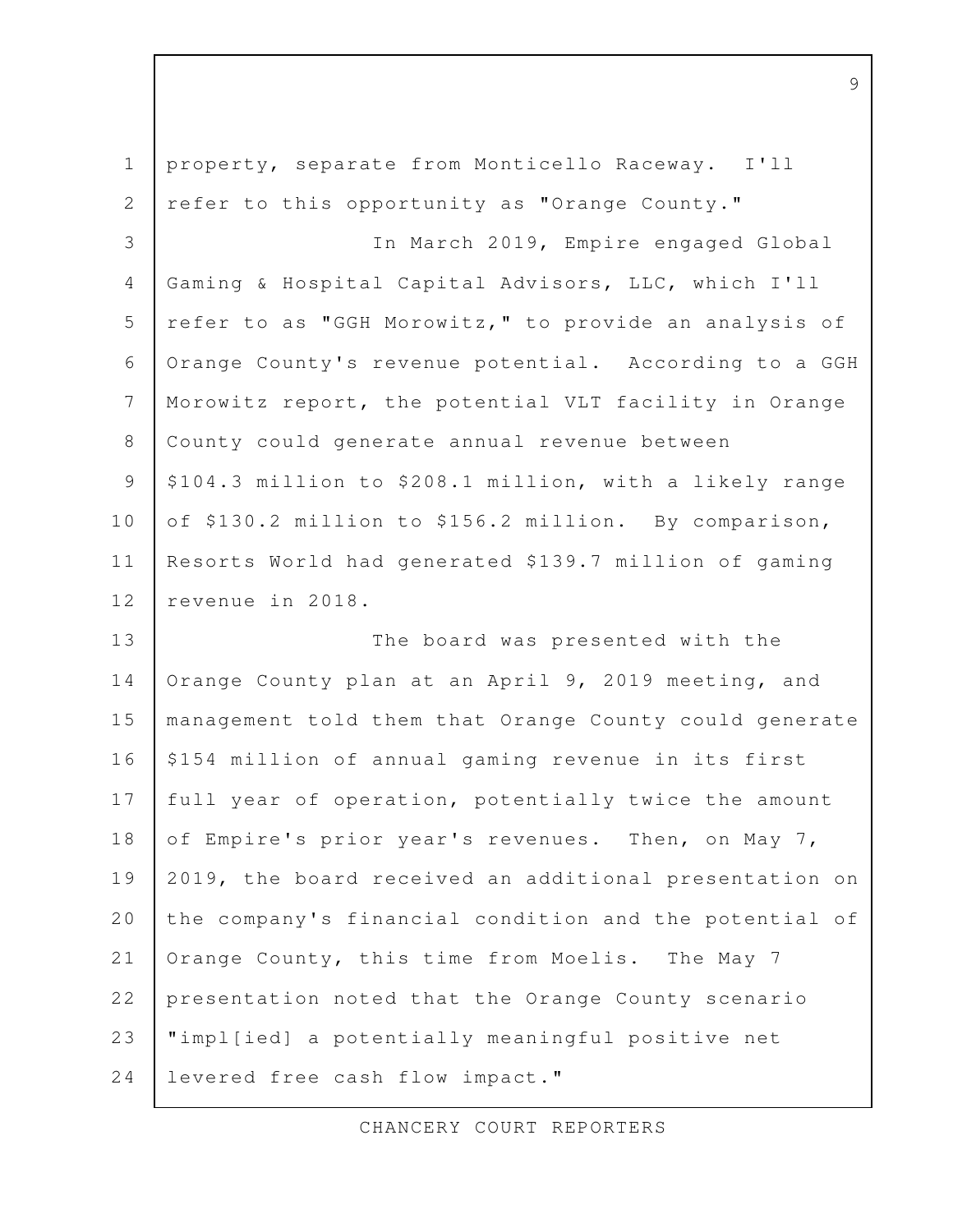Specifically, the impact of Orange County was projected to translate to \$32 million in EBITDA in Orange County's first year and help Montreign's adjusted EBITDA rise from \$26 million in 2019 to \$95 million by 2023 and Empire's EBITDA rise from \$14 million in 2019 to \$80 million by 2023. The projections were even higher when including the potential impact of legalized online sports betting. Enabling legislation for the Orange County plan partially revolved around Empire's compensating MGM Resort International's Yonkers Casino and Raceway, which I'll refer to as "Yonkers," for revenue that it would redirect from Yonkers. Empire's negotiations with MGM began in May and went through multiple proposals. Empire engaged Union Gaming Securities LLC to assess the impacts of Orange County on Yonkers in response to MGM's own study. By June 4, 2019, MGM had demanded \$10 million in mitigation payments per year from Empire, and Empire had countered with a base \$5 million payment that could scale up to \$7.5 million. On June 20, 2019, the New York State Legislature passed legislation approving Orange County. As Orange County's legislative 1 2 3 4 5 6 7 8 9 10 11 12 13 14 15 16 17 18 19 20 21 22 23 24

CHANCERY COURT REPORTERS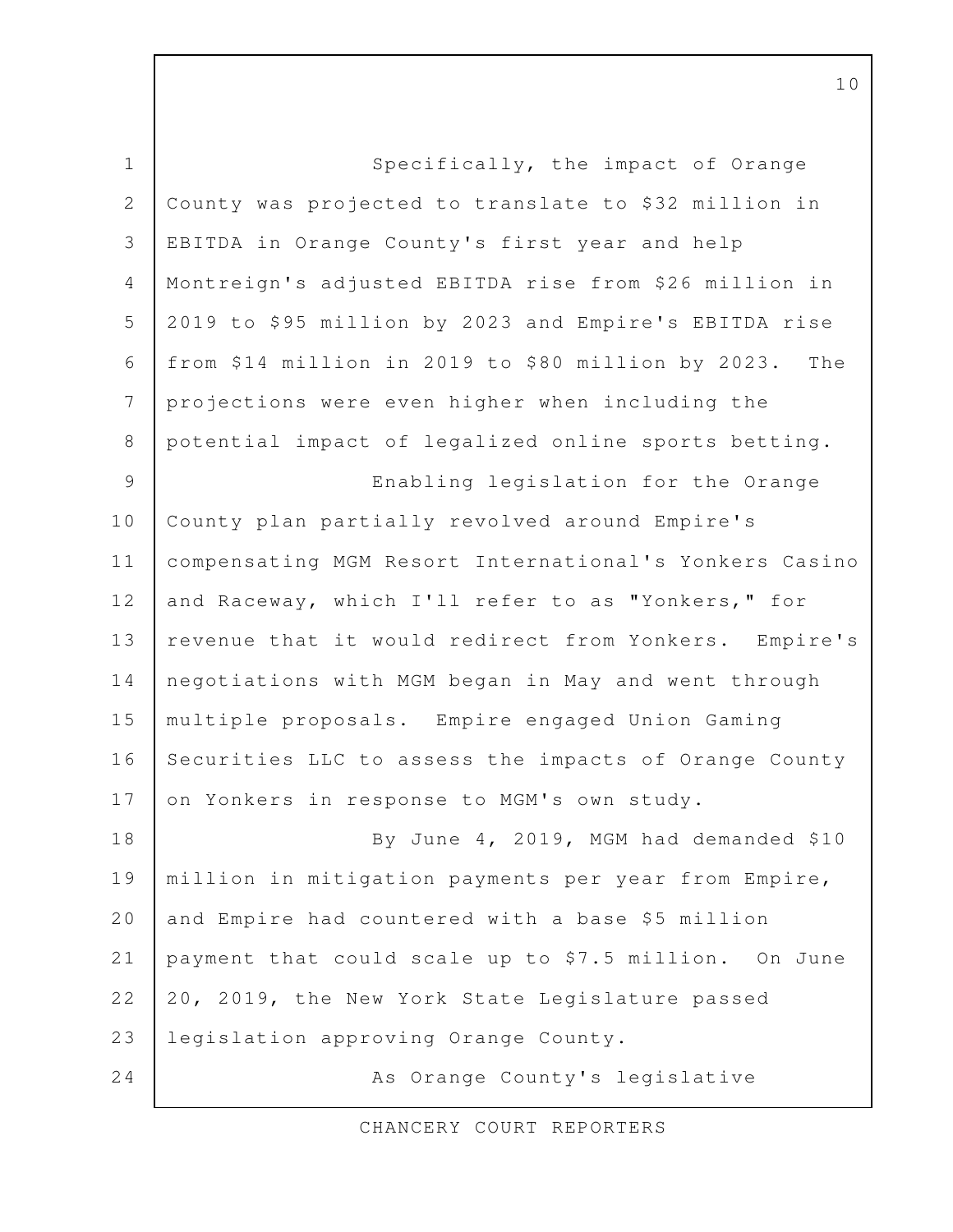| $\mathbf 1$    | approval neared, Empire's financing strategy shifted    |
|----------------|---------------------------------------------------------|
| $\overline{2}$ | to a take-private plan. After the board discussed the   |
| 3              | legislation authorizing Orange County during the June   |
| $\overline{4}$ | 17, 2019 meeting, it discussed a modification of        |
| 5              | Moelis's engagement terms to include advising the       |
| 6              | company on a related-party M&A transaction.             |
| $\overline{7}$ | During a June 21, 2019 meeting, the                     |
| $\,8\,$        | board determined to form a special committee            |
| $\mathsf 9$    | comprising directors Keith L. Horn, Nancy A. Palumbo,   |
| 10             | and Edmund Marinucci to evaluate an acquisition of the  |
| 11             | company by a related party. The board had retained      |
| 12             | Moelis to advise the special committee, along with the  |
| 13             | company's long-time legal counsel, Paul, Weiss,         |
| 14             | Rifkind, Wharton & Garrison, LLP. The special           |
| 15             | committee became effective on July 1, 2019, and the     |
| 16             | special committee took no real action until the end of  |
| 17             | July.                                                   |
| 18             | Yet just days after the special                         |
| 19             | committee's formation, on June 24, 2019, Pearlman,      |
| 20             | Eller, Moelis, and Paul Weiss met in person in New      |
| 21             | York City with representatives of Kien Huat and its     |
| 22             | counsel, Cleary Gottlieb Steen & Hamilton LLP.<br>There |
| 23             | were discussions at this meeting about the possibility  |
| 24             | of a potential transaction involving Kien Huat and the  |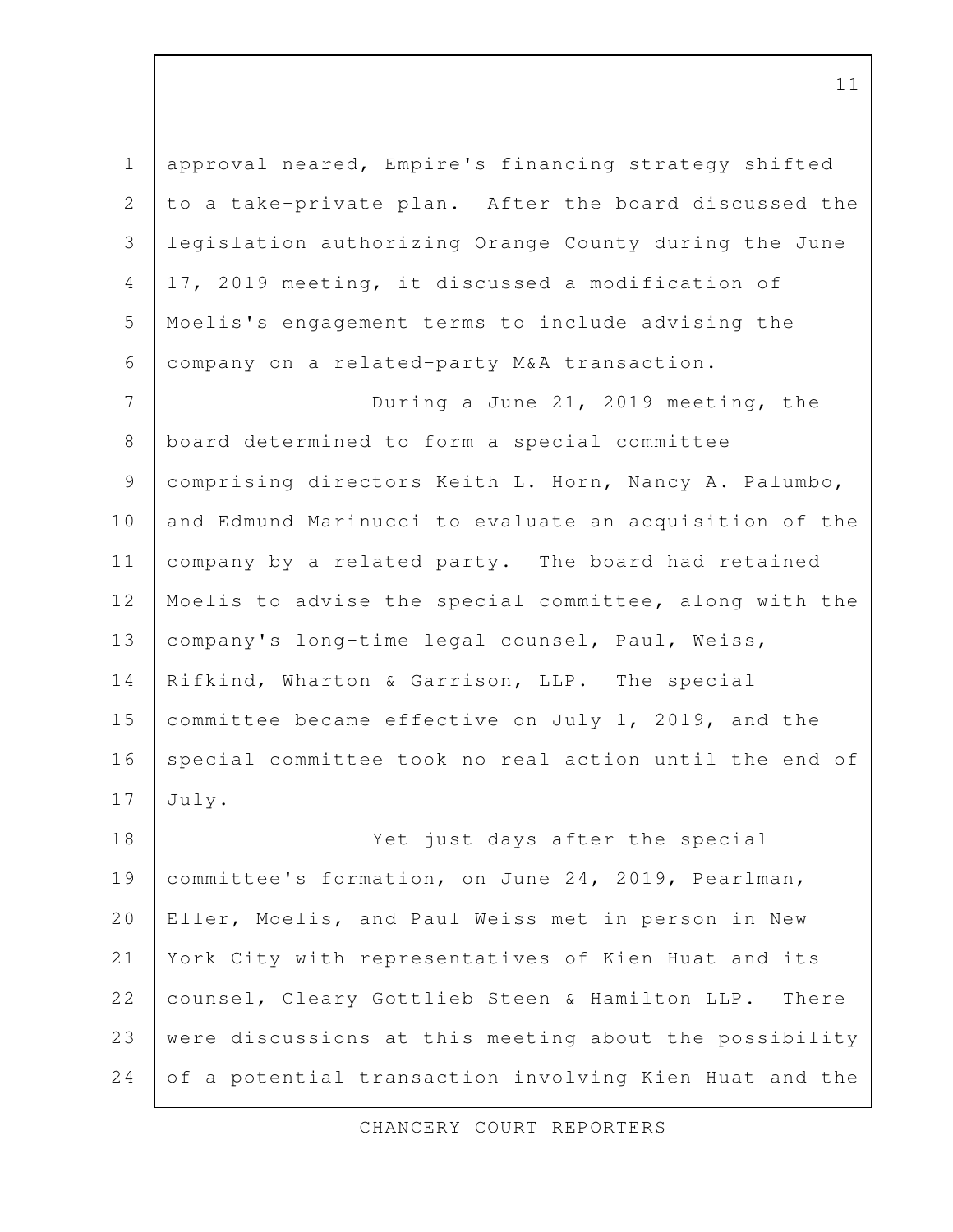company. No member of the special committee was present for the meeting. Before the special committee was formed, KT Lim, through the Genting entities, began valuing Orange County in preparation for a potential transaction. In May 2019, the Genting entities engaged Union Gaming to evaluate the future prospects of Orange County. The analysis evaluated potential locations in Orange County for the VLT facility and projected that the facility could generate between \$111 million and \$138 million in gross gaming revenue. In early July 2019, shortly after the June 24 board meeting, GenM re-engaged Union Gaming to evaluate the potential merger. Union Gaming's analysis included a discounted cash flow analysis that valued Empire as high as \$15.95 per share, a public market comparable-companies analysis that yielded a valuation as high as \$13.11 per share, and a precedent-transaction analysis that yielded a valuation range of \$9.79 to \$14.77 per share. Three days later, on July 25, 2019, Kien Huat delivered a letter to Empire stating that Kien Huat no longer believed that Empire was viable as a stand-alone company and threatening to cease 1 2 3 4 5 6 7 8 9 10 11 12 13 14 15 16 17 18 19 20 21 22 23 24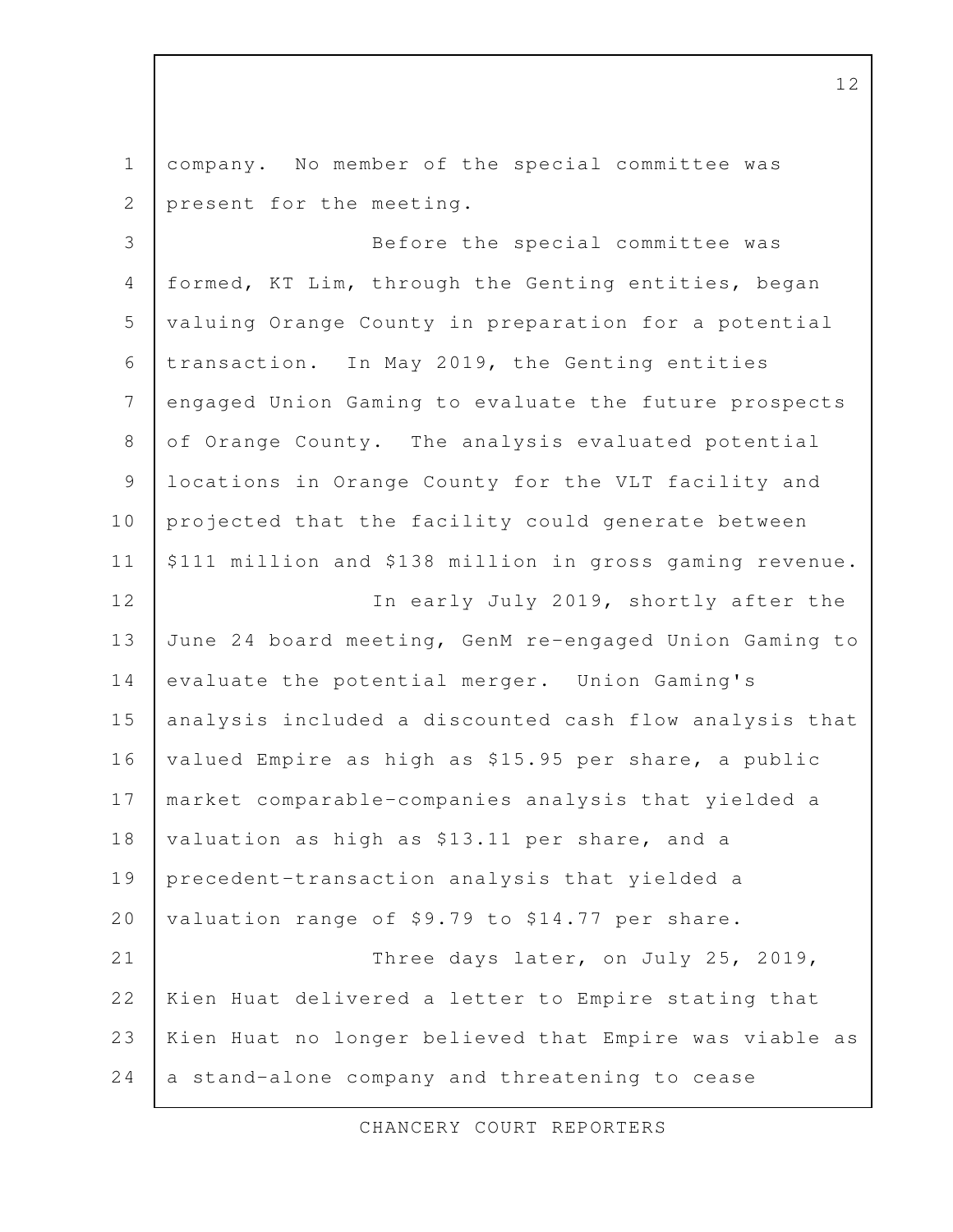| $\mathbbm{1}$  | providing equity financing "while Empire remains a   |
|----------------|------------------------------------------------------|
| $\sqrt{2}$     | public company." I'll refer to that as the "July 25  |
| 3              | letter." The July 25 letter stated that, if invited  |
| $\overline{4}$ | by Empire to do so, Kien Huat was willing to make a  |
| 5              | proposal to acquire Empire. Kien Huat then made the  |
| 6              | July 25 letter public in a Schedule 13D filing.      |
| $\overline{7}$ | Prompted by the July 25 letter, the                  |
| $\,8\,$        | special committee met for the first time on July 25, |
| $\mathcal{G}$  | 2019. During this first meeting, Moelis and Paul     |
| $10$           | Weiss discussed negotiation strategies for Kien Huat |
| 11             | with the special committee. Pearlman and Eller were  |
| 12             | also present for the meeting.                        |
| 13             | Three days later, the special                        |
| 14             | committee met again. At this meeting, the special    |
| 15             | committee learned from Paul Weiss that someone who   |
| 16             | attended the July 25 meeting had leaked information  |
| 17             | concerning the special committee's deliberations to  |
| 18             | Kien Huat. Despite this leak, the special committee  |
| 19             | did not restrict outsiders, including Pearlman and   |
| 20             | Eller, from being present at their meetings.         |
| 21             | On August 5, 2019, Kien Huat and the                 |
| 22             | Genting entities submitted a joint offer to take     |
| 23             | Empire private for \$9.74 per share. I'll refer to   |
| 24             | that as the "proposal." Pursuant to the proposal,    |
|                |                                                      |

CHANCERY COURT REPORTERS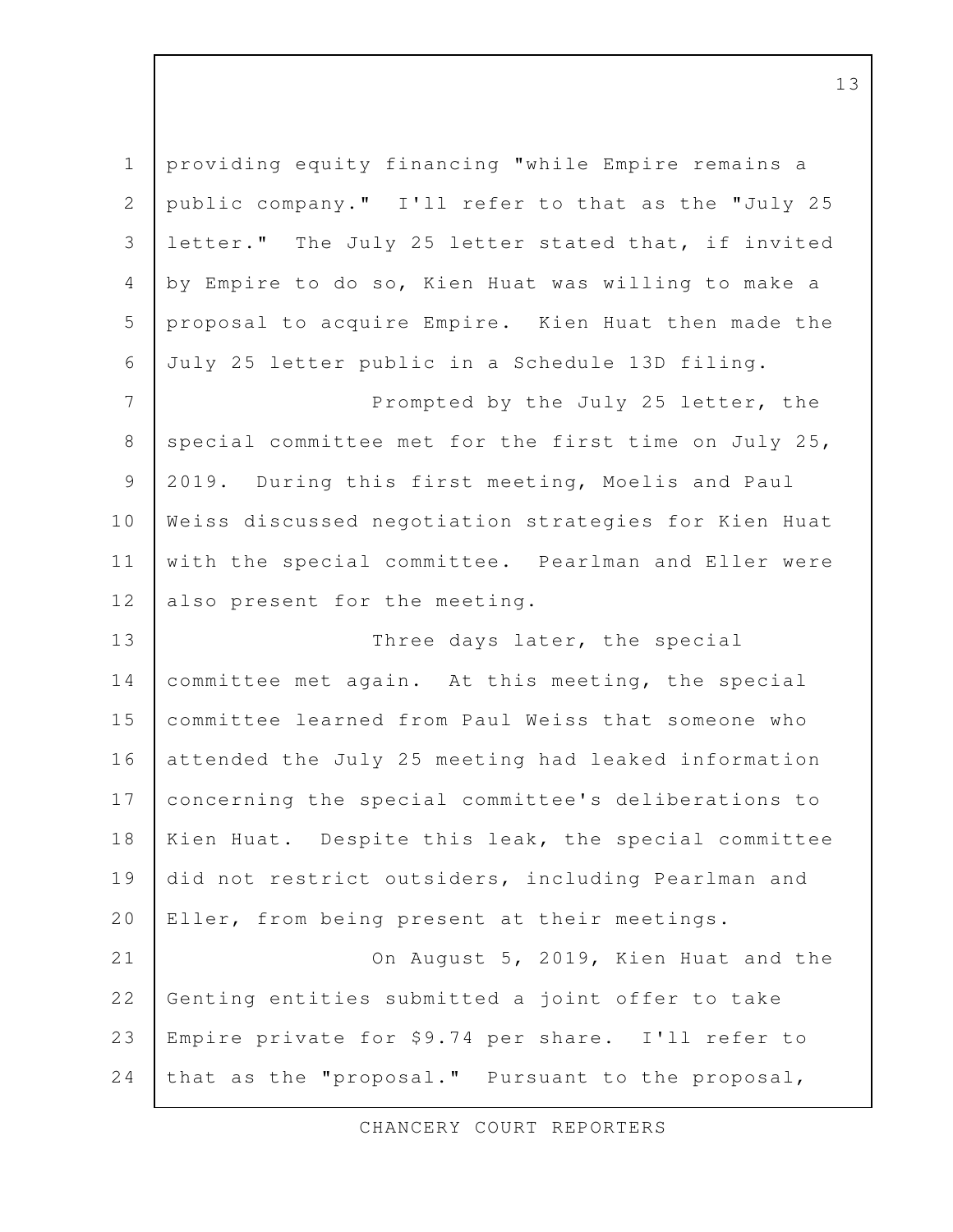Genting USA would acquire 13.2 million shares of Empire common stock currently held by Kien Huat, such that, post-transaction, Kien Huat and Genting USA would own 51 percent and 49 percent of Empire, respectively. The special committee met on August 5, 2019, to discuss the proposal, with Eller and Pearlman in attendance. Among other things, the special committee discussed that the proposal reflected a less than 2 percent premium to Empire's then-current trading price. The full board met later that day, on August 5, 2019, and reconvened on August 6, 2019, to discuss an update on Orange County. During those two days, the board was advised that management was projecting four potential Orange County scenarios in 2021: one, a low case EBITDA of \$20.2 million; two, a base case EBITDA of \$29.2 million; three, a highlighted case EBITDA, supported by mitigation negotiations with MGM, of \$42.8 million; and, four, a pro forma EBITDA, including Resorts World slots, of \$66.7 million. The presentation further suggested that a mitigation agreement with MGM over its Yonkers 1 2 3 4 5 6 7 8 9 10 11 12 13 14 15 16 17 18 19 20 21 22 23 24

CHANCERY COURT REPORTERS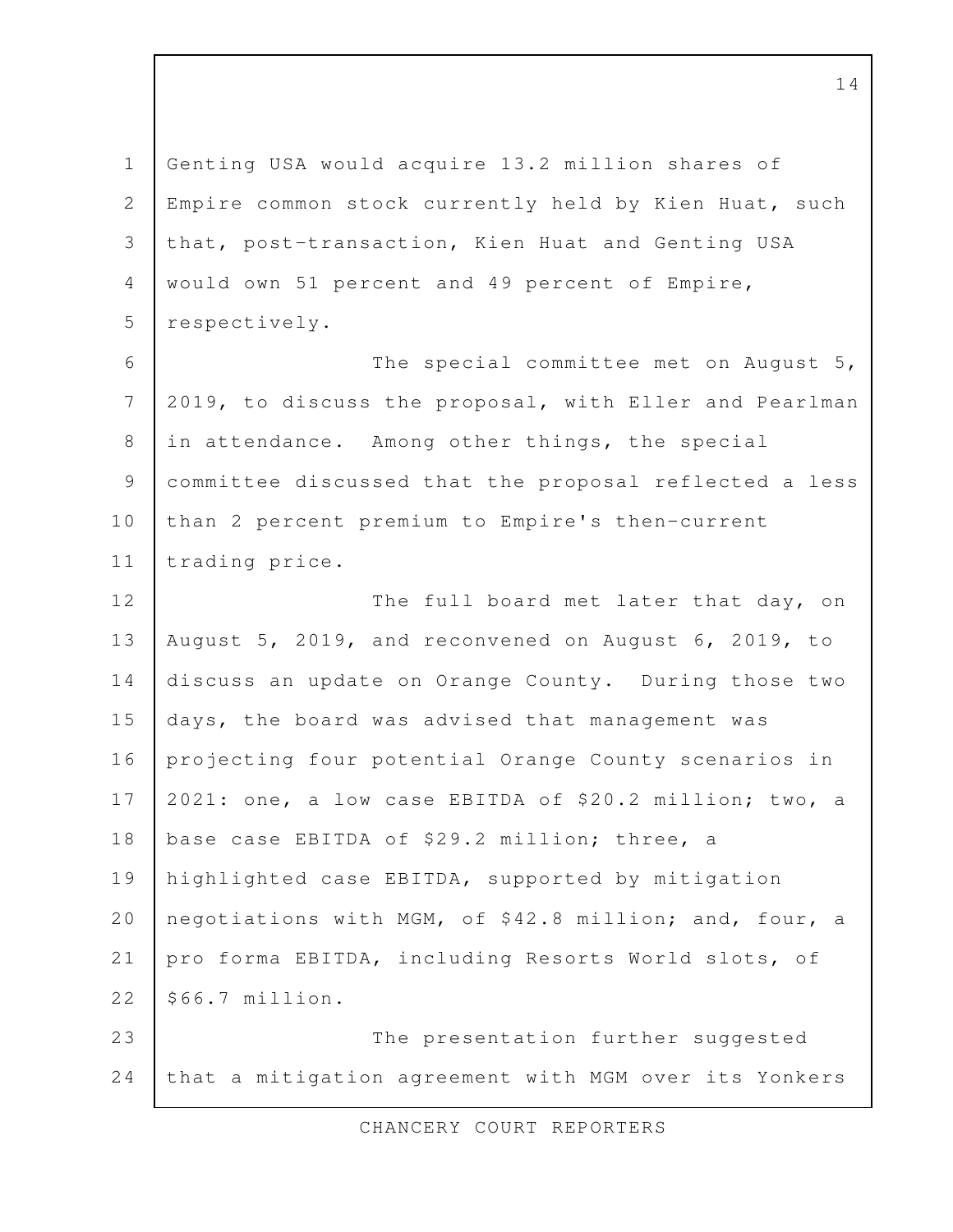facility had effectively been reached, where Empire would pay a base payment of \$5 million per year, with an incremental payment of half a million dollars for every \$10 million of gross gaming revenue generated by Orange County over \$125 million, capped at an additional \$2.5 million annually. Finally, the presentation indicated that a site location for Orange County had been located and that Empire had executed a nonbinding term sheet for a 20-year lease for this location, which the parties refer to as the "Cabella's" location. The special committee met again the next day, on August 6, 2019, during which Moelis reviewed management projections recently prepared for the merger. Those projections excluded Orange County, despite the board's recent discussion. Moelis advised the special committee that it needed more time to negotiate with Kien Huat and GenM. The special committee then determined to request an undefined increase in the proposed consideration because "[t]he Special Committee concluded that the Proposal's offer price was not yet compelling" and sought continued financing from Kien Huat and the right to solicit alternative proposals. 1 2 3 4 5 6 7 8 9 10 11 12 13 14 15 16 17 18 19 20 21 22 23 24

CHANCERY COURT REPORTERS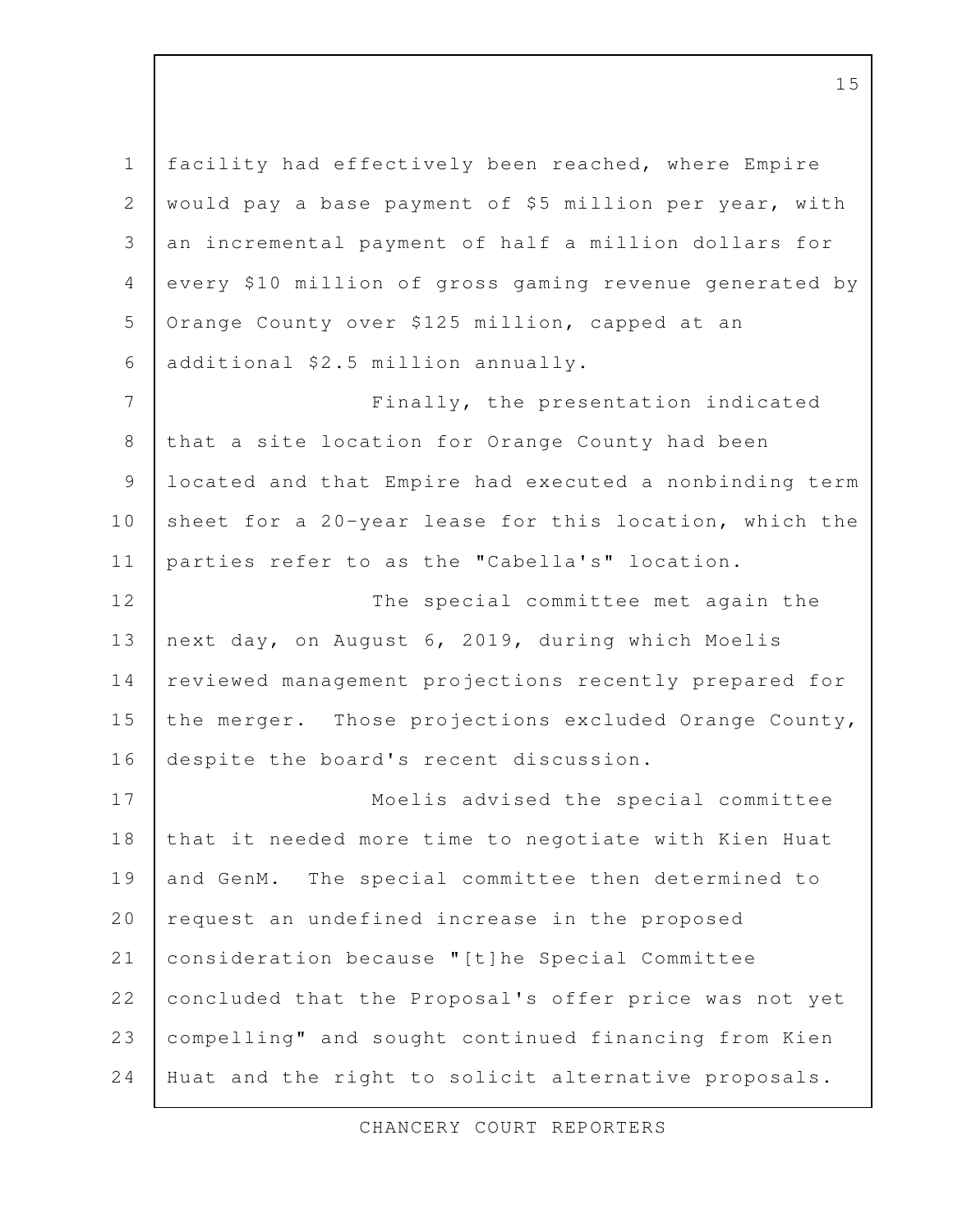Recall that the 2016 letter agreement prevented Kien Huat from taking Empire private before February 8, 2020, unless it subjected the acquisition to a majority-of-the-minority stockholder vote and obtained disinterested director approval. In negotiations over a waiver pursuant to 8 Delaware Code Section 203, Kien Huat refused to agree to protections requested by the special committee beyond the February 8, 2020, expiration of the 2016 letter agreement. Likewise, during negotiations over a confidentiality agreement that occurred between August 6 and August 11, 2019, Kien Huat refused to agree to a standstill provision that would extend beyond the time frame set forth in the 2016 letter agreement. These refusals signaled that Kien Huat was not binding itself to the 2016 letter agreement protections for 1 2 3 4 5 6 7 8 9 10 11 12 13 14 15 16 17

any longer than contractually required. At least that conclusion is reasonably inferable. 18 19

Ultimately, the special committee granted the Section 203 waiver and agreed to a standstill effective through February 8, 2020. On August 9, 2019, Empire disclosed in a Form 10-Q that the company may have to enter Chapter 20 21 22 23 24

CHANCERY COURT REPORTERS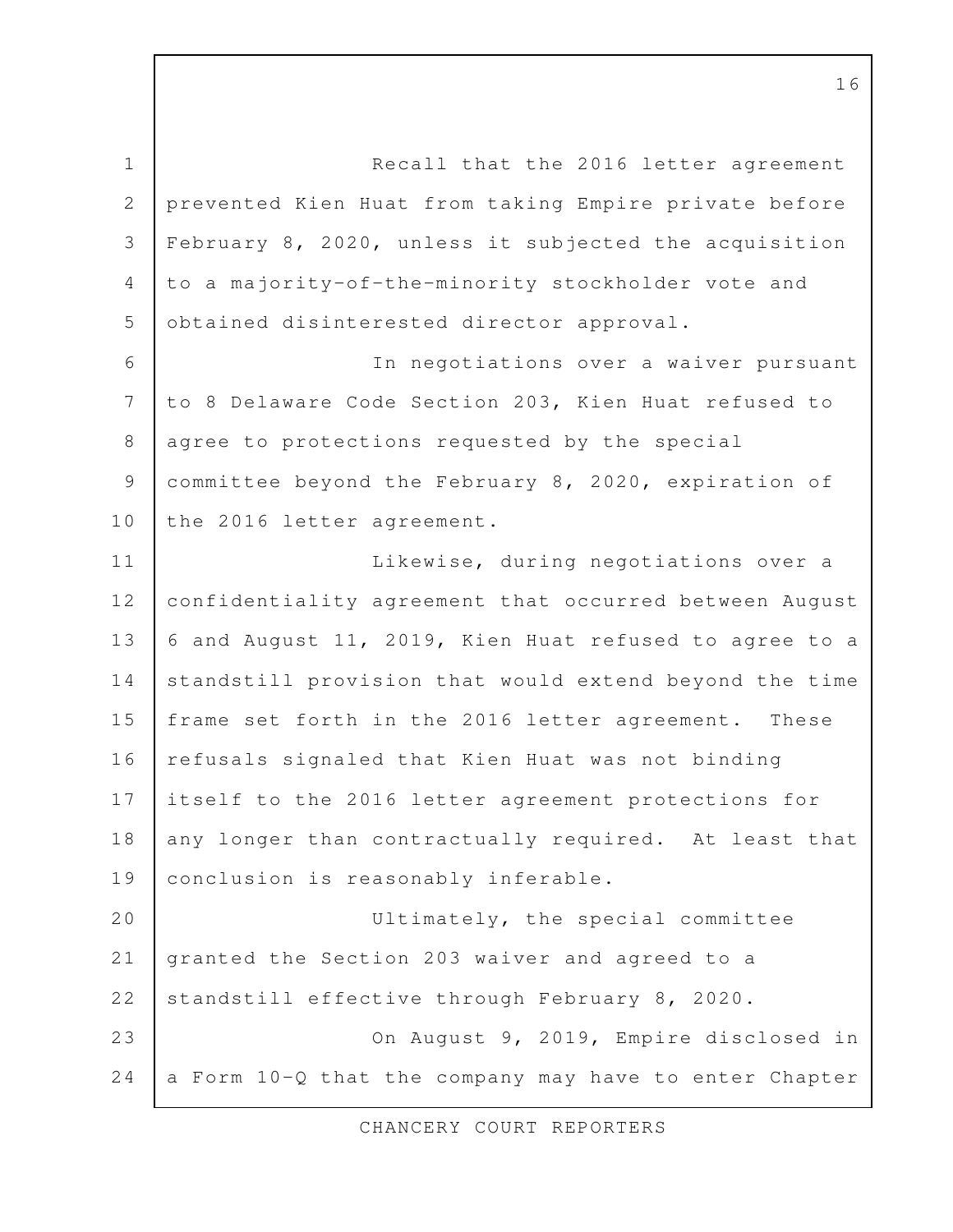11 bankruptcy proceedings should its financial condition not improve, causing the company's stock price to fall to \$8.18 by market's close on August 12, 2020. At an August 9, 2019, meeting, the special committee authorized counsel to send Kien Huat a draft agreement and plan of merger "with the objective of negotiating a potential transaction over the next week." And I'll refer to that draft agreement as the "merger agreement." On August 12, 2019, the special committee learned that Kien Huat and the Genting entities would not raise their offer price of \$9.74 per share and that they had stated it was their best and final offer. But they also learned that Kien Huat would not agree to support any other alternative transaction if one emerged, even if the transaction contained superior terms. The special committee settled on bargaining over capital support for Empire and requested a \$5 million special dividend for minority stockholders. On August 14, 2019, Pearlman received a message from a representative of an industry gaming expert that the parties have referred to as "Party A." 1 2 3 4 5 6 7 8 9 10 11 12 13 14 15 16 17 18 19 20 21 22 23 24

CHANCERY COURT REPORTERS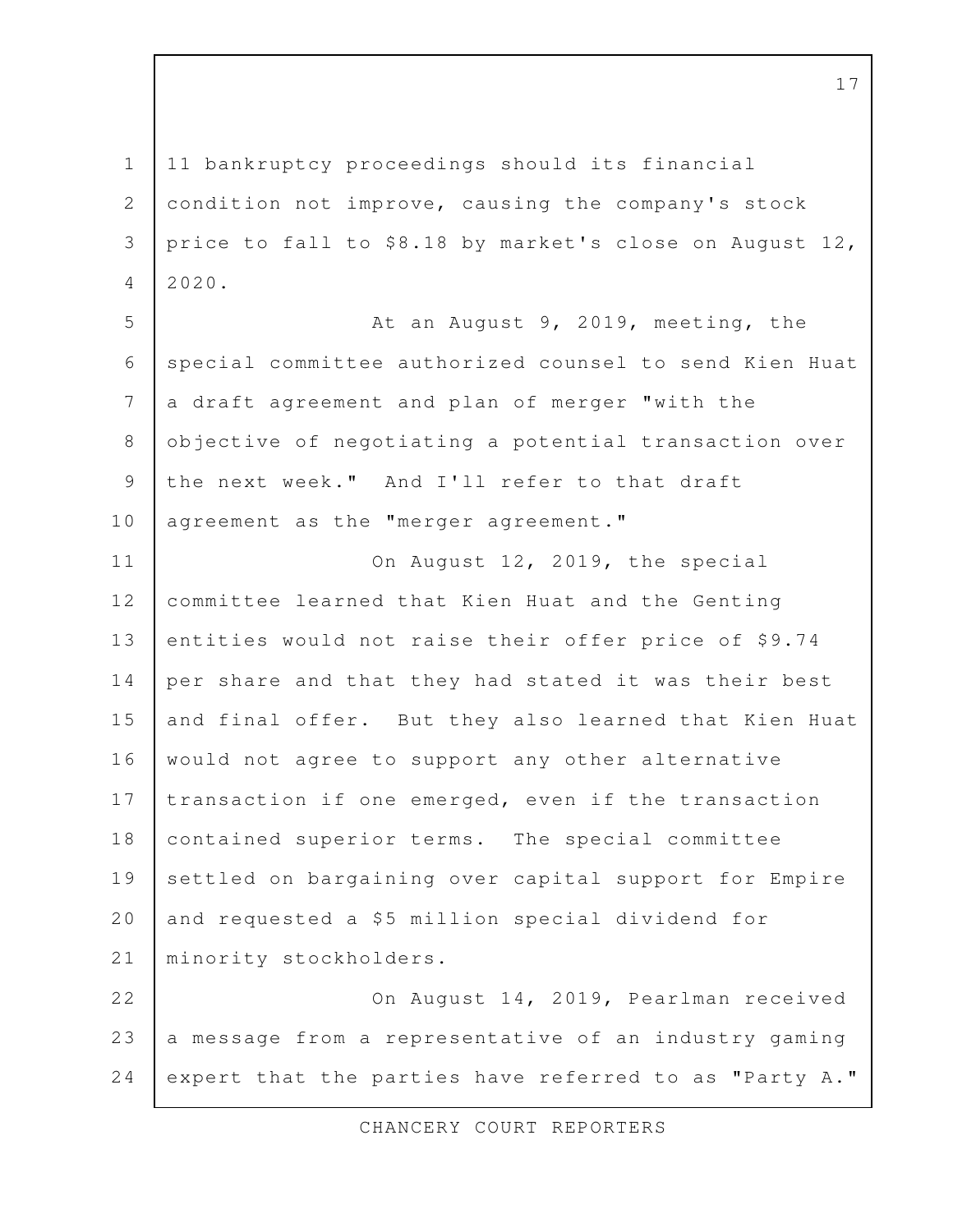Party A informed Pearlman that it had "money partners" and that it was intrigued by the opportunities that Orange County and online betting presented to Empire. The representative told Pearlman that he was interested in potentially investing in Empire to help it get through its liquidity crunch, which Pearlman communicated to Moelis on August 14, 2019. Kien Huat's counsel had informed Paul Weiss on August 15, 2019, that it was targeting signing the merger agreement by August 19, 2019. Less 1 2 3 4 5 6 7 8 9 10

than 24 hours later, on Friday, August 16, 2019, after Party A had talked to Moelis but before the special committee was informed of Party A's interest, Kien Huat decided a Monday signing was not quick enough and, through its counsel, relayed to Paul Weiss that "while [Kien Huat] and its affiliate Genting Malaysia Berhad were not threatening to walk away, they "could not guarantee" that they would be willing "to continue negotiations beyond Sunday, August 18, 2019 if a definitive agreement had not been entered into before ... Sunday evening Eastern Time." Kien Huat's demand that the merger be finalized before the weekend ended gave Party A and the money partners no realistic time to pursue an equity investment. 11 12 13 14 15 16 17 18 19 20 21 22 23 24

CHANCERY COURT REPORTERS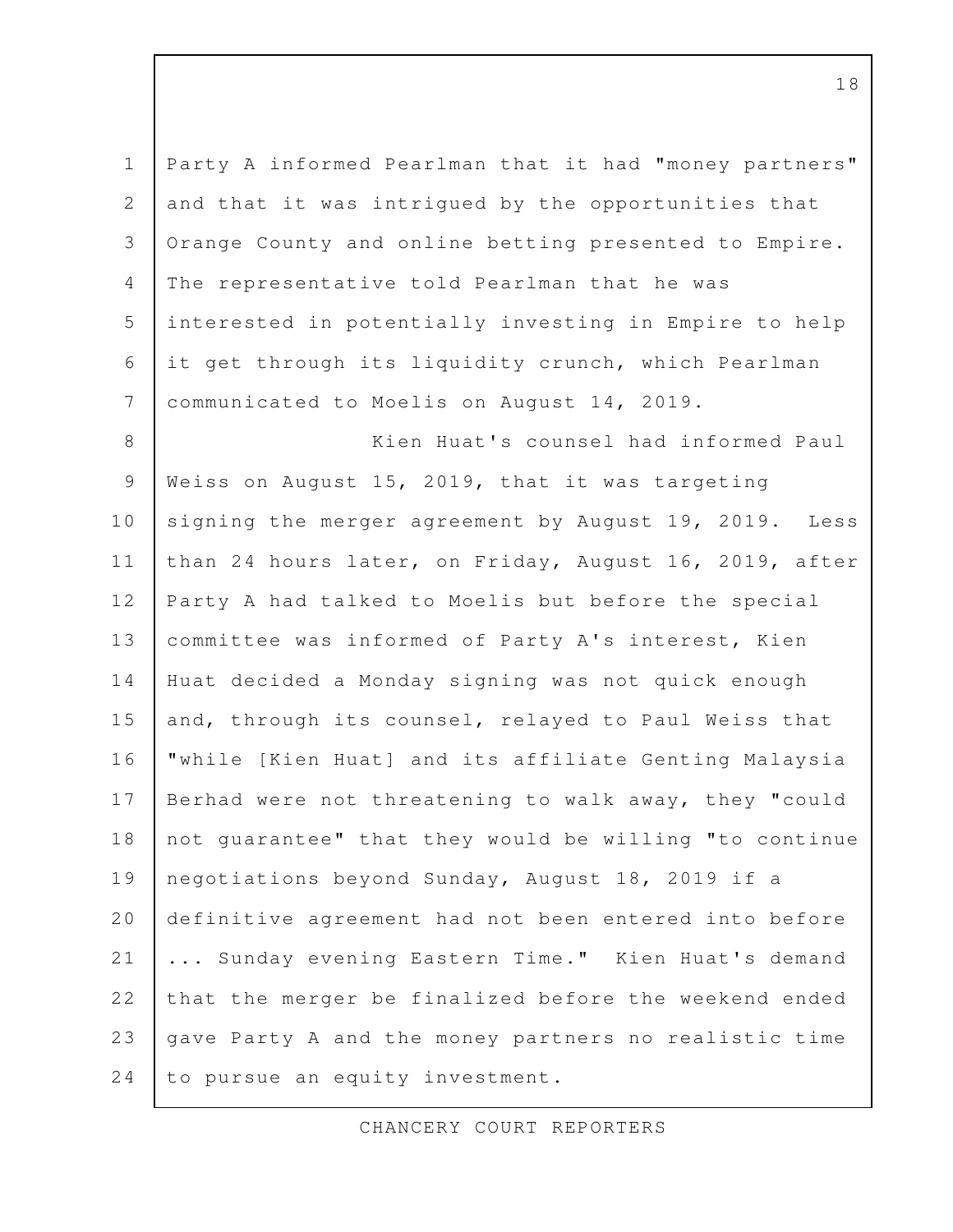At the special committee's August 16, 2019, meeting, Paul Weiss informed the committee that Kien Huat had rejected the special dividend request but had offered a ten-day go-shop period where the special committee could attempt to solicit alternative proposals. Moelis advised that the proposed ten-day go-shop would be adequate to negotiate with third parties even after signing the merger agreement. The special committee bought into this advice and, at the end of the meeting, determined that the special committee was prepared to accept Kien Huat and the Genting entities' latest offer. The go-shop effectively prohibited the financing proposal that Party A was floating, and it required discussions with third parties to involve a takeover proposal, which was defined to require a minimum threshold offer affecting at least 20 percent of the company's assets or voting power. For the company to ultimately agree to a deal with a third party, the merger agreement required that the alternative proposal constitute a superior proposal, which was defined to be a "[p]roposal to acquire at least 75% of the outstanding equity or assets of the Company." Considering Kien 1 2 3 4 5 6 7 8 9 10 11 12 13 14 15 16 17 18 19 20 21 22 23 24

CHANCERY COURT REPORTERS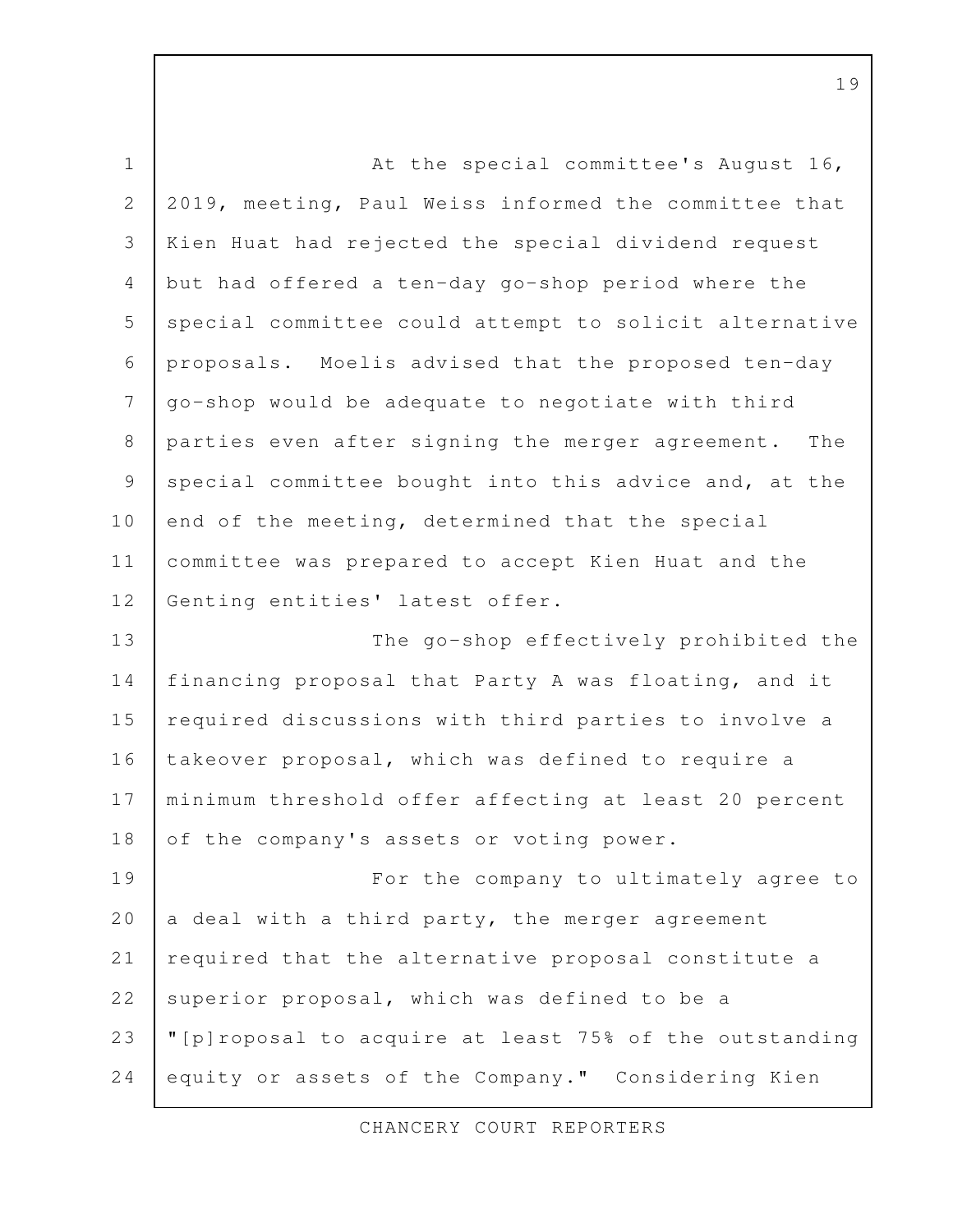| $\mathbf 1$    | Huat's unwillingness to sell its stake in the company, |
|----------------|--------------------------------------------------------|
| $\mathbf{2}$   | there was a limited chance that an alternative         |
| 3              | proposal would ever satisfy the definition to trigger  |
| $\overline{4}$ | a superior proposal, especially when parties like      |
| 5              | Party A were interested only in financing.             |
| 6              | The Empire board met on August 18 and                  |
| $\overline{7}$ | approved the merger. Leading up to that meeting,       |
| $\,8\,$        | Moelis prepared its fairness opinion based on the      |
| $\mathcal{G}$  | negotiated merger price. The plaintiffs allege that    |
| 10             | the management projections that Moelis used in this    |
| 11             | opinion were compromised. And I'll pause now to        |
| 12             | backtrack and briefly describe the facts concerning    |
| 13             | this theory.                                           |
| 14             | Recall that on August 6, 2019, Moelis                  |
| 15             | made a presentation to the special committee that      |
| 16             | included certain management projections. Those         |
| 17             | projections included a base case and a base case plus  |
| 18             | management agreement where Resorts World would be run  |
| 19             | by a Genting entities affiliate for an 8 to \$10       |
| 20             | million annual fee. Both cases excluded Orange         |
| 21             | County. The base case projected EBITDA of \$17 million |
| 22             | in 2020, rising to \$49 million by 2023. Under the     |
| 23             | base case plus management agreement case, management   |
| 24             | projected 2020 EBITDA of \$29 million, rising to \$63  |

CHANCERY COURT REPORTERS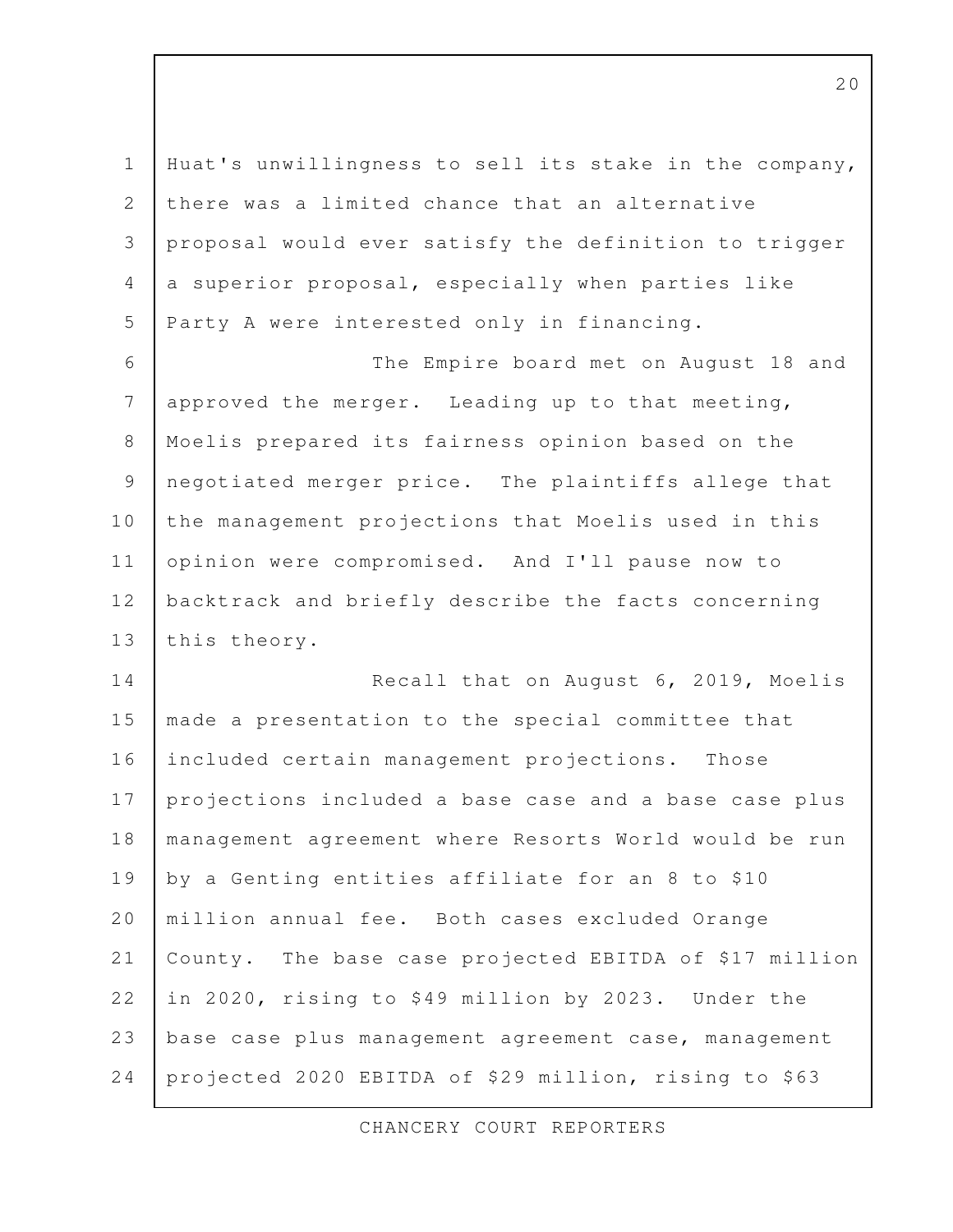million by 2023. Both cases assumed online sports betting would be legalized. 1 2

Those August 6 cases were not used by Moelis for its fairness analysis. Instead, management provided new projections to Moelis on August 14, 2019, which eliminated the base case plus management agreement case and included online sports betting as an assumption in only one scenario. Also, the August 14 projections included an across-the-board reduction of approximately \$5 million per year in EBITDA over the projection period, thereby reducing Empire's projected EBITDA. 3 4 5 6 7 8 9 10 11 12

Neither the proxy accompanying the merger vote nor the special committee materials explained why these revisions were made in the August 14 projections. Documents obtained through Section 220 proceedings indicated that management was working with Moelis to make numerous negative changes that drove down the company's projections, without the special committee's involvement. 13 14 15 16 17 18 19 20

On August 14, 2019, management pushed Moelis to complete its review of a model and send it to Kien Huat, despite Moelis wanting more time with it to evaluate recent management-driven changes. Moelis 21 22 23 24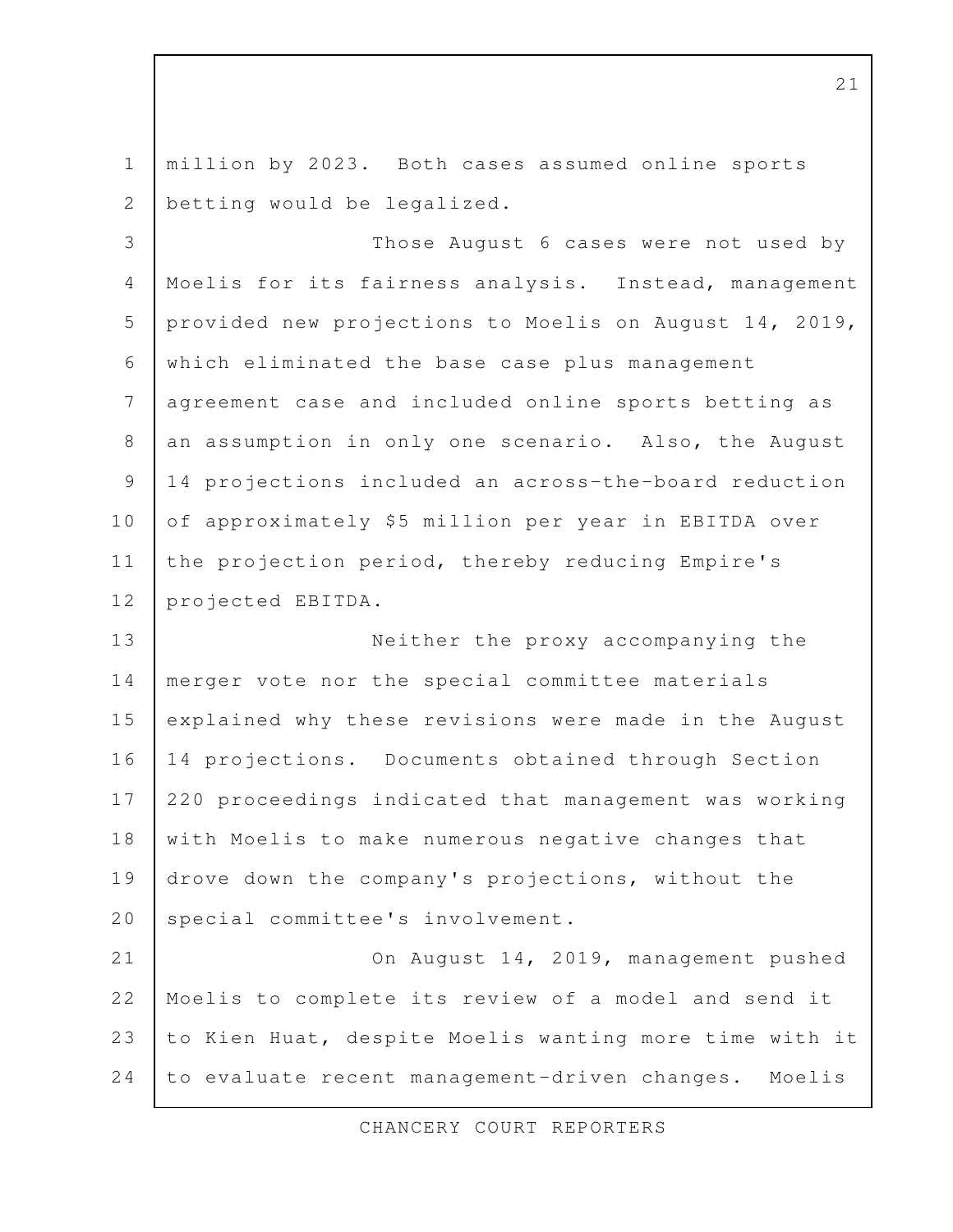employees requested that Eller confirm that Orange County should not be assumed in the base case, which they did on August 14, 2019. This occurred without a meeting of the special committee or any involvement of committee members. During the August 18 board meeting, Moelis delivered its financial analysis and oral fairness opinion based on the allegedly compromised 1 2 3 4 5 6 7 8

included the cannibalization and other costs associated with the Monticello Raceway. Moelis's valuation analysis yielded negative equity values and share prices for Empire. 10 11 12 13

company projections that excluded Orange County but

In September 2019, after the merger agreement was executed, the board received a presentation from management titled "Merger Discussion" that included extensive projections for Orange County running through 2026. This presentation suggested that Genting Americas would complete the development of Orange County. It also suggested that Genting Americas would operate Resorts World, as contemplated by the August 6 base case plus management agreement scenario. 14 15 16 17 18 19 20 21 22 23

24

9

The projections included EBITDA from

CHANCERY COURT REPORTERS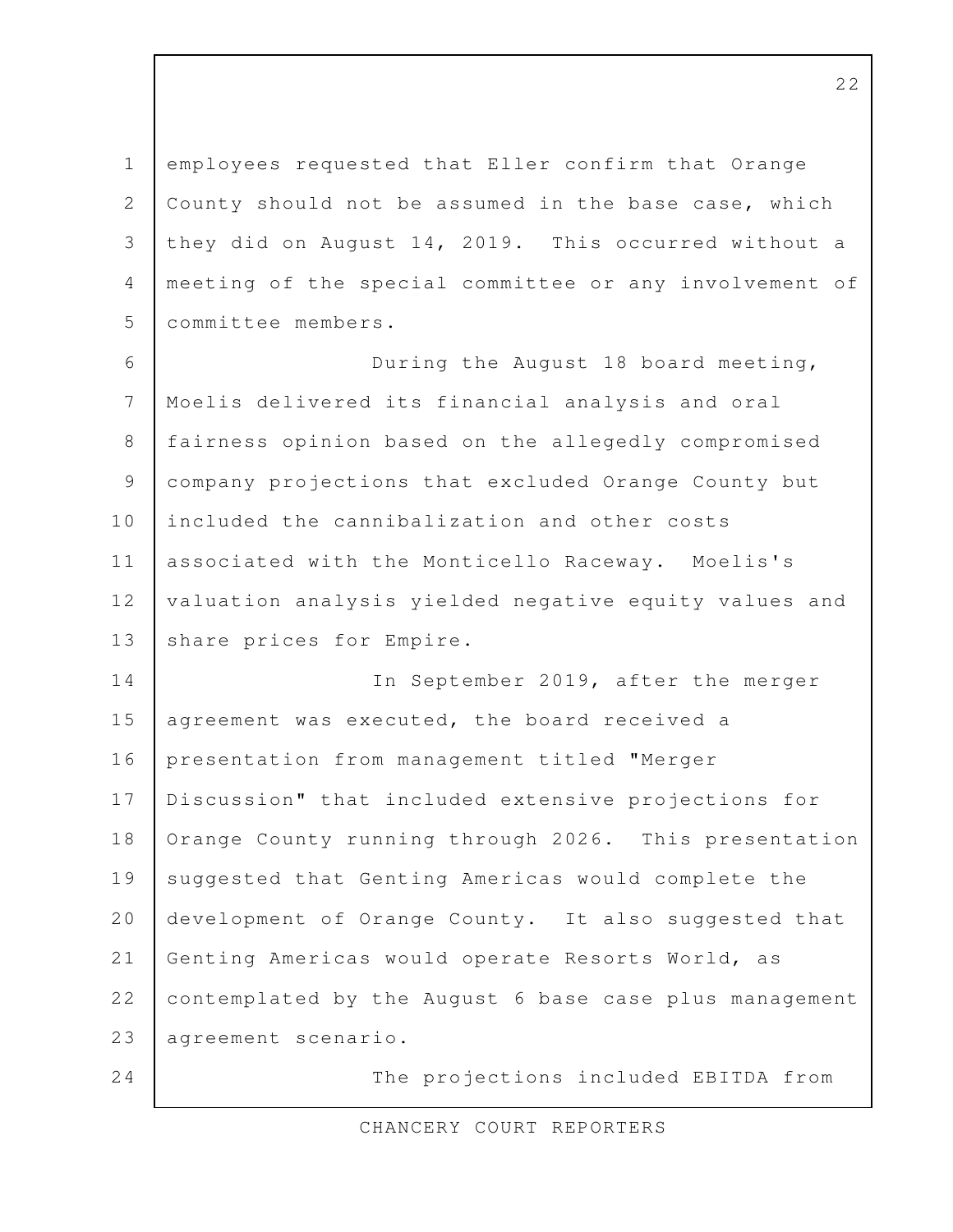| $\mathbf 1$    | Orange County alone rising from \$42 million in 2022 to  |
|----------------|----------------------------------------------------------|
| $\mathbf{2}$   | \$54.1 million by 2026. Empire's consolidated EBITDA,    |
| 3              | including Orange County, was projected to jump from      |
| 4              | \$15 million in 2021 to \$57.2 million in 2022, after    |
| 5              | the opening of Orange County, and then continue to       |
| 6              | increase to \$74.2 million in 2023 and \$91.5 million in |
| $\overline{7}$ | 2024. Further, Empire had made progress on selecting     |
| $8\,$          | a Cabella's location for Orange County.                  |
| $\mathcal{G}$  | On November 15, 2019, Empire                             |
| 10             | stockholders approved the merger with only 52.7          |
| 11             | percent of the minority shares voting in favor of the    |
| 12             | merger. The minority vote included bet365's 1,685,759    |
| 13             | shares as unaffiliated with Kien Huat, despite           |
| 14             | bet365's joint venture sports betting operation with     |
| 15             | Empire. But for bet365's vote in favor of the merger,    |
| 16             | the majority-of-the-minority vote condition would not    |
| 17             | have been satisfied.                                     |
| 18             | On July 24, 2020, Matthew H.                             |
| 19             | Haberkorn, Kiley Rose Haberkorn, the MH Haberkorn 2006   |
| 20             | Trust, and the Tippy Living Trust U/A dated September    |
| 21             | 10, 2013, which I'll refer to collectively as the        |
| 22             | "plaintiffs," filed a stockholder class action in this   |
| 23             | Court against Empire, Kien Huat, Pearlman, Horn, KT      |
| 24             | Lim, Marinucci, Palumbo, Eller, GenM, Genting USA, and   |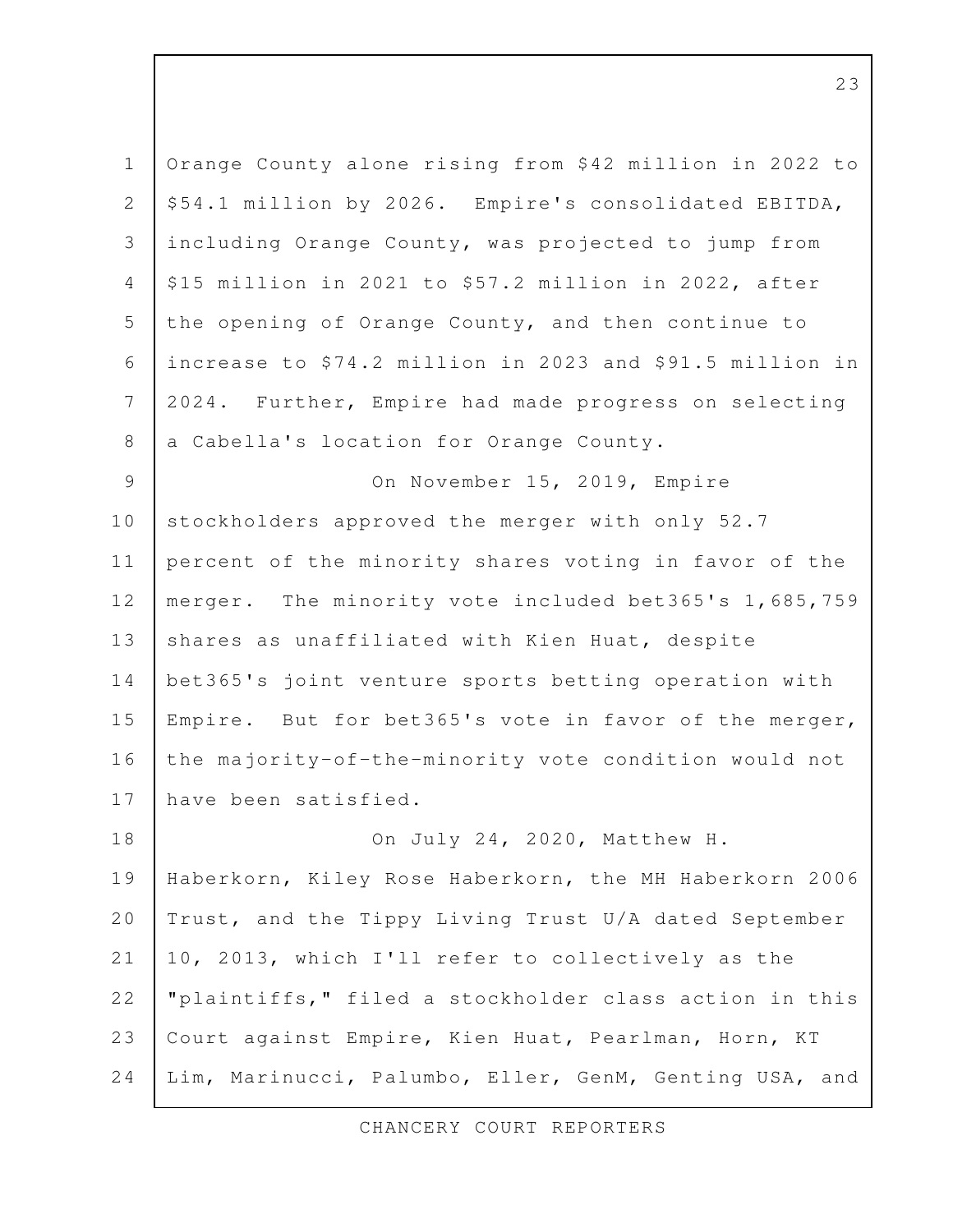Hercules Topco LLC. And I'll refer to those collectively as the "defendants." Plaintiffs brought this action on behalf of all holders of Class A stock who were allegedly harmed by defendants' actions asserting five claims. In Count I plaintiffs claim that Kien Huat and the Genting entities breached their fiduciary duties a controllers. In Count II, plaintiffs claim that Pearlman, Horn, Gerard Lim, Marinucci, and Palumbo breached their fiduciary duties as directors. In Count III, plaintiffs claim that Pearlman and Eller breached their fiduciary duties as officers. In Count IV, plaintiffs claim, in the alternative, that the Genting entities aided and abetted breach of fiduciary duties. And in Count V, plaintiffs assert a claim for aiding and abetting breaches of fiduciary duty against Hercules. And I'll note that Hercules is a Delaware LLC formed in connection with the merger and affiliated with Kien Huat and the Genting entities. On September 3, 2020, Horn, Marinucci, 1 2 3 4 5 6 7 8 9 10 11 12 13 14 15 16 17 18 19 20 21 22 23 24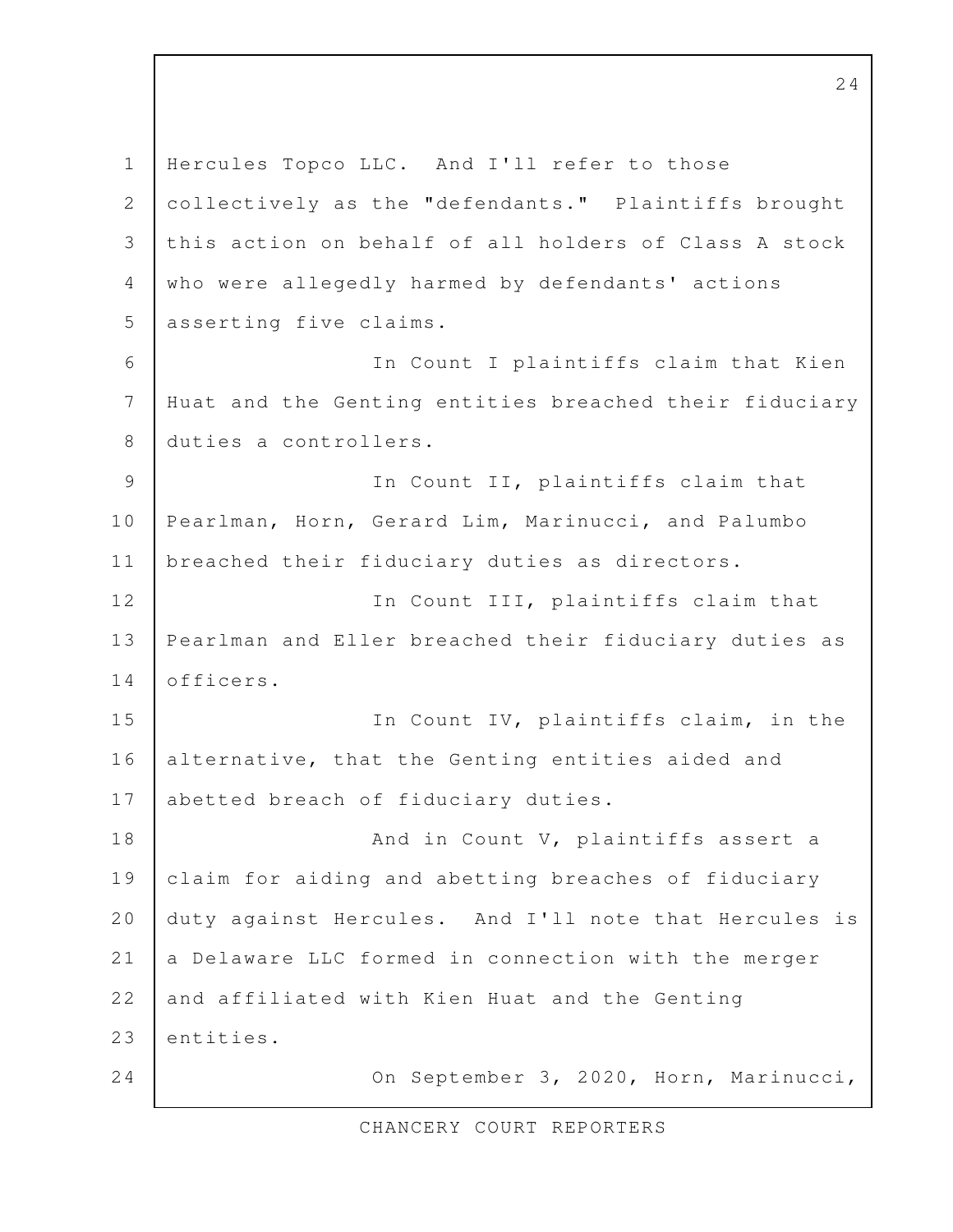| $\mathbf 1$  | and Palumbo, who I'll refer to as the "special         |
|--------------|--------------------------------------------------------|
| $\mathbf{2}$ | committee defendants, " moved to dismiss the complaint |
| 3            | pursuant to Court of Chancery Rule 12(b) (6). All the  |
| 4            | other defendants moved to dismiss all claims pursuant  |
| 5            | to 12(b)(6) as well. GenM moved to dismiss pursuant    |
| 6            | to Rule 12(b)(2). And the parties fully briefed        |
| 7            | defendants' motions on March 1, 2021, and the Court    |
| $\,8\,$      | heard oral argument on April 29, 2021.                 |
| 9            | I want to take a quick break, and then                 |
| 10           | I'll turn to the legal analysis.                       |
| 11           | (Brief discussion off the record.)                     |
| 12           | THE COURT: All right. Turning now to                   |
| 13           | legal analysis. I'll address the defendants' argument  |
| 14           | in the following order: First, I'll resolve whether    |
| 15           | plaintiffs adequately allege that the transaction is   |
| 16           | subject to the entire fairness standard. Second, I'll  |
| 17           | determine whether the complaint states a claim against |
| 18           | Kien Huat. Third, I'll address whether the complaint   |
| 19           | states a claim against the individual defendants.      |
| 20           | Fourth, I'll discuss whether the complaint states a    |
| 21           | claim against the Genting entities. Fifth, I'll        |
| 22           | address whether the complaint states a claim against   |
| 23           | Empire and Hercules. And, last, I'll discuss GenM's    |
| 24           | arguments concerning personal jurisdiction.            |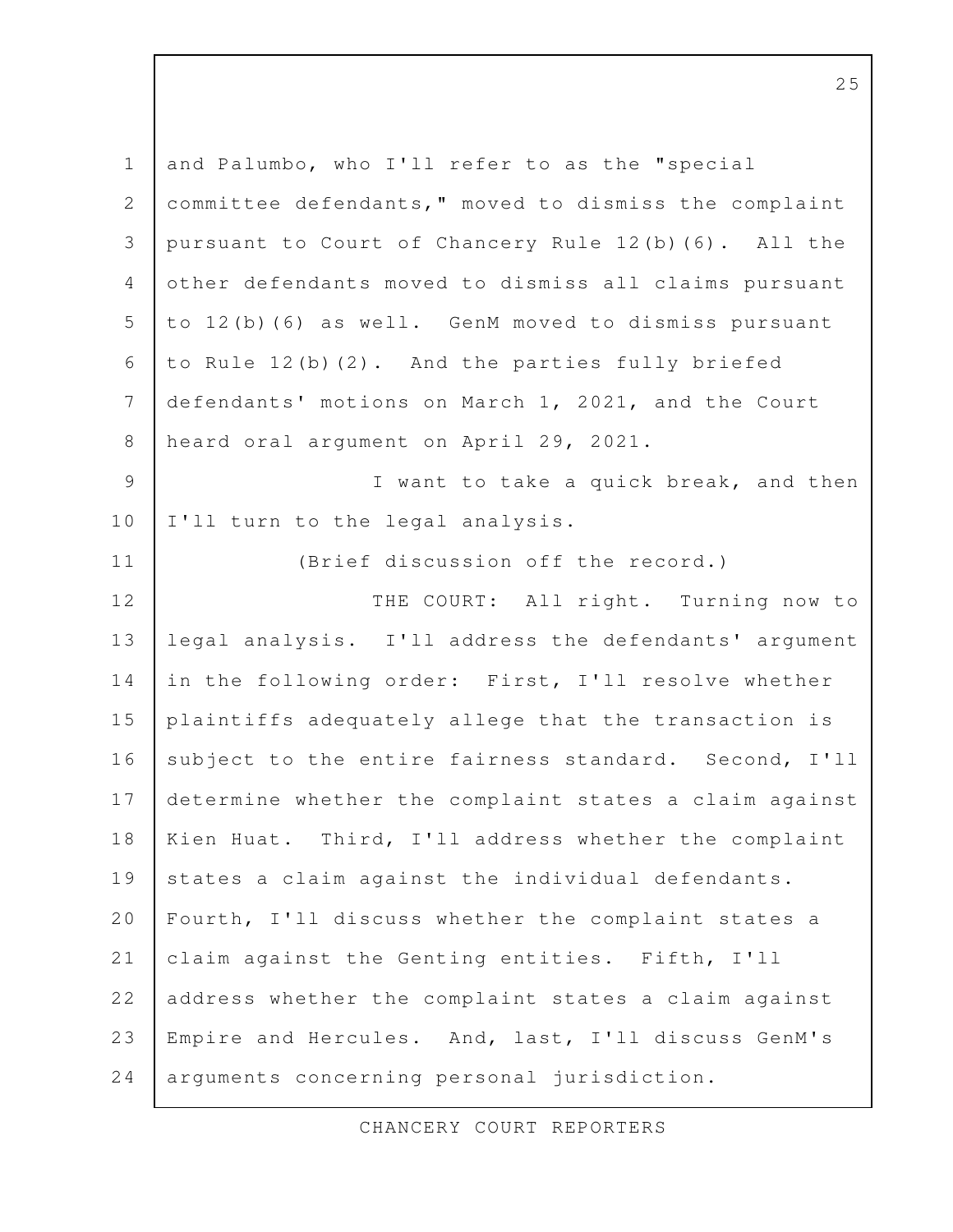Before turning to the Rule 12(b)(6) arguments, it's helpful to review the governing standard. The governing pleading standard in Delaware to survive a motion to dismiss is reasonable conceivability. When considering a motion to dismiss under Rule 12(b)(6), the Court must accept all well-pleaded factual allegations in the complaint as true, draw all reasonable inferences in favor of the plaintiff, and deny the motion unless the plaintiff could not recover under any reasonably conceivable set of circumstances susceptible to proof. The Court, however, need not accept conclusory allegations unsupported by specific facts or draw unreasonable inferences in favor of the nonmoving party. The substantive standard also plays a central role here. This Court reviews squeeze-out transactions under the entire fairness standard unless the transaction was subject to the six conditions set forth in Kahn v. M&F Worldwide Corp. If a plaintiff pleads facts supporting a rational inference that any of these conditions were not present, then the defendant may not invoke the business judgment standard at the pleading stage. In this case, plaintiffs plead facts 1 2 3 4 5 6 7 8 9 10 11 12 13 14 15 16 17 18 19 20 21 22 23 24

CHANCERY COURT REPORTERS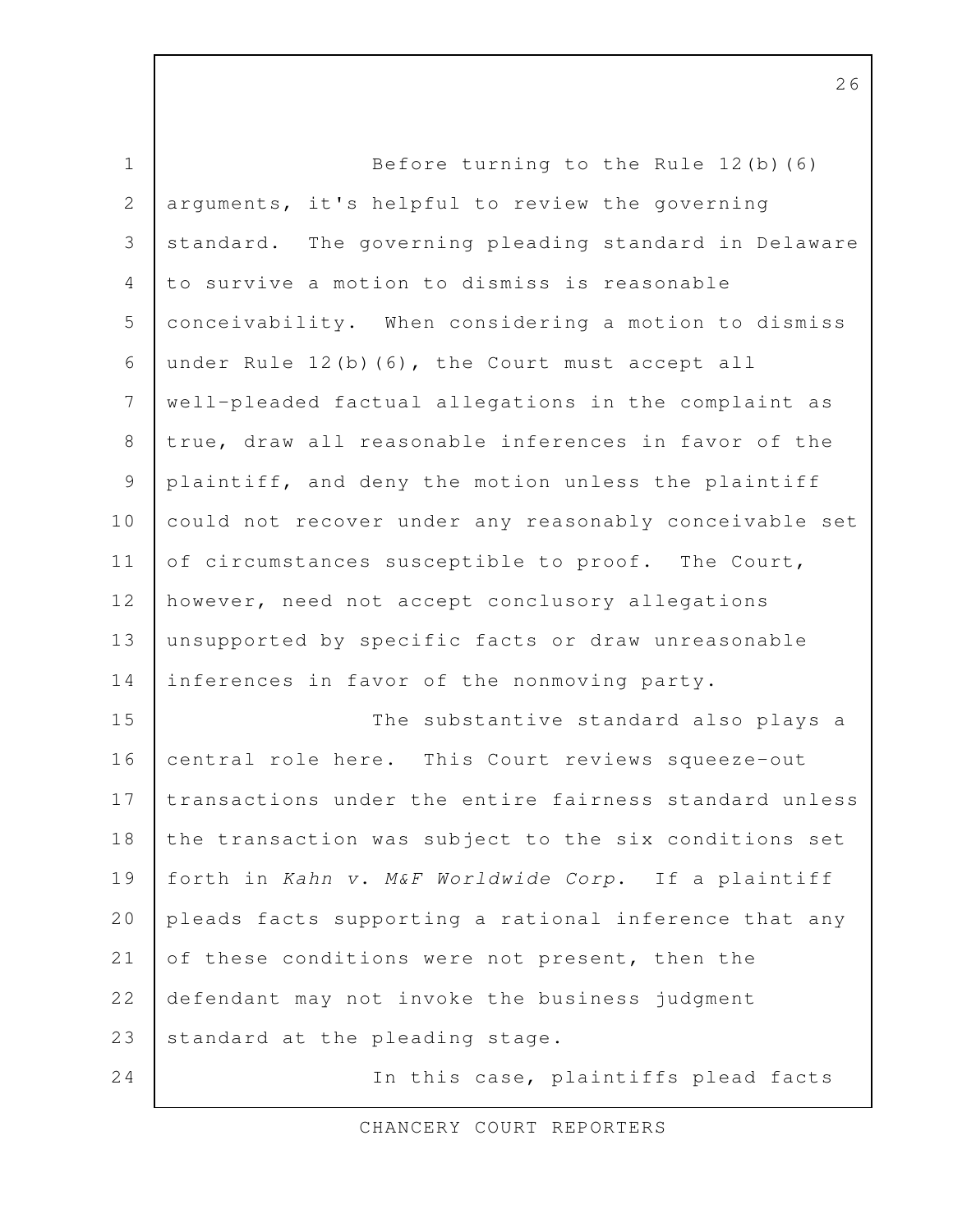making it reasonably conceivable that multiple of the MFW conditions were not met. And I'll focus my analysis on two deficiencies: first, the failure to implement the timing requirements of MFW, sometimes referred to as the ab initio requirement; and, second, the failure to obtain approval of the majority of the minority stockholders. I'll start with the timing argument. It is well-settled that for MFW protections to restore the business judgment standard, a controller must, ab initio, condition the transaction on approval by a special committee and a majority of the minority stockholders. The MFW framework aims to replicate a third-party bargaining process free from a controller's coercive influence. As the MFW Court held, the ab initio requirement serves to incentivize controlling stockholders to "ced[e] potent power to the independent directors and minority stockholders." This upfront promise not to bypass the special committee or the majority-of-the-minority condition limits the potential for any retributive going-private effort. As the Supreme Court held in Flood v. 1 2 3 4 5 6 7 8 9 10 11 12 13 14 15 16 17 18 19 20 21 22 23 24

CHANCERY COURT REPORTERS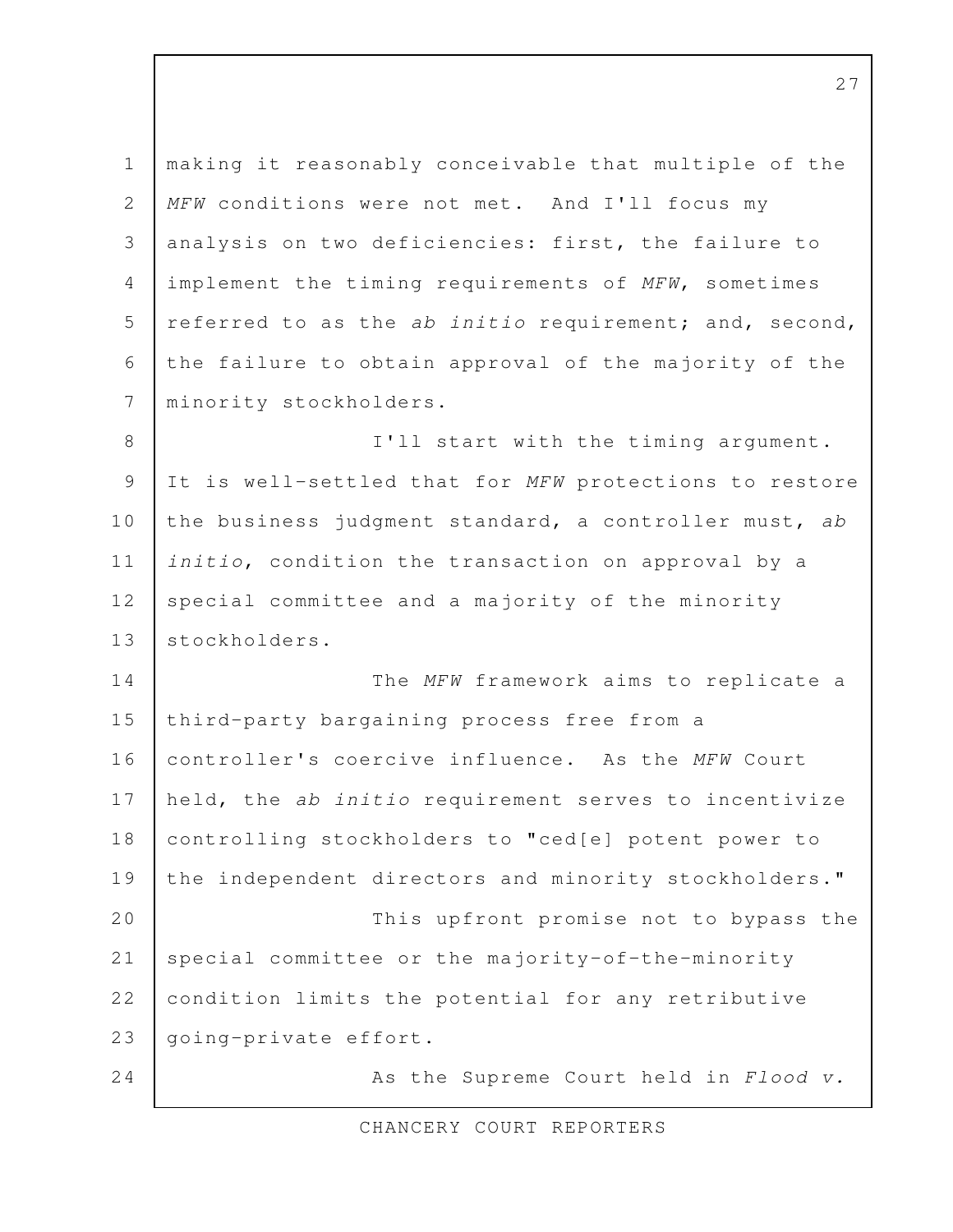Synutra, "[T]he purpose of the words 'ab initio,' and other formulations like it in the MFW decisions, require the controller to self-disable before the start of substantive economic negotiations, and to have both the controller and the Special Committee bargain under the pressures exerted on both of them by these protections." 1 2 3 4 5 6 7

So for the ab initio requirement to mean anything and to accomplish the goal of eliminating otherwise-present bargaining pressures, the condition must be irrevocable. As this Court observed in In re Dell Technologies Incorporated Class Five Stockholders Litigation, the controller must "irrevocably and publicly disable[] itself from using its control to dictate the outcome of the negotiations and the shareholder vote." 8 9 10 11 12 13 14 15 16

Defendants argue that, because the 2016 letter agreement was in place prior to the commencement of the negotiation, MFW's ab initio requirement was satisfied. And there's a degree of truth to this contention. It is true that, by virtue of the letter agreement, the requirement was in place upfront. 17 18 19 20 21 22 23

24

Unfortunately, however, this timing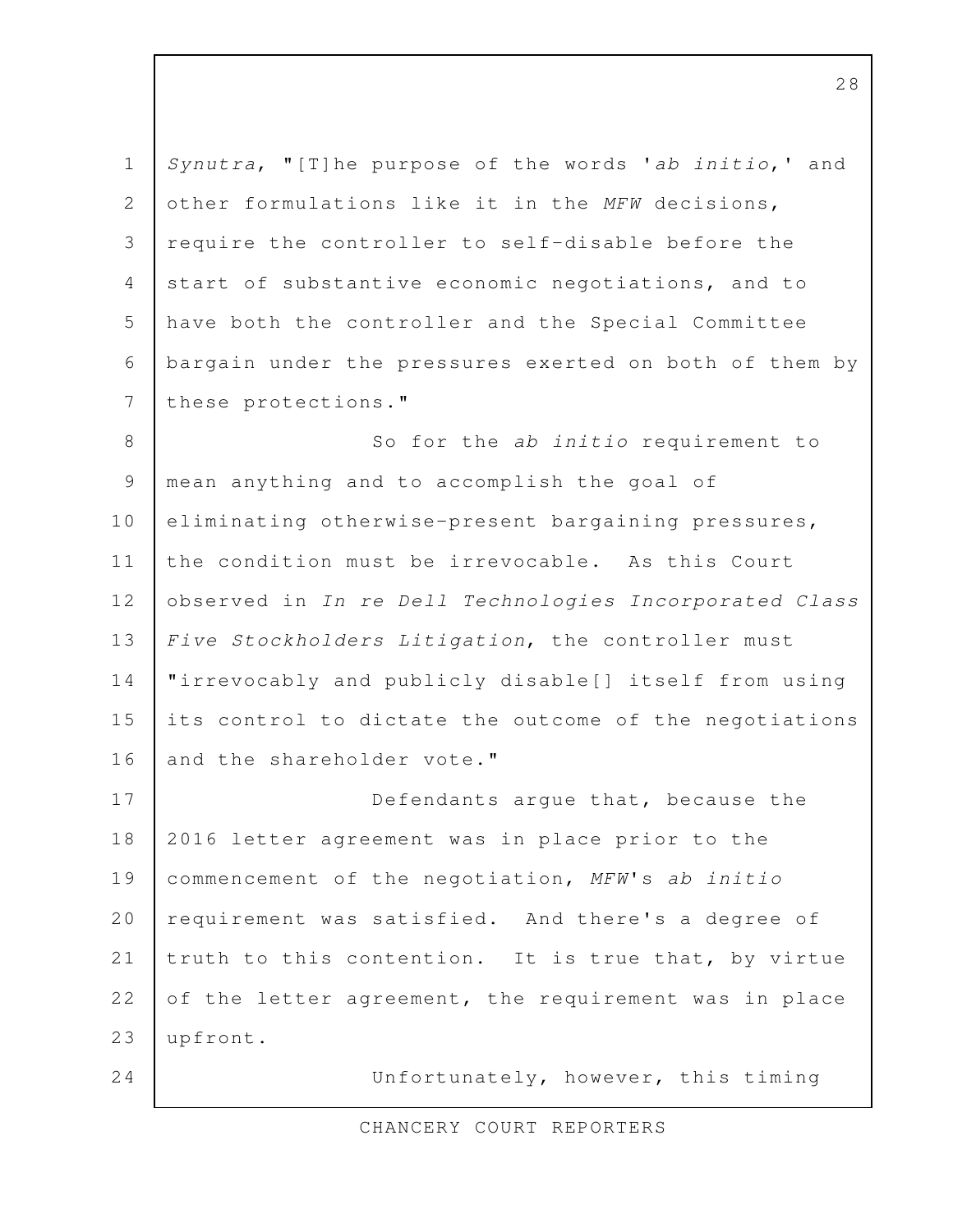argument misses the point. As I just explained, it is not enough that the controller self-disables at the beginning. Rather, for the condition to actually mitigate concerns of retribution, the condition must be irrevocable, in the sense that it remains in place for the duration of the negotiations over the offer. That's what's required in order for the condition to achieve full disarmament. 1 2 3 4 5 6 7 8

In this case, Kien Huat made clear that its self-disabling was limited to the duration of the 2016 letter agreement, and the imposition of the condition was thus conditional. Kien Huat twice signaled to the special committee that it would not commit to the MFW conditions for any longer than it was contractually required, according to the complaint. 9 10 11 12 13 14 15 16

First, in connection with its Section 203 waiver request, Kien Huat refused to agree to the protections requested by the special committee beyond February 2020, when the 2016 letter agreement would expire. Then, while negotiating a confidentiality agreement, Kien Huat refused to agree to the special committee's request for a standstill provision that it would extend beyond the 2016 letter agreement. Kien 17 18 19 20 21 22 23 24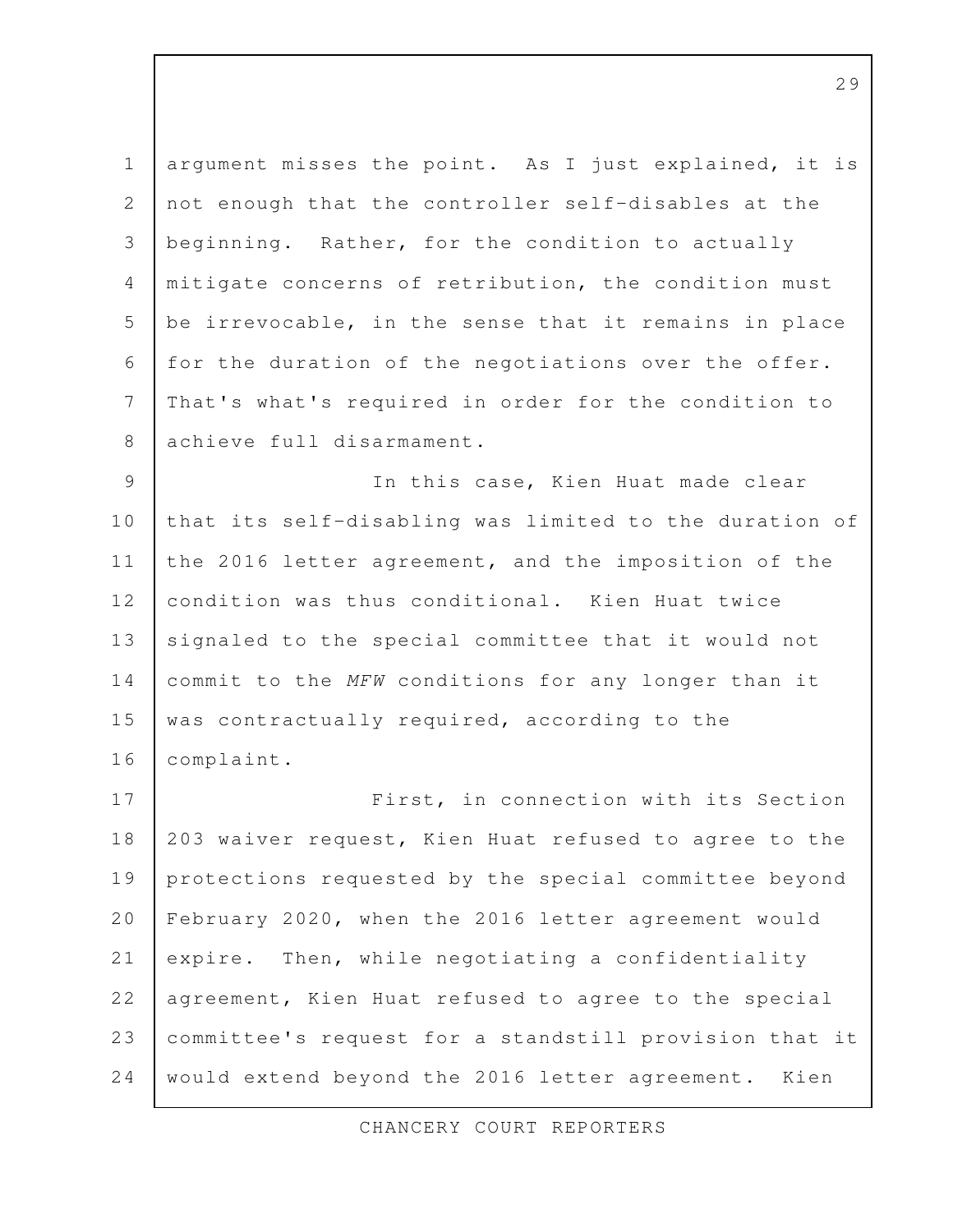Huat had no obligation to abide by the MFW framework beyond February 2020, and it's at least reasonably conceivable that it would not voluntarily assume such restrictions following the expiration of the 2016 letter agreement. So the ab initio requirement is not fully satisfied. 1 2 3 4 5 6

Plaintiffs also adequately allege that the transaction was not approved by the majority of the minority stockholders because the tabulation of that vote included the votes of bet365. What constitutes an unaffiliated majority-of-the-minority vote pursuant to MFW does not appear to have been fully litigated in this Court. Then-Vice Chancellor Strine's discussion of the requirement that the minority stockholders be disinterested calls into question the propriety of including a stockholder with significantly divergent interests from the other minority stockholders. 7 8 9 10 11 12 13 14 15 16 17 18

Defendants argue that bet365 did not have different incentives than other minority Empire stockholders, but it's at least reasonably conceivable that the opposite is true. Empire and bet365 had an agreement in place, such that, if New York regulators made sports betting legal, bet365 would have the right 19 20 21 22 23 24

CHANCERY COURT REPORTERS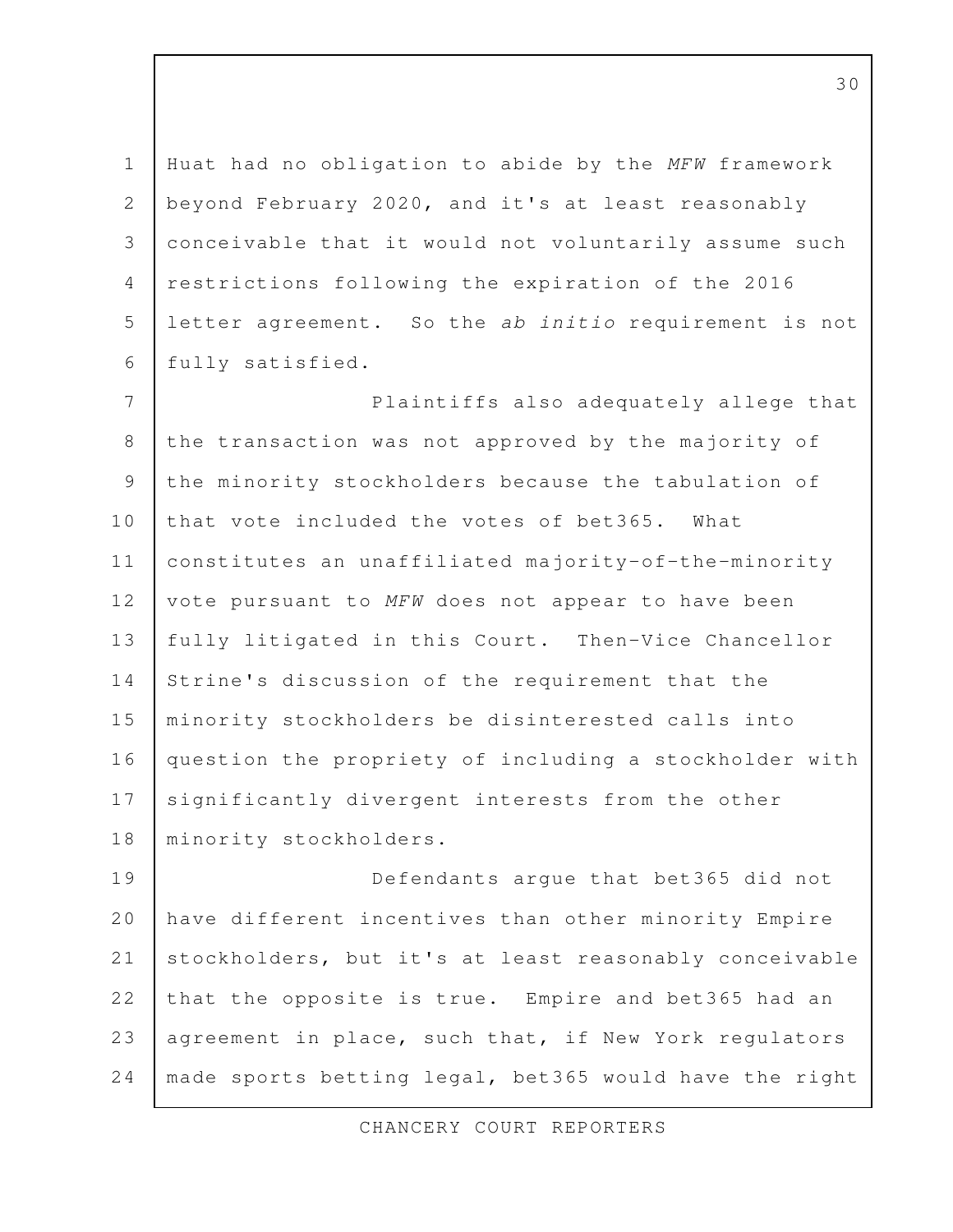to operate Empire's sports book. 1

The complaint alleges that Pearlman, without special committee authorization, sent Kien Huat's July 25 letter to bet365 and then had discussions with bet365 concerning the potential consequences of an acquisition of Empire on bet365's relationship with the company. Based on these allegations, I can reasonably infer that the transaction provided some benefit to bet365 that was not shared by the other minority stockholders. At this stage, it suffices to say that it is reasonably conceivable that bet365 was not disinterested and was not an unaffiliated minority stockholder for the purposes of this MFW condition. Without bet365's vote, the majority-of-the-minority vote would not have carried. And for that reason, plaintiffs have adequately alleged that entire fairness applies to the challenged transaction. Because plaintiffs have adequately alleged facts sufficient to show that MFW does not apply at the pleading stage, defendants cannot avail themselves of the business judgment rule on this motion and the entire fairness standard governs my analysis. 2 3 4 5 6 7 8 9 10 11 12 13 14 15 16 17 18 19 20 21 22 23 24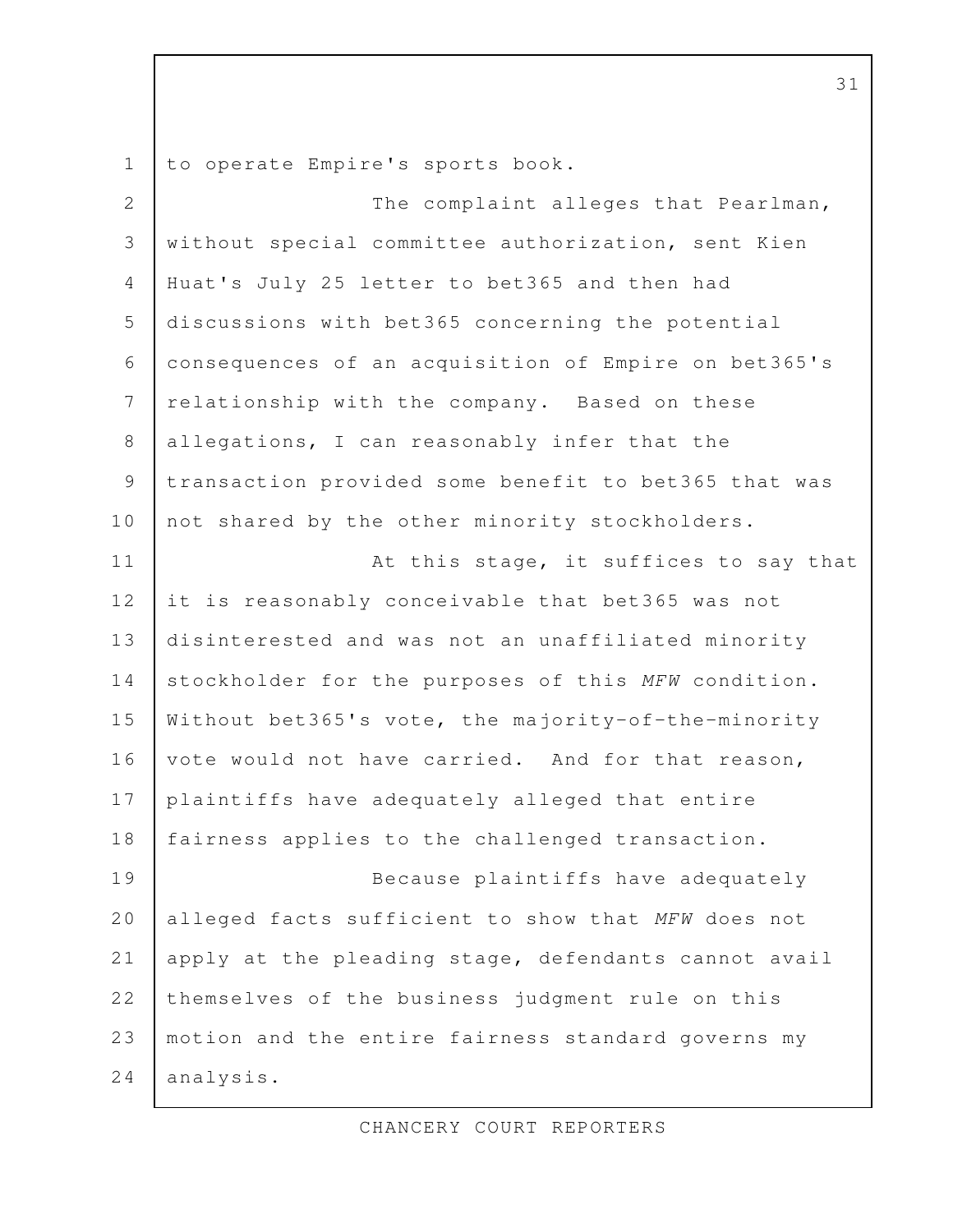Application of the entire fairness standard typically precludes dismissal on a Rule 12(b)(6) motion. As this Court held in Hamilton Partners L.P. v. Highland Capital Management, L.P., the Court cannot dismiss claims subject to entire fairness review unless defendants are "able to show, conclusively, that the challenged transaction was entirely fair based solely on the allegations of the complaint and the documents integral to it." Defendants have not met this burden. Plaintiffs have adequately alleged an unfair process. Fair process refers to how the transaction was timed, initiated, structured, negotiated, and disclosed to directors and stockholders, as well as how the approvals of the directors and stockholders were obtained. During the negotiations, Kien Huat publicly threatened to cut off financing for Empire and accelerated the timeline of the merger. Kien Huat rushed the special committee by imposing deadlines. For example, it imposed a two-week deadline to sign the merger agreement from the date of the offer. Between the short time frame and the restrictive go-shop, the special committee was not 1 2 3 4 5 6 7 8 9 10 11 12 13 14 15 16 17 18 19 20 21 22 23 24

CHANCERY COURT REPORTERS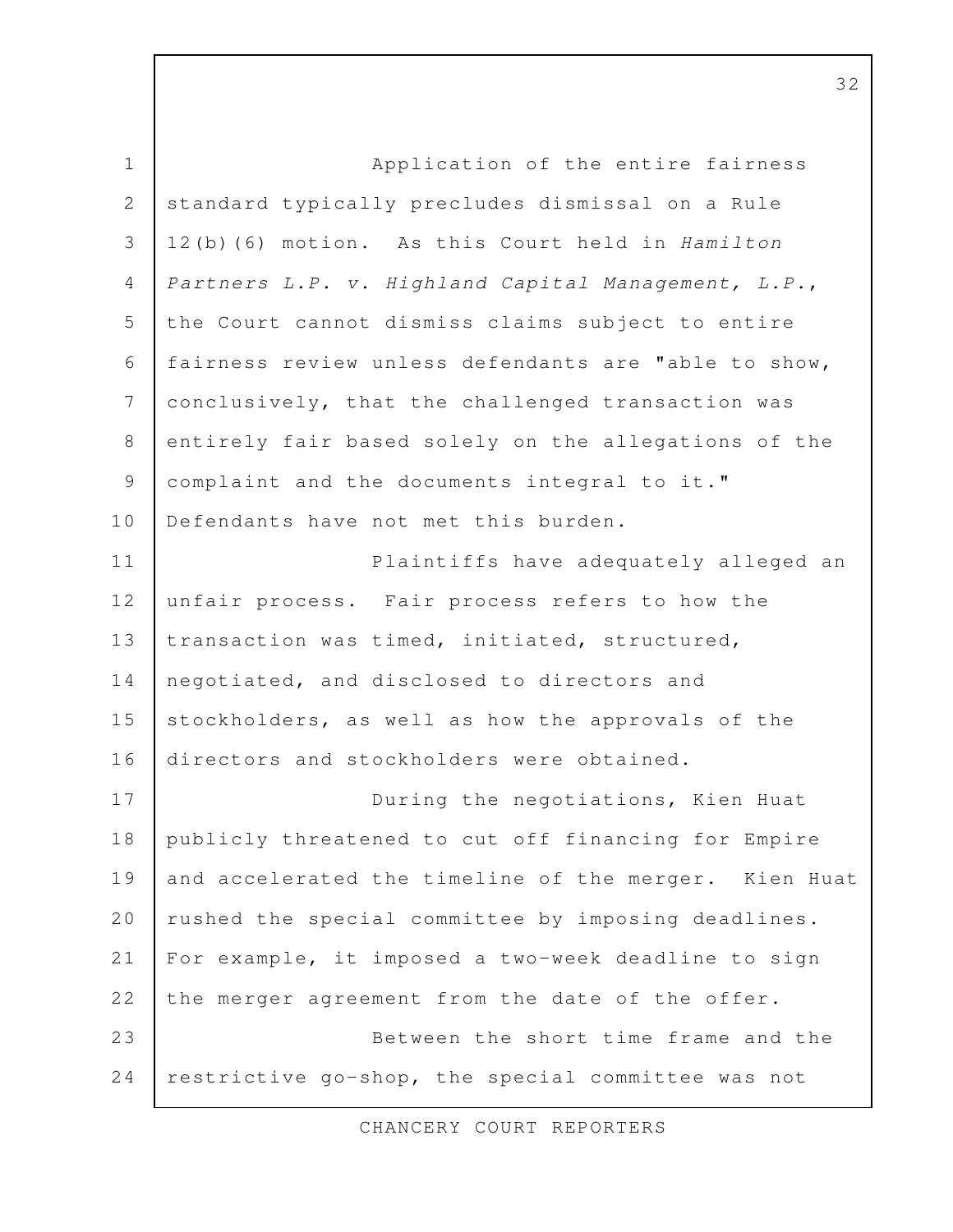able to effectively negotiate with parties such as Party A. Although Moelis initially advised the company that it had a number of strategic options, by accelerating the timeline, Kien Huat effectively limited those options and forced Empire's hand on the merger. In addition, the complaint raises a number of issues regarding alleged leaks that may have been evidence of back-channeling communications. As one example, Paul Weiss informed the special committee that there was a leak at the July 25, 2019, meeting and that someone at that meeting may have relayed information about the meeting back to Kien Huat. In itself, these allegations of back-channeling may not be enough to suggest an unfair process, but they are certainly something to consider as we go forward. 1 2 3 4 5 6 7 8 9 10 11 12 13 14 15 16 17

Defendants point to the go-shop as evidence of fair process, but that argument is unavailing. The go-shop only provided ten days to seek an alternative transaction. It only permitted takeover transactions -- and superior ones, at that. And with the threat to cut off financing, the go-shop was structured in a way that guided the company's hand 18 19 20 21 22 23 24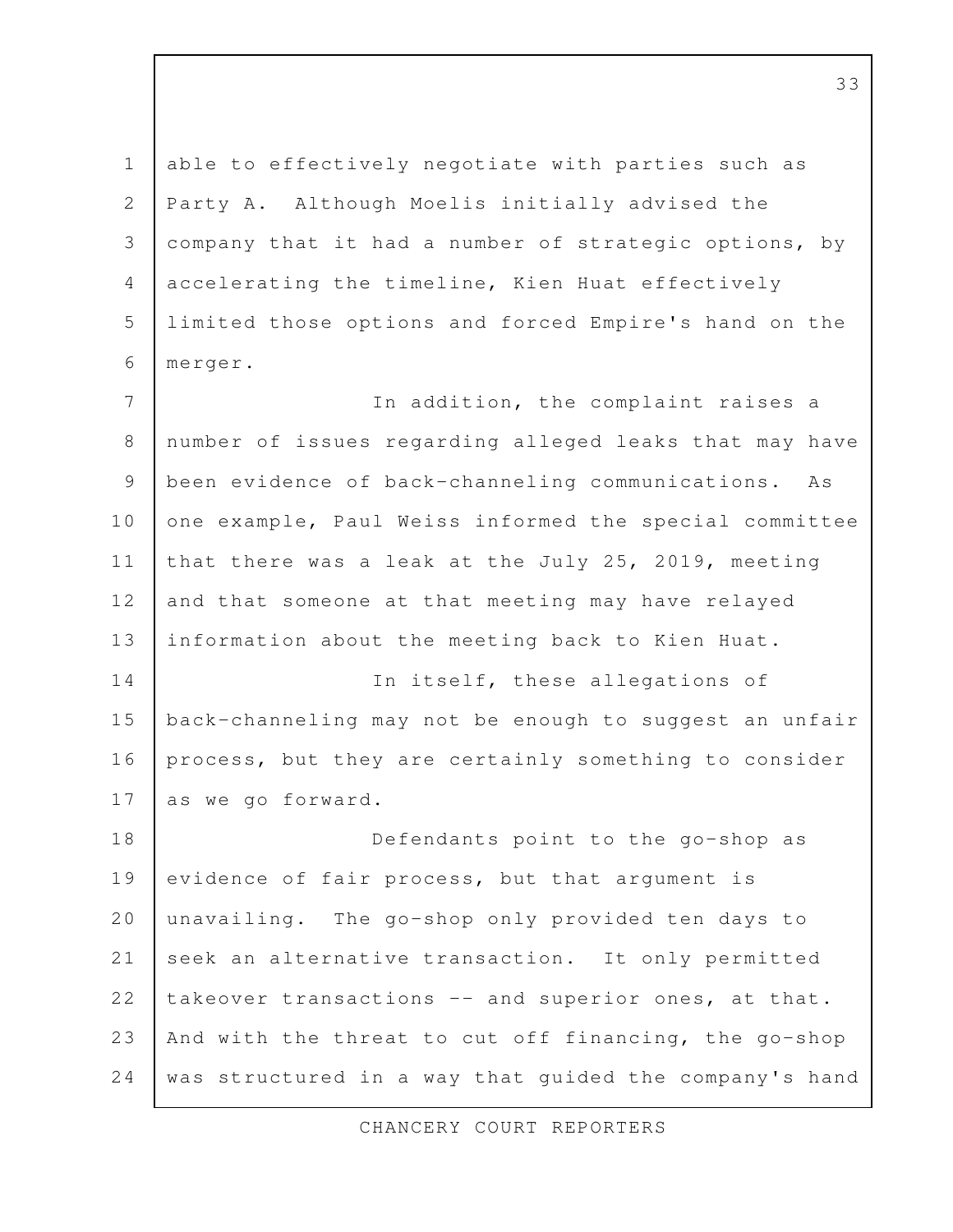towards the merger. It doesn't effectively mitigate all the other concerns and allegations concerning an unfair process. For those reasons, plaintiffs have adequately alleged an unfair process. They've also adequately alleged unfair price. Fair price refers to the economic and financial considerations of a transaction, such as market value, earnings, future prospects, and other factors that affect the intrinsic value of a company's stock. The merger offered a 2 percent premium to Empire's then-current trading price. Considering the recent decline in the company's stock, that premium would be negative if compared to the 3-, 6-, or 12-month volume-weighted average of the price of the company's stock. Moelis also confirmed that Kien Huat's comments regarding its intent to cut off financing depressed the company's stock appraise. In addition to Kien Huat's alleged attempt to capitalize on the company's depressed stock price, the valuation analysis that Moelis delivered to the special committee was based on the company's projections that excluded Orange County and were other 1 2 3 4 5 6 7 8 9 10 11 12 13 14 15 16 17 18 19 20 21 22 23 24

CHANCERY COURT REPORTERS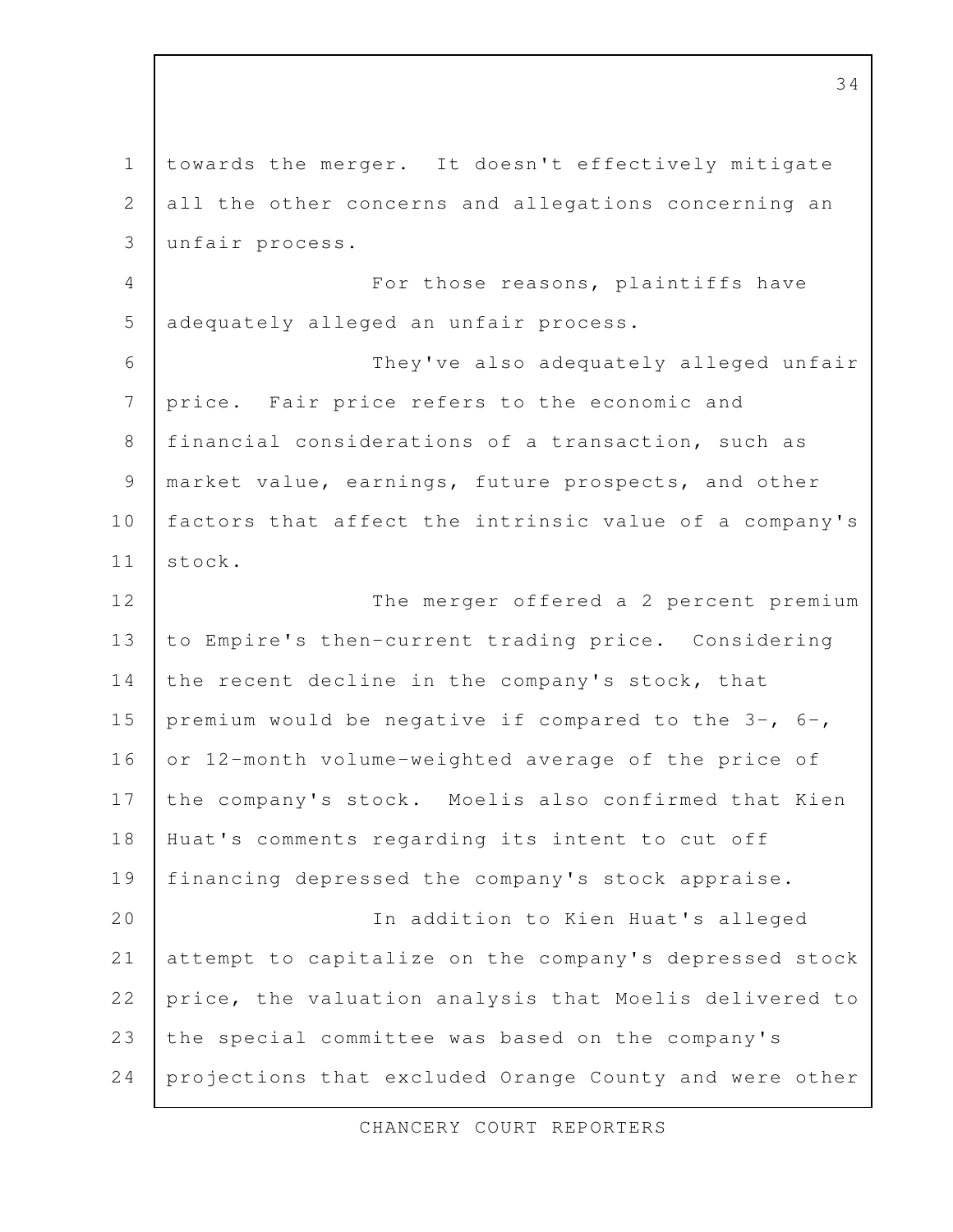allegedly compromised. 1

Because plaintiffs have adequately alleged unfair process and price, the complaint states a claim against Kien Huat under the entire fairness standard. 2 3 4 5

I turn now to the motion brought by the individual defendants. And they are director Gerard Lim and the special committee defendants -- Horn, Marinucci, and Palumbo. As to them, plaintiffs must plead a violation of the duty of loyalty by operation of the exculpatory charter provision. The Supreme Court held in Cede v. Technicolor that the duty of loyalty "mandates that the best interest of the corporation and its shareholders take precedence over any interest possessed by a director, officer or controlling stockholder and not shared by the stockholders generally." They held in KCG Holdings: "A failure 6 7 8 9 10 11 12 13 14 15 16 17 18 19

to act in good faith may be shown ... where the fiduciary intentionally acts with a purpose other than that of advancing the best interests of the corporation" or fails to act in the face of a known duty to act, demonstrating a conscious disregard of 20 21 22 23 24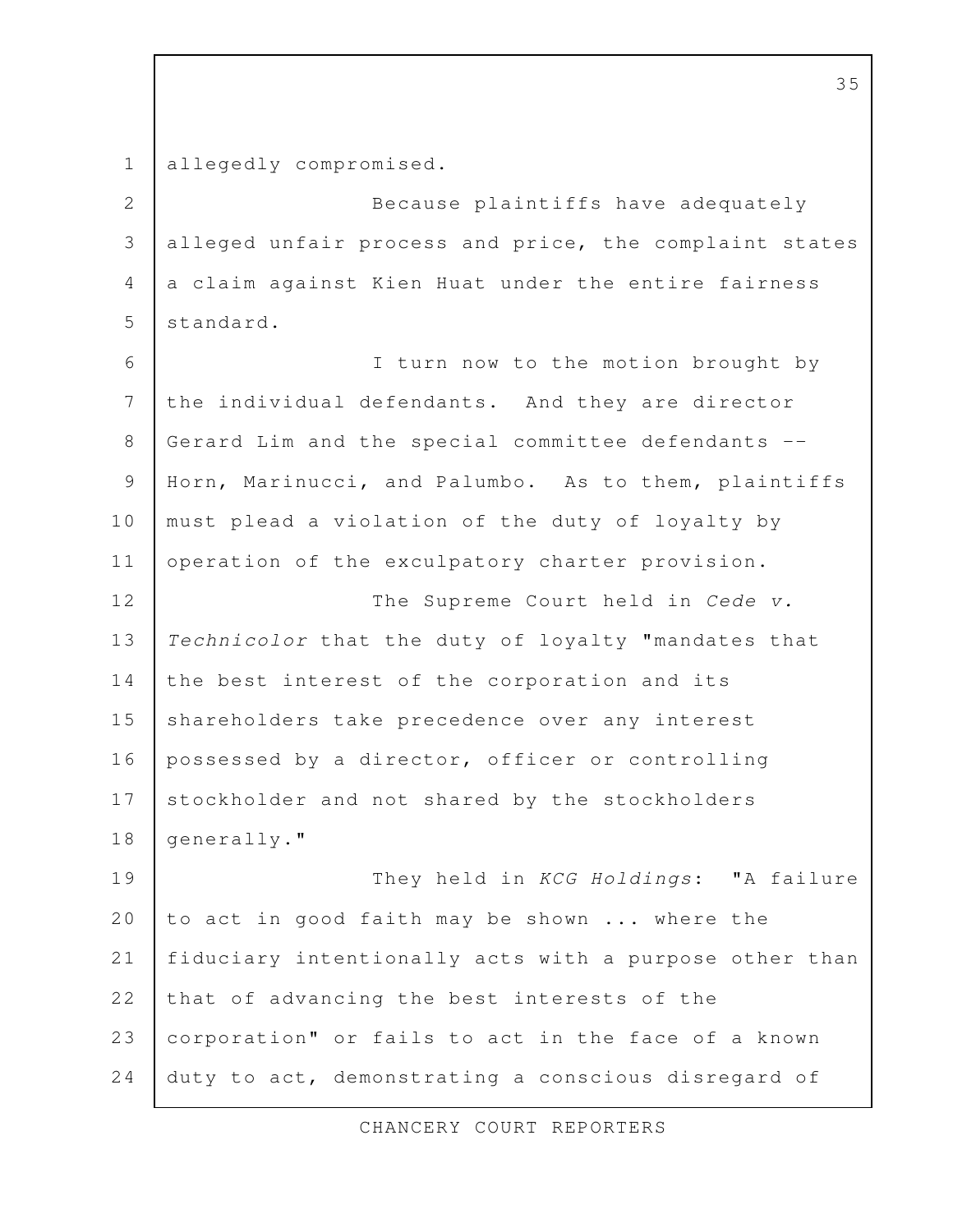their duties. As to the officer defendants -- Pearlman and Eller -- plaintiffs need only plead facts supporting a reasonable inference that, acting in their capacity as officers, they breached the duty of loyalty or care. The applicable standard for the duty of loyalty is the same as the standard I just outlined for directors. The standard applicable to the duty of care of an officer is gross negligence. As this Court described in Baker Hughes: "To plead gross negligence, a plaintiff must allege conduct that constitutes reckless indifference or actions that are without the bounds of reason." Turning to the arguments by the special committee defendants, plaintiffs' primary theory is that they acted in bad faith by failing to manage conflicts of interest during the merger process, and this theory is well-pled. Plaintiffs allege that, after it was leaked to Kien Huat from the special committee's very first meeting on July 25, the special committee continued to allow management members to participate in the meetings. Plaintiffs allege that the special committee was not involved or privy to the creation of 1 2 3 4 5 6 7 8 9 10 11 12 13 14 15 16 17 18 19 20 21 22 23 24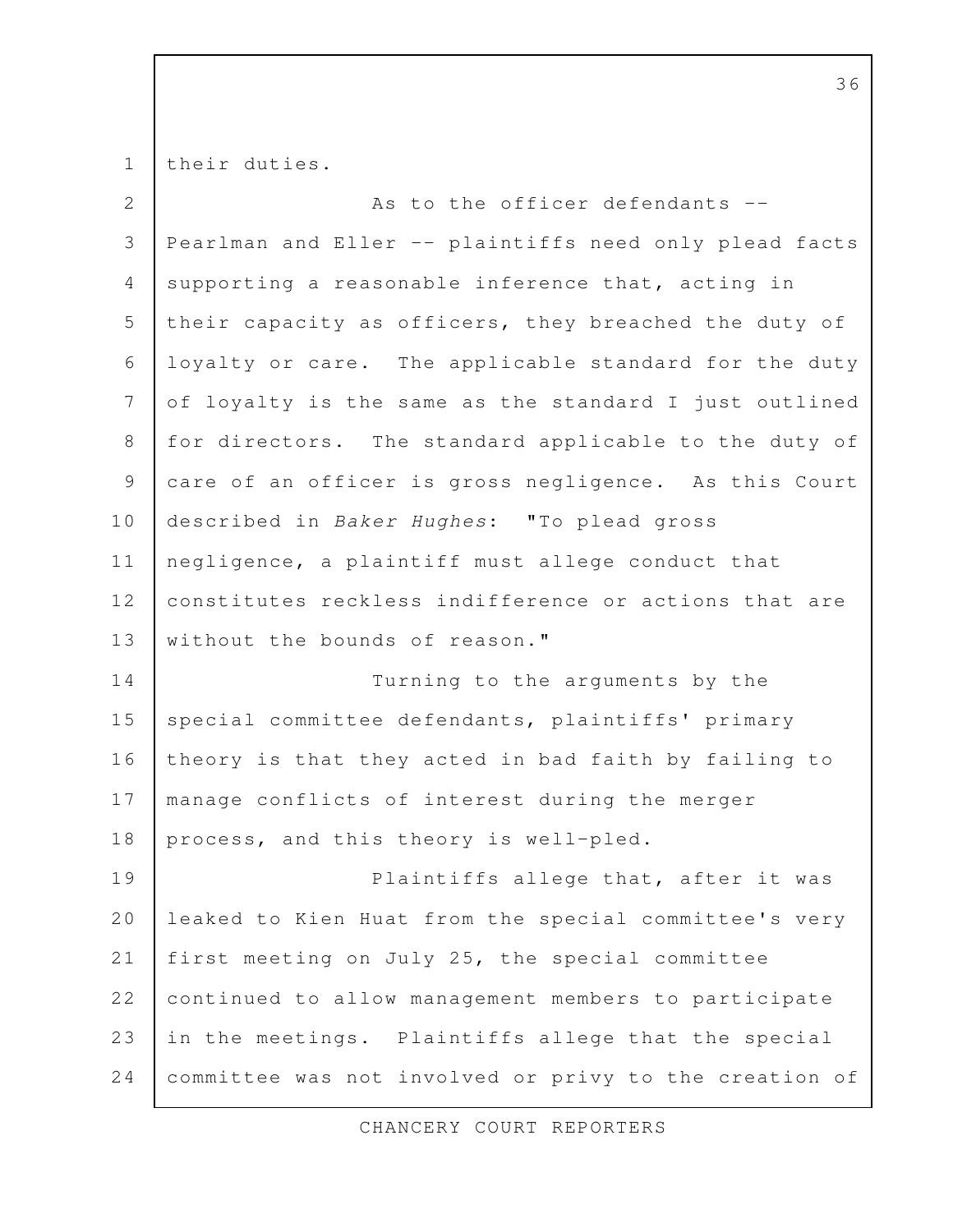the company's projections and allowed a conflicted management team to work with Moelis to taint Empire's valuation. 1 2 3

In support of this theory, plaintiffs point to emails showing that Moelis repeatedly asked management, after receiving the August 14 projections, whether Orange County should be excluded from the base case, with Eller responding that it should, all without special committee members being included in the communication. 4 5 6 7 8 9 10

In the projections, the upside Orange County case was stripped out, the downside of the Monticello Raceway was included, the management agreement case was excluded, and an approximate \$5 million per year EBITDA reduction over the projected period was included. Orange County's exclusion had the effect of eliminating additional annual EBITDA of \$25.6 million beginning in 2022, growing to 39.9 million in 2024, based on the August 14 projections. And by September 2019, Orange County's EBITDA projections had increased to \$42 million in 2022, rising \$49.7 million by 2024. The special committee never received -- and, more importantly, never asked for -- 11 12 13 14 15 16 17 18 19 20 21 22 23 24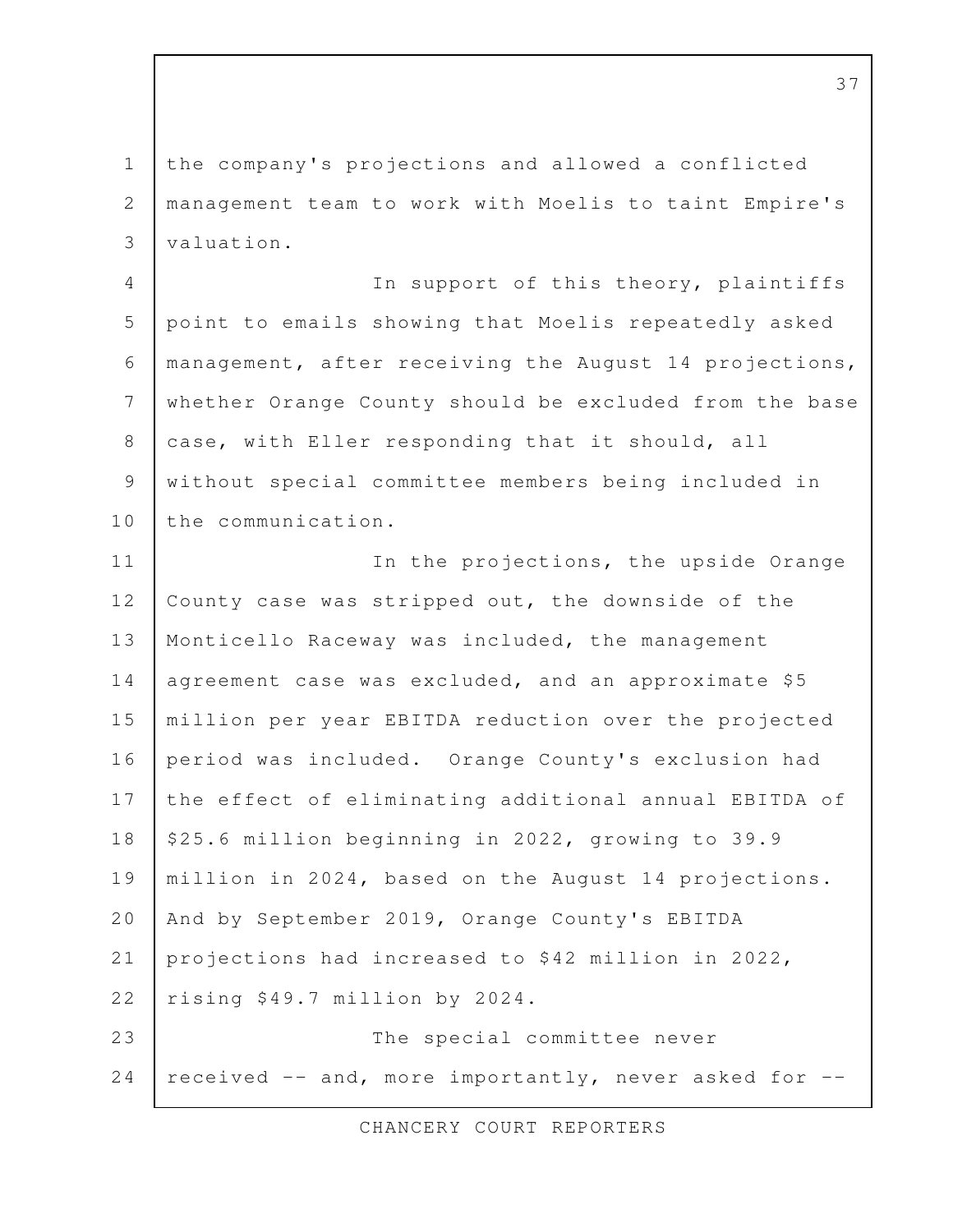an analysis of the company's value including Orange County. And their meeting minutes nowhere reflect a discussion of Orange County's projections, despite recent discussions of Orange County in prior board meetings. It is reasonably conceivable that the special committee did not consider various sets of financial projections and that they considered only what management instructed Moelis to use. Defendants make the argument that including Orange County in the projections would have been unreasonable and unjustified due to its uncertainty. The special committee's protestations that Orange County was too uncertain to include in Moelis's analysis ignores the facts that are adequately alleged; such as, one, the meeting minutes reflect zero discussions of that reasoning; two, the special committee never even requested such analysis; three, the two-and-a-half-year horizon referenced in their brief was well within the projection period that Moelis used for its analysis; and, four, management and the full board continued to plan for Orange County in the ordinary course of business immediately after the approval of the merger. The uncertainty argument is further 1 2 3 4 5 6 7 8 9 10 11 12 13 14 15 16 17 18 19 20 21 22 23 24

CHANCERY COURT REPORTERS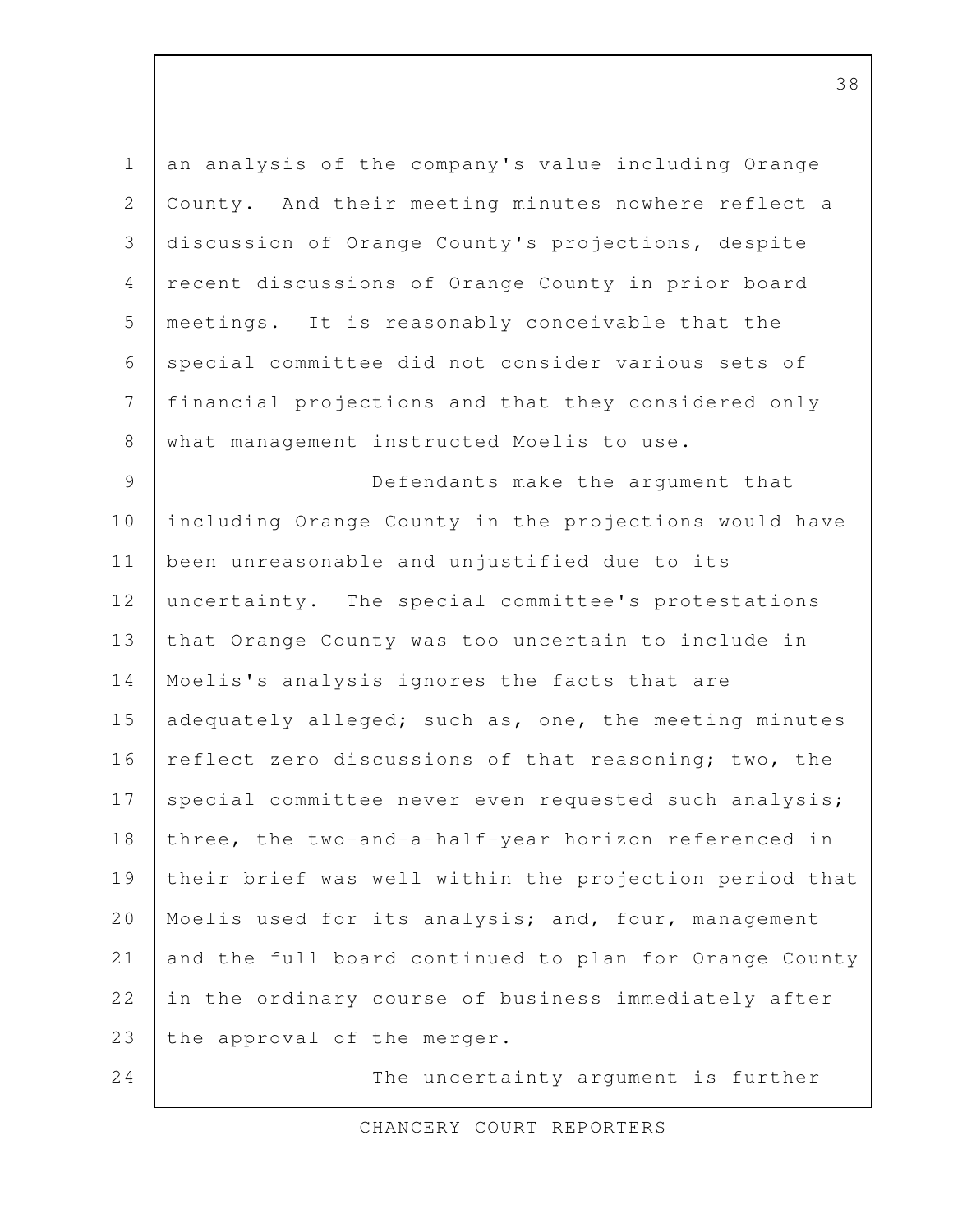| $\mathbf 1$  | belied by the fact that the projections incorporated   |
|--------------|--------------------------------------------------------|
| $\mathbf{2}$ | the potential upside of online sports betting, despite |
| 3            | the uncertainty and regulatory hurdles that stood in   |
| 4            | the way of that venture. Moelis used two separate      |
| 5            | scenarios -- one with online sports betting and one    |
| 6            | without. A similar type of discounting or hedging      |
| 7            | could have been carried out for Orange County, if      |
| 8            | necessary, even though Orange County was more certain  |
| $\mathsf 9$  | than online sports betting and was already             |
| 10           | legislatively authorized.                              |
| 11           | Legalized online sports betting                        |
| 12           | required a New York State constitutional amendment,    |
| 13           | which was beyond Empire's control, but it was still    |
| 14           | included in Moelis's analysis. As such, there is no    |
| 15           | legitimate reason why Orange County should not have    |
| 16           | also been included, at least not based on the facts    |
| 17           | alleged.                                               |
| 18           | Yet again, the committee didn't seek                   |
| 19           | such an analysis. Their position that they shouldn't   |
| 20           | have tried to include the company's projections        |
| 21           | concerning Orange County is antithetical to their      |
| 22           | purpose and duty, which was to seek the highest value  |
| 23           | reasonably attainable for the minority stockholders.   |
| 24           | The special committee's argument that,                 |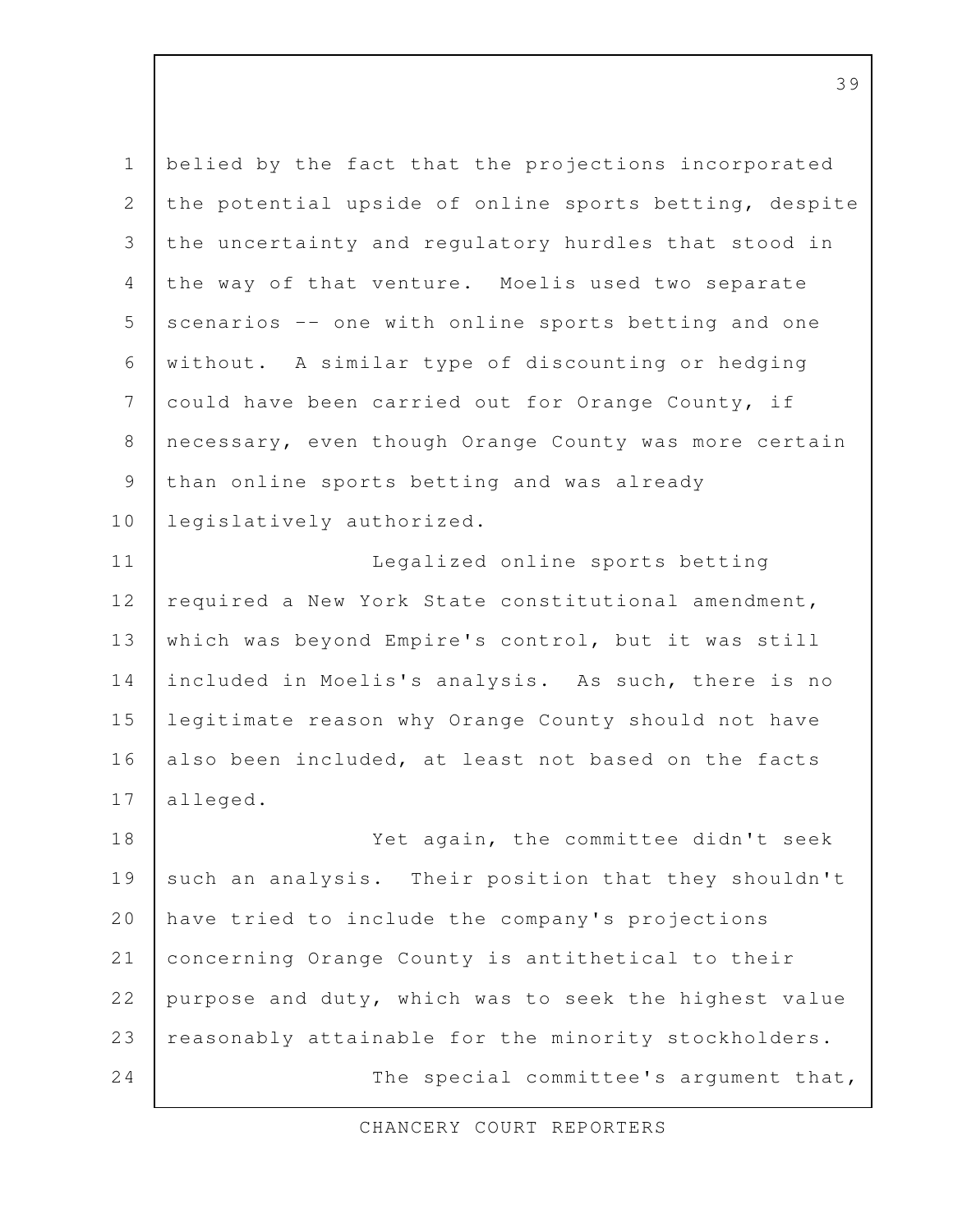even if they did include Orange County, it would not have mattered because "the optimistic case that New York legalized online sports betting -- another future contingency  $-- \ldots$  were still worth negative \$5.45 per share." 1 2 3 4 5

This fails to recognize Orange County was projected to generate more than online sports betting was for Empire; two, that Moelis's analysis was additionally compromised, as I've discussed; and, further, Moelis's negative valuation analysis is undermined by the Union Gaming analysis. Also, after only ten days of 6 7 8 9 10 11 12

negotiations, the special committee accepted Kien Huat and the Genting entities' proposal, despite acknowledging the offer price reflected a relatively low premium to the company's closing price the prior trading day and that "the Proposal's offer price is not yet compelling." 13 14 15 16 17 18

The complaint alleges that the special committee approved a deal it knew undervalued Empire's minority shares, based on management projections that excluded the impact of plans and issues that were allegedly lucrative, discussed by the board in prior meetings. These allegations support a conclusion that 19 20 21 22 23 24

CHANCERY COURT REPORTERS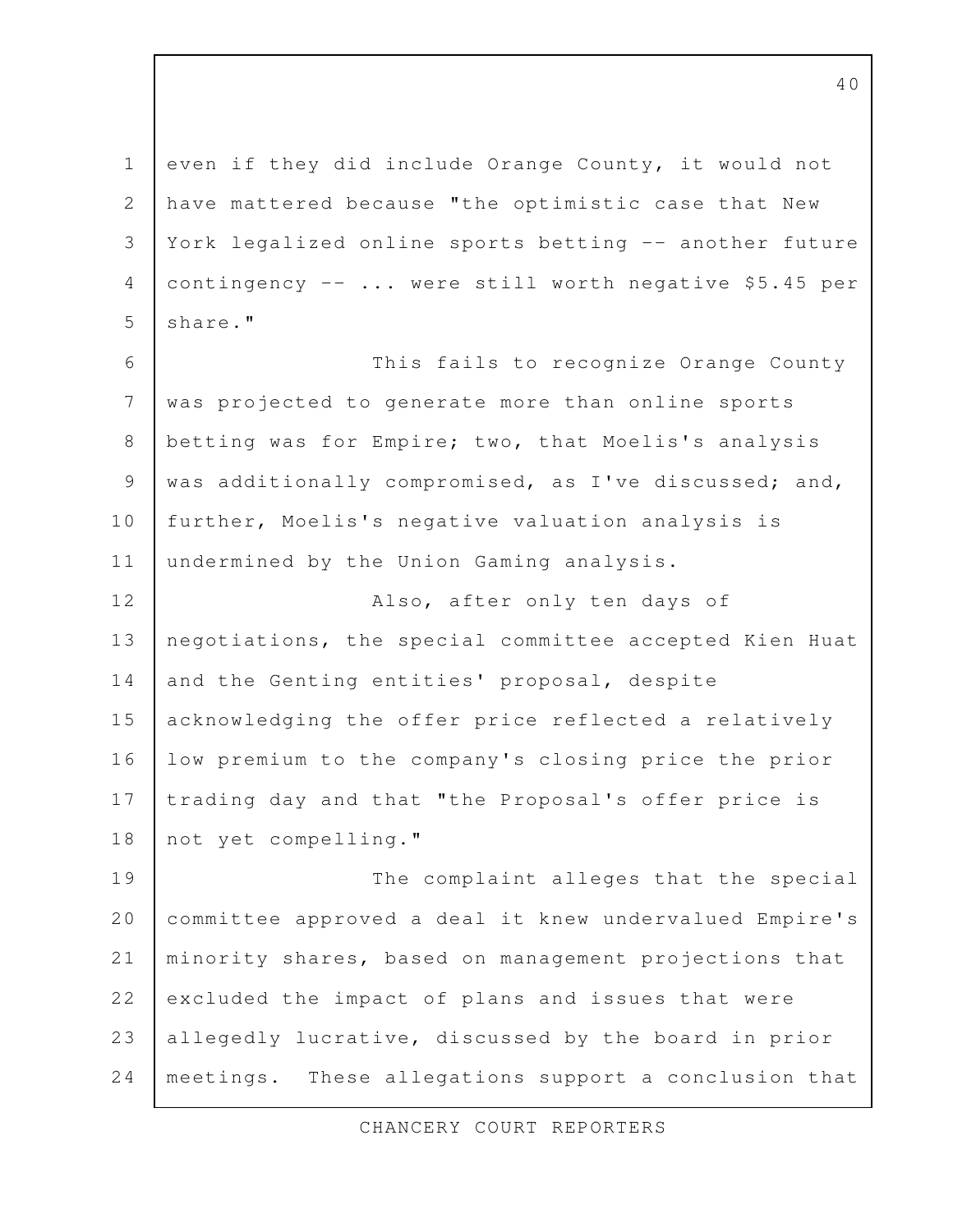the special committee acted consciously with disregard for its duties and allowed management to taint the process so that the proposal was not adequate consideration for Empire's minority shares. This supports an inference of bad faith at the pleading stage. It might not bear out at trial. It might not be proven. But at the pleading stage, it is sufficient. Accordingly, plaintiffs have pled a claim that the special committee defendants acted in bad faith and, therefore, breached their duty of loyalty. I'll turn now to Gerard Lim, who admittedly lacked independence from both Kien Huat and Empire. The complaint pleads that he took action that affirmatively benefited Kien Huat in the merger process, at the expense of Empire. As such, plaintiffs' allegations demonstrate disloyal conduct. The fact that Gerard Kim did not vote at the final board meeting on the merger does not absolve him of potential liability for his actions throughout the process or relieve him of his fiduciary obligations as an Empire director. Unlike in the cases cited by defendants, Gerard Lim's actions demonstrate that he 1 2 3 4 5 6 7 8 9 10 11 12 13 14 15 16 17 18 19 20 21 22 23 24

CHANCERY COURT REPORTERS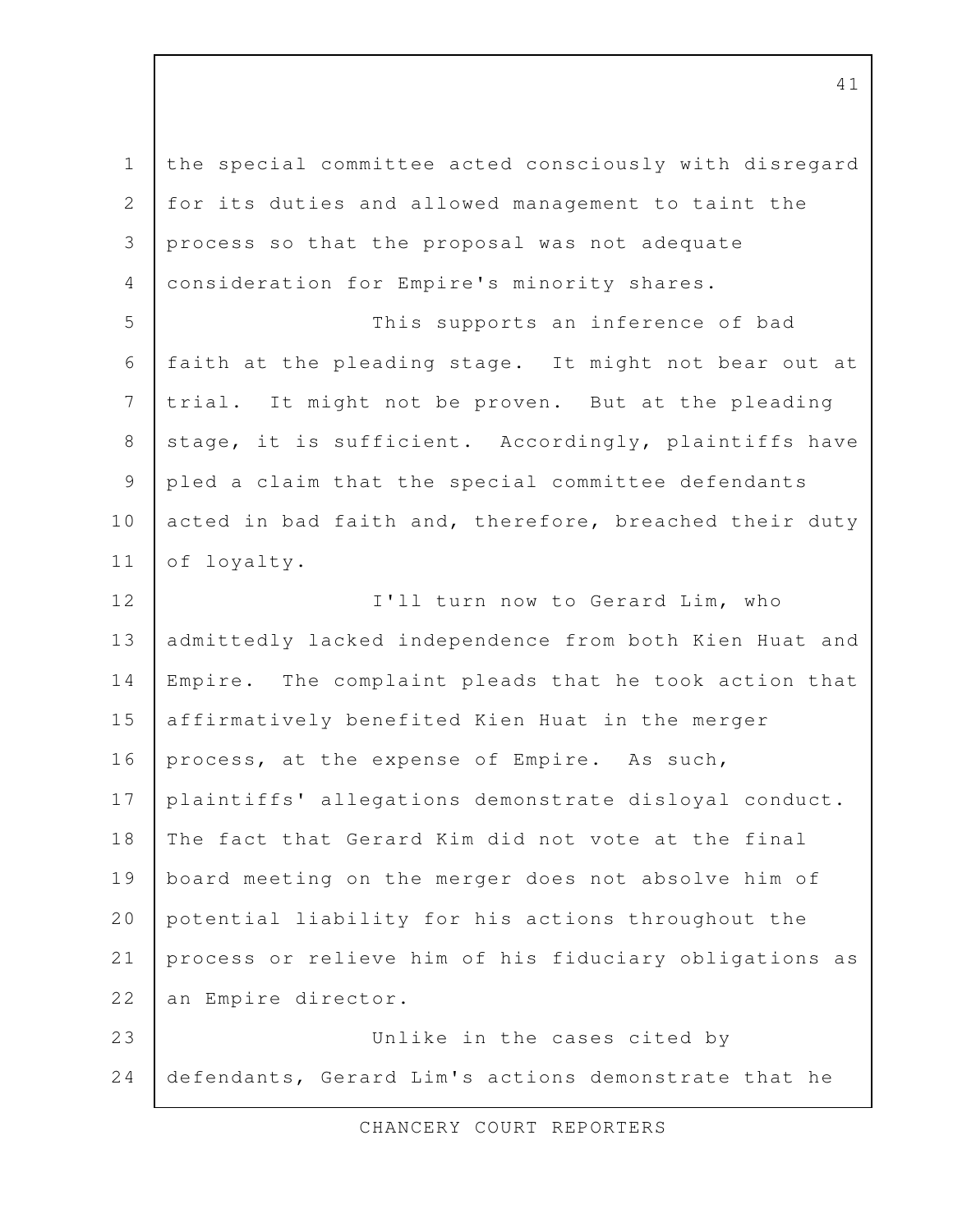| $\mathbf 1$    | did participate in significant ways that allegedly     |
|----------------|--------------------------------------------------------|
| $\overline{2}$ | contravened the process and his fiduciary obligations. |
| 3              | The complaint alleges that Gerard Lim, against the     |
| $\overline{4}$ | special committee's instructions, coordinated with     |
| 5              | Pearlman to discuss a potential transaction with       |
| 6              | bet365 without the knowledge or consent of the special |
| $\overline{7}$ | committee. It is reasonably conceivable that the       |
| $8\,$          | intent of these communications was to solicit bet365's |
| $\mathcal{G}$  | support of the eventual merger, considering that they  |
| 10             | were made by directors not independent of Kien Huat    |
| 11             | and that bet365 was Empire's largest stockholder after |
| 12             | Kien Huat.                                             |
| 13             | So plaintiffs have sufficiently                        |
| 14             | alleged that Gerard Lim breached his fiduciary         |
| 15             | obligations.                                           |
| 16             | As to Pearlman, who also admittedly                    |
| 17             | lacked independence from Kien Huat, plaintiffs allege  |
| 18             | that he too took actions that benefited Kien Huat in   |
| 19             | the merger process at the expense of Empire's minority |
| 20             | stockholders. The complaint sets forth in detail that  |
| 21             | Pearlman, a long-time Kien Huat designee to the board  |
| 22             | who owed his salary to Kien Huat, acted in furtherance |
| 23             | of Kien Huat's interests. Pearlman selected the        |
| 24             | special committee's financial advisor despite not      |

CHANCERY COURT REPORTERS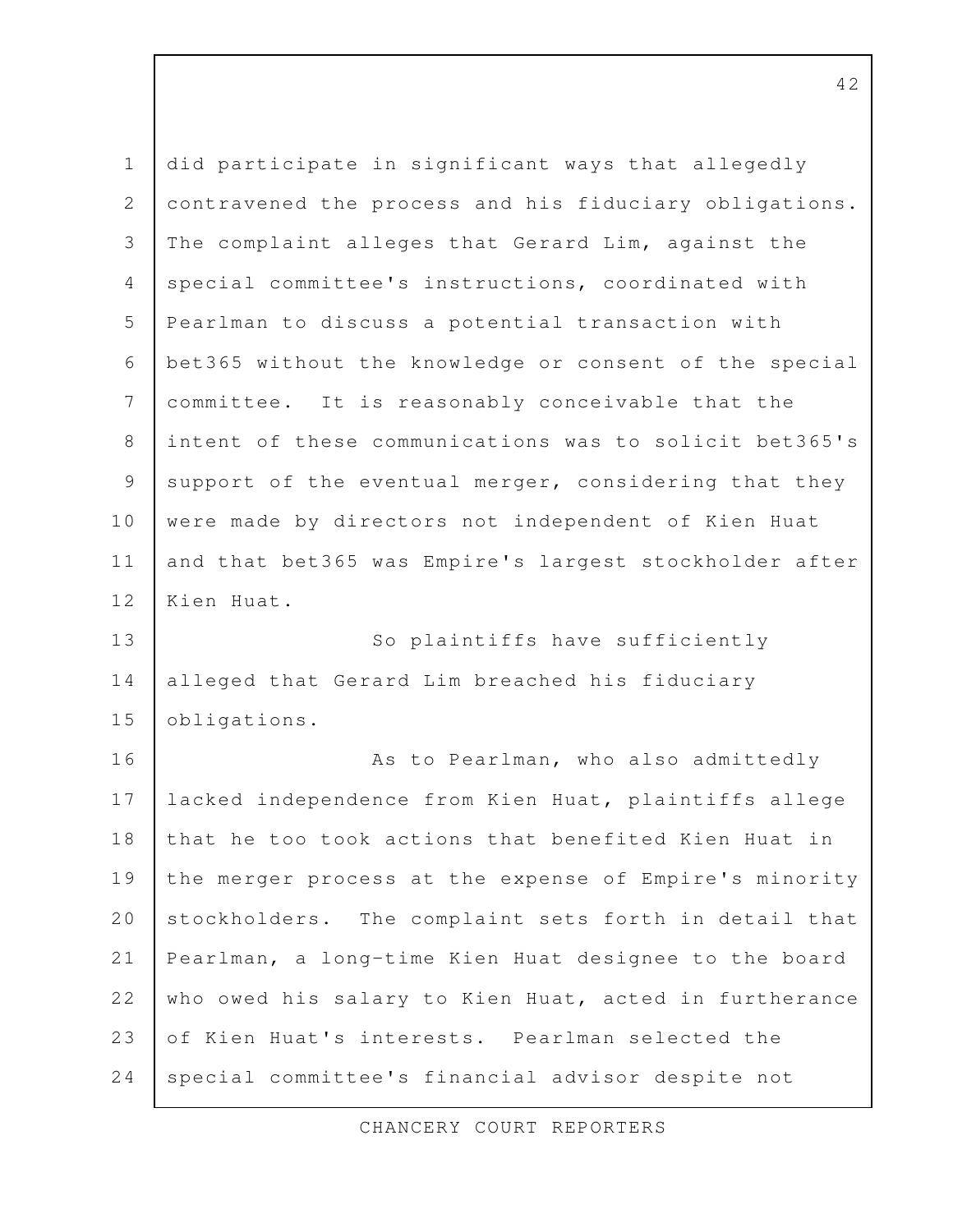being a member of the committee. He attended various special committee meetings. He attended the June 24 meeting with Moelis and Kien Huat. Without special committee authorization, he sent Kien Huat's July 25 letter to bet365 and had discussions with bet365 and Gerard Lim concerning the potential consequences of the merger on bet365's relationship with the company. Plaintiffs further plead that either Pearlman or Eller, or both, worked against the interests of the special committee by leaking information about the events of the special committee's July 25 meeting to Kien Huat. These allegations are sufficient to state a claim that Pearlman acted disloyally or in bad faith. Last, I address the allegations as to Eller. The complaint alleges that he breached his duties as CEO by taking actions in the merger process that benefited Kien Huat at the expense of Empire's minority stockholders. Plaintiffs allege that Eller worked behind the special committee's back to manipulate the company's projections that were used by Moelis. After repeatedly being questioned by Moelis, Eller instructed the financial advisor not to include the Orange County projected financial results in the 1 2 3 4 5 6 7 8 9 10 11 12 13 14 15 16 17 18 19 20 21 22 23 24

CHANCERY COURT REPORTERS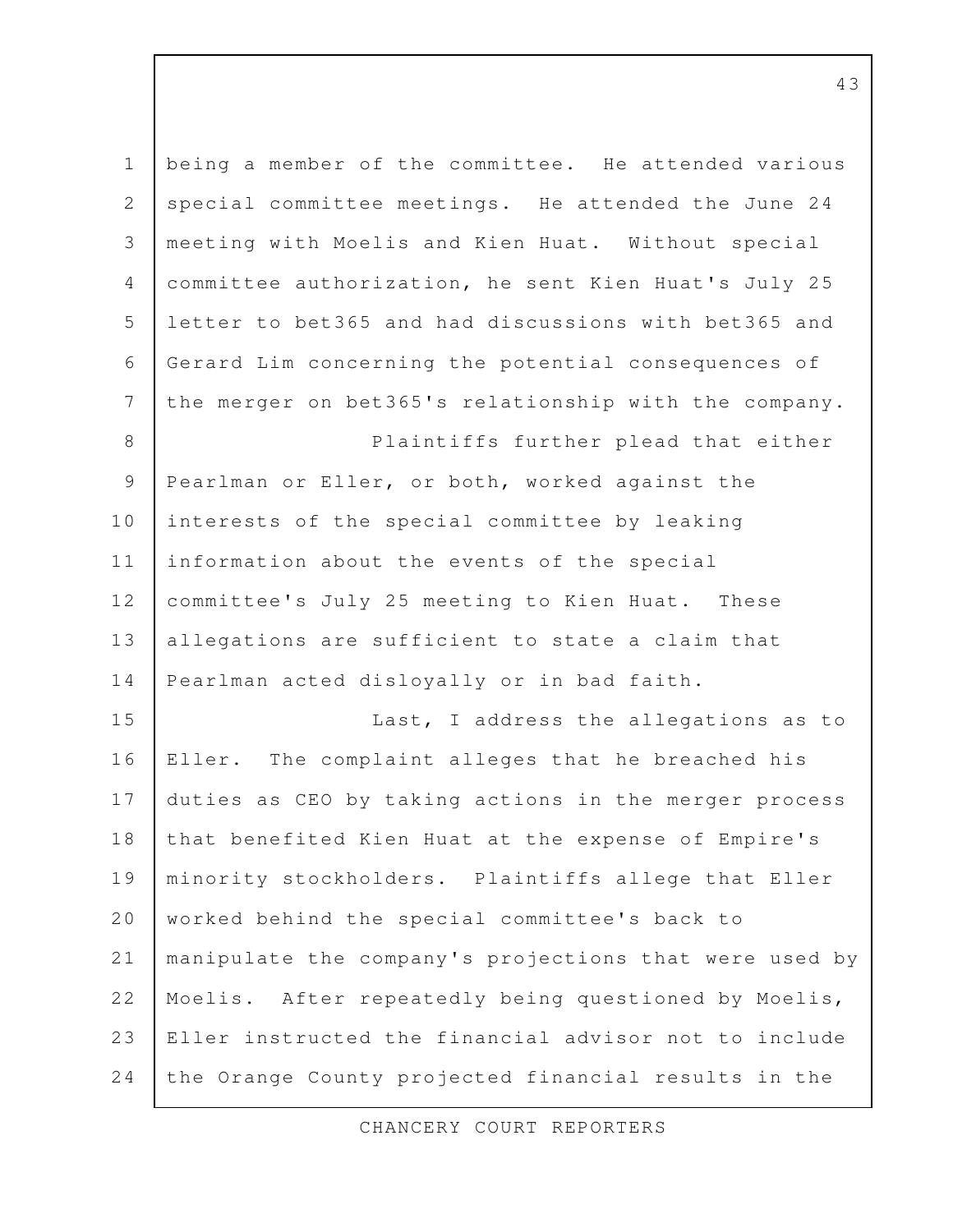| $\mathbf 1$    | company's projections that Moelis used to value Empire |
|----------------|--------------------------------------------------------|
| 2              | in connection with its fairness opinion.<br>This       |
| 3              | instruction had the effect of depressing Empire's      |
| $\overline{4}$ | valuation, according to plaintiffs and, in turn,       |
| 5              | worked to justify the price of \$9.74 per share.       |
| 6              | Plaintiffs' allegations that Eller                     |
| $7\phantom{.}$ | worked to undermine this process to justify a lower    |
| $8\,$          | price are sufficient to state a claim against Eller.   |
| 9              | I'll turn next to whether the                          |
| 10             | complaint states a claim as to the Genting entities.   |
| 11             | Plaintiffs allege that the Genting entities breached   |
| 12             | their fiduciary obligations as controllers of Empire   |
| 13             | or, in the alternative, aided and abetted in Kien      |
| 14             | Huat's breaches of fiduciary duty.                     |
| 15             | Defendants contend that neither theory                 |
| 16             | is viable. As to the first, they say that plaintiffs   |
| 17             | failed to adequately allege that the Genting entities  |
| 18             | controlled Empire or were part of a control group with |
| 19             | Kien Huat. As to the second, they argue that           |
| 20             | plaintiffs failed to adequately allege the element of  |
| 21             | knowing participation.                                 |
| 22             | Let's start with the first.<br>The                     |
| 23             | Delaware Supreme Court addressed the requirements for  |
| 24             | pleading a control group in Sheldon v. Pinto           |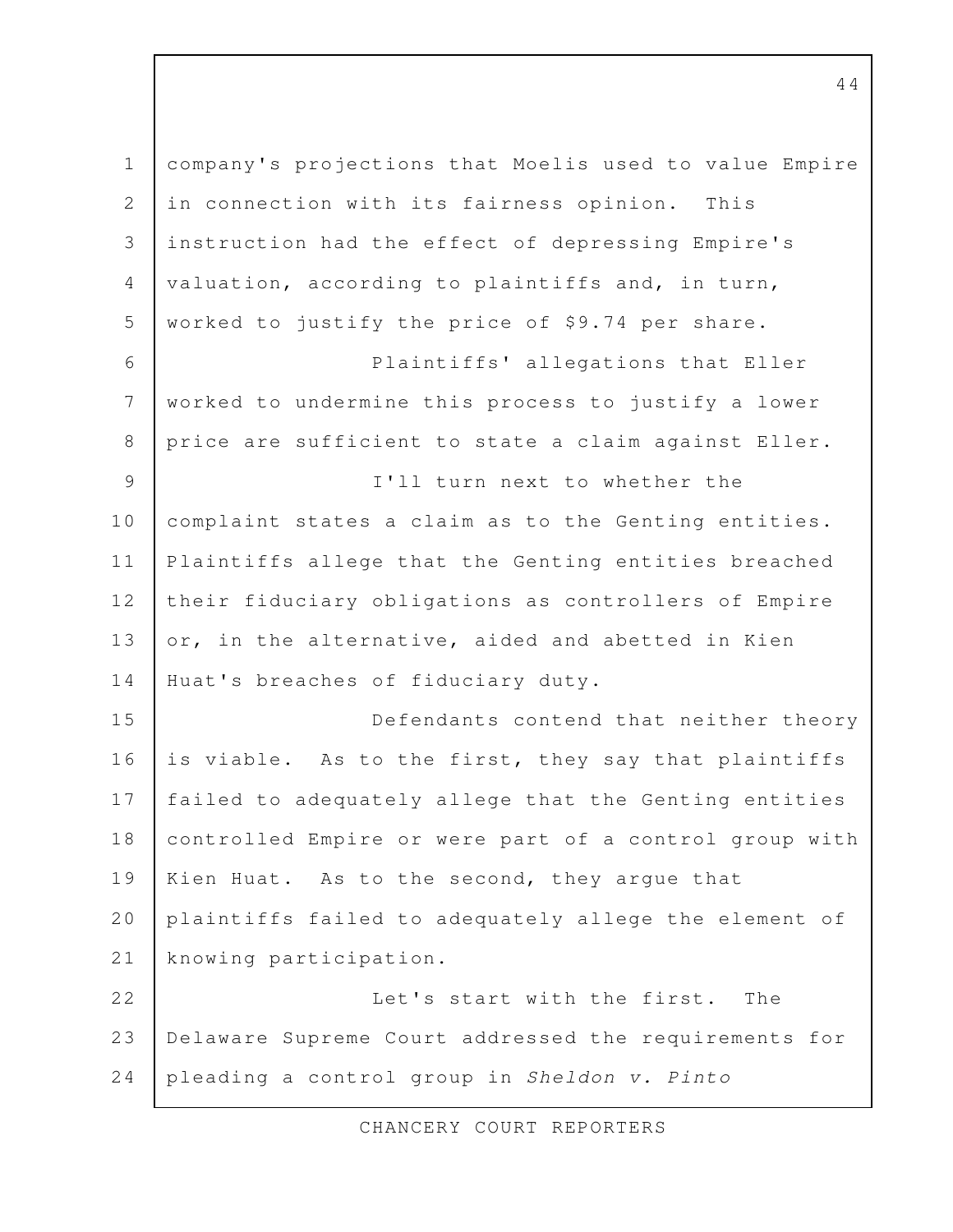Technology Ventures, L.P., adopting the "legally significant connection" standard applied in multiple decisions of this Court. 1 2 3

And I quote: "To demonstrate that a group of stockholders exercises control collectively, the [Plaintiffs] must establish that they are connected in some legally significant way -- such as by contract, common ownership, agreement, or other arrangement -- to work together toward a shared goal. To show a legally significant connection, the [Plaintiffs] must allege that there was more than a mere concurrence of self-interest among certain stockholders. Rather, there must be some indication of an actual agreement, although it need not be formal or written." 4 5 6 7 8 9 10 11 12 13 14 15

In applying this standard, the Sheldon court compared the allegations at issue in two cases of this Court that sit "on opposite ends of the [control group] spectrum." Those cases were van der Fluit v. Yates and In re Hansen Medical, Incorporated Stockholders Litigation. 16 17 18 19 20 21

In Yates, the Court found that the plaintiff failed to adequately allege facts sufficient to identify a legally significant connection between 22 23 24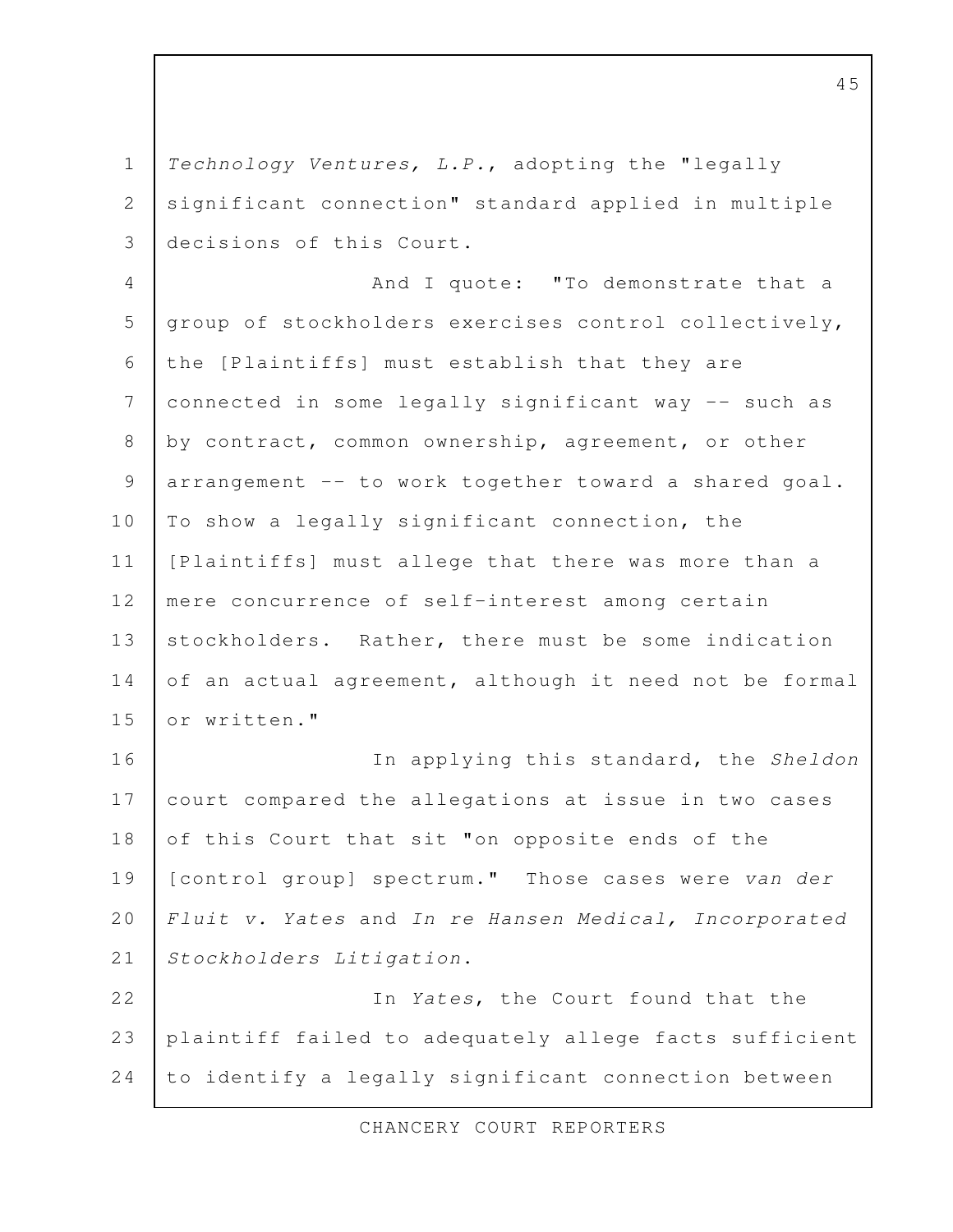two venture capital investors and the company's co-founders. There, the plaintiffs relied on two agreements to show that the required legally significant connection existed. The first was the investors rights agreement that gave information rights to early-stage investors. That was executed by all investors in the financing round, not only the alleged control group members, and the agreement had nothing to do with the challenged transaction. The second was a tender and support agreement executed in connection with the challenged transaction. The agreement was executed, however, by some, and not all, of the control group members. The Court concluded that the two agreements failed to "evidence the presence of a control group rather than a 'concurrence of self-interest among certain stockholders.'" In Hansen, by contrast, the Court found that the plaintiffs adequately alleged facts sufficient to infer the existence of a control group among stockholders who agreed to roll over their equity in the challenged merger. The plaintiffs pled "more than a mere concurrence of self-interest" by identifying an array of plus factors that allowed the 1 2 3 4 5 6 7 8 9 10 11 12 13 14 15 16 17 18 19 20 21 22 23 24

CHANCERY COURT REPORTERS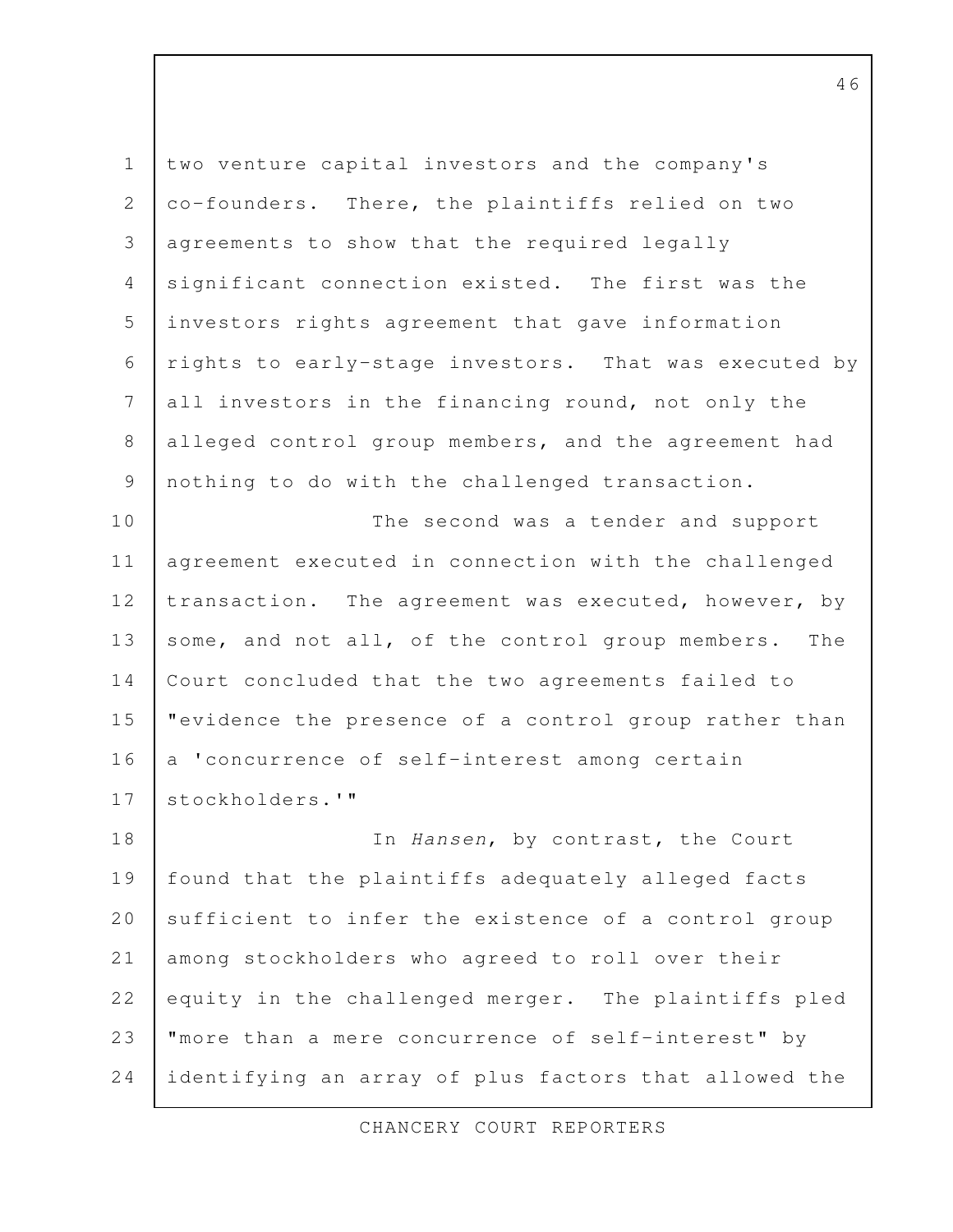Court to infer "some indication of an actual agreement." These factors included both historical ties and transaction-specific ties. In this case, it's reasonably conceivable that the Genting entities formed a control group with Kien Huat. Kien Huat brought in GenM and Genting USA to fund the merger acquisition, sold a substantial portion of their controlling bloc to Genting USA in order effectuate the merger. GenM, Genting USA, and Kien Huat entered into a binding term sheet pursuant to which Kien Huat would sell 13.2 million Empire shares to Genting USA and to form a joint venture to hold such shares with GenM. The proxy states that "the Merger Agreement makes it a condition to the parties' obligations ... that the holders of a majority of the voting power of the outstanding shares of Voting Stock not belled by [Kien Huat], [GenM], [and] their respective affiliates, ... entitled to vote thereon as of the Record Date of the Special Committee, voting as one class, vote in favor of the Merger Proposal," suggesting that there's a connection between Kien Huat and the Genting entities. As alleged in the complaint, Kien Huat 1 2 3 4 5 6 7 8 9 10 11 12 13 14 15 16 17 18 19 20 21 22 23 24

47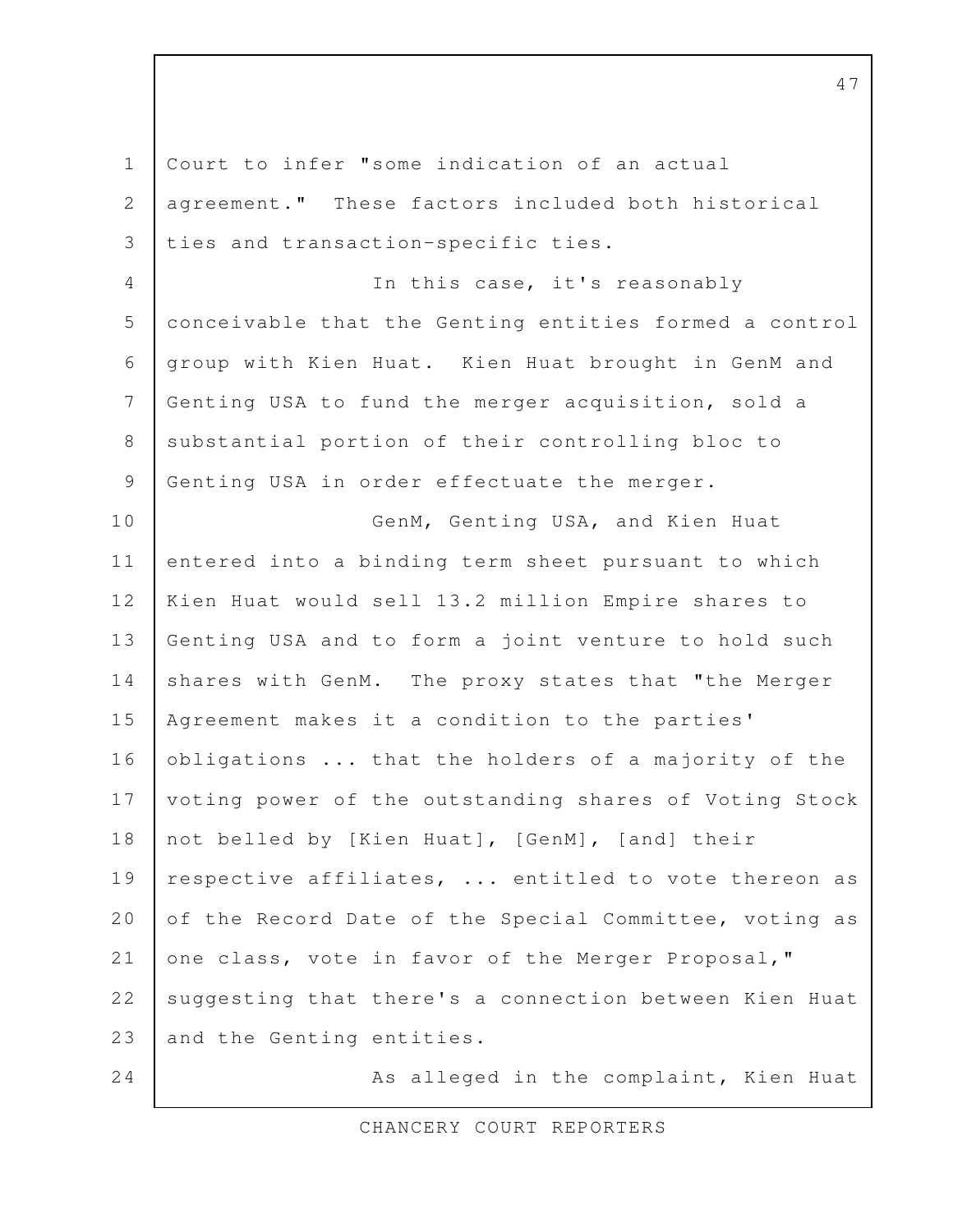and GenM jointly negotiated against the special committee. In light of these facts, I would say this situation is more analogous to Hansen than to Yates. This is not a mere correlation of interests. Instead, it was a concerted effort to act in unison. As such, defendants' attempts to deny that GenM and Genting USA owed duties to Empire's minority stockholders during the merger's negotiations fail. I won't dilate now as to whether it's significant that GenM and Genting USA didn't, at certain times, own stock of Empire, because I view the plaintiffs' alternative theory as equally viable. That is, if the Genting entities did not form a control group with Kien Huat, plaintiffs' alternative theory that they aided and abetted a fiduciary breach is well-pled. Defendants argue that plaintiffs failed to allege the required element of knowing participation. To plead knowing participation, a plaintiff must allege that the aider and abettor acted with scienter, or knowingly and intentionally, with reckless indifference. Mere actual or constructive knowledge of the breach is sufficient. This Court held, in Carr v. New 1 2 3 4 5 6 7 8 9 10 11 12 13 14 15 16 17 18 19 20 21 22 23 24

CHANCERY COURT REPORTERS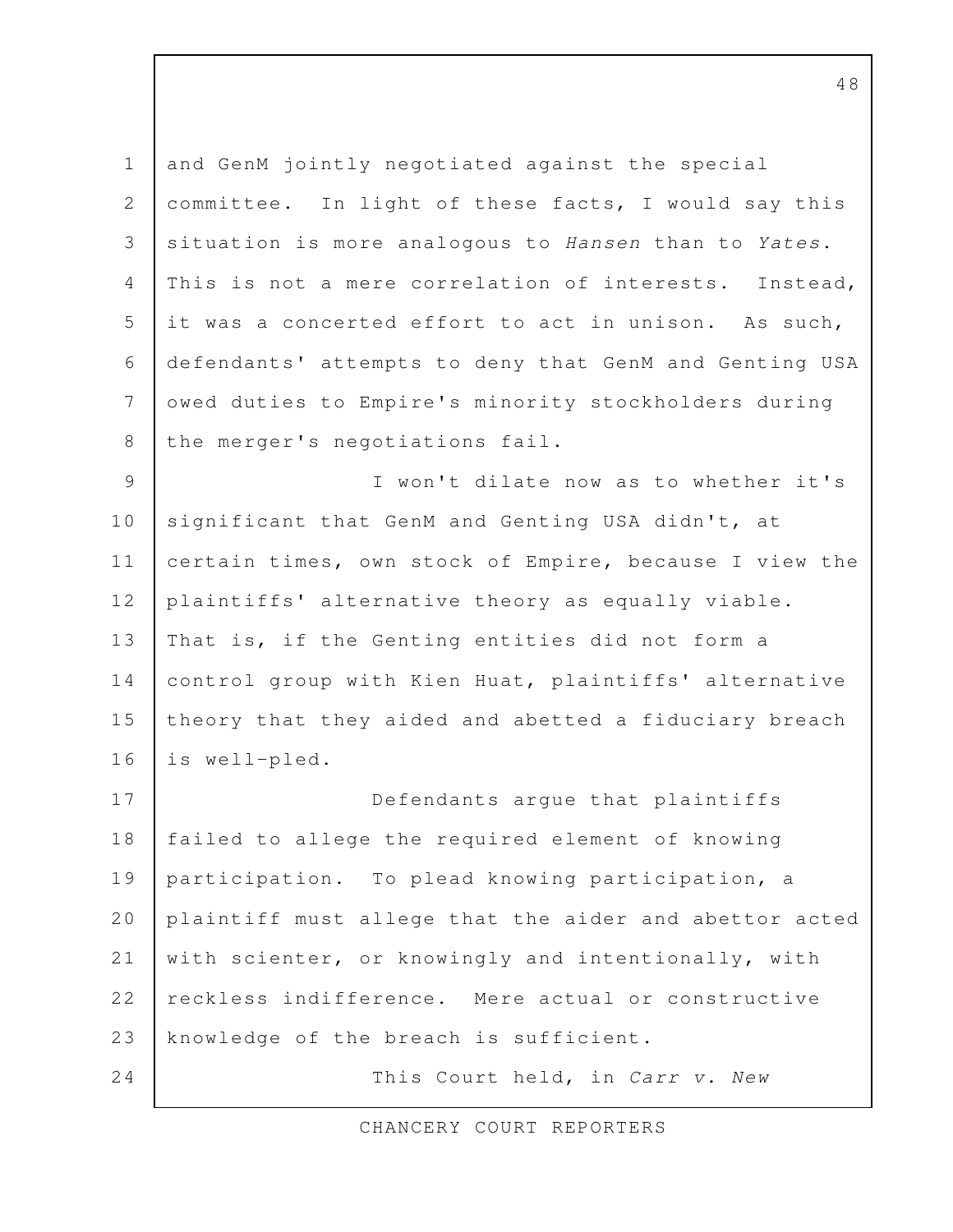Enterprise Associates Incorporated: "A claim of knowing participation need not be pled with particularity. But there must be factual allegations in the complaint from which knowing participation can be reasonably inferred." 1 2 3 4 5

To support their claim that the Genting entities knowingly participated in Kien Huat's alleged breach, plaintiffs allege the following: Kien Huat and the Genting entities are controlled by the same person, KT Lim. 6 7 8 9 10

On July 9, 2019, GenM retained Union Gaming to provide buy-side financial advisory service with respect to the merger. On July 22, 2019, Union Gaming delivered its analysis to GenM, determining that Empire was worth up to \$15.95 per share. Based on the valuation ranges in Union Gaming's DCF analysis, it is reasonable to infer that Union Gaming used Empire projections that included Orange County, which the Genting entities provided to Union Gaming. On July 25, 2019, three days after the delivery of Union Gaming's analysis to GenM, Kien Huat publicly threatened to cut off Empire's funding. On August 5, 2019, Kien Huat and the Genting entities submitted their one and only proposal 11 12 13 14 15 16 17 18 19 20 21 22 23 24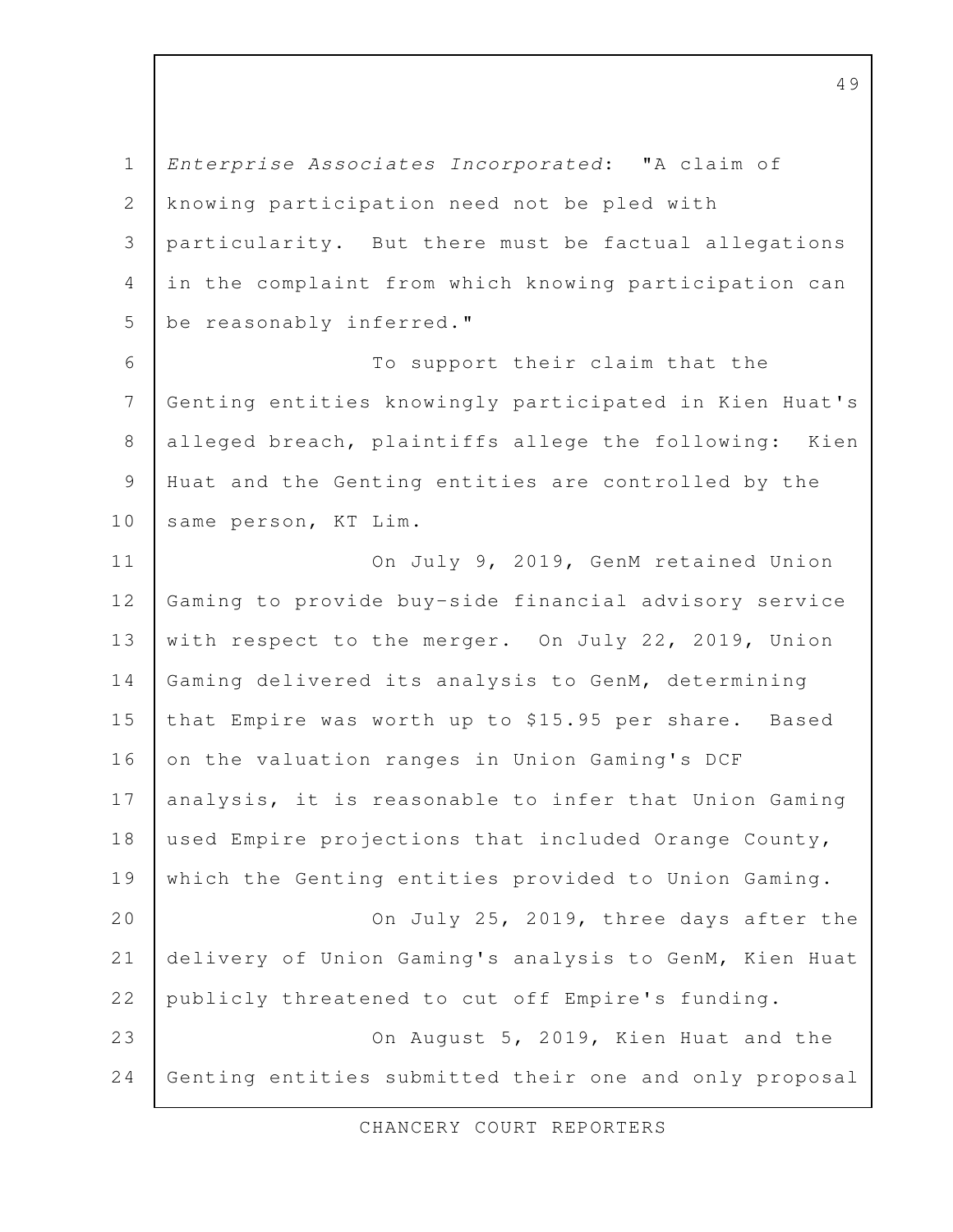to take Empire private at exactly \$9.74 per share. An August 16, 2020, Kien Huat and the Genting entities conveyed the threat that they would walk away immediately and cease funding Empire if the company did not capitulate to their offer. Taken together, and affording plaintiffs all reasonable inferences, the above facts render it reasonably conceivable that the Genting entities knowingly participated in Kien Huat's breaches. I'll next address briefly Empire and Hercules. Both have moved to dismiss the claims against them, and plaintiffs responded to neither set of arguments. So that is granted. I'll turn now to GenM's motion to dismiss pursuant to Rule 12(b)(2) for lack of personal jurisdiction. When defendants move to dismiss a complaint pursuant to Court of Chancery Rule 12(b)(2), plaintiff bears the burden of showing a basis for the Court's exercise of jurisdiction over the defendant. In ruling on a 12(b)(2) motion, the Court may consider pleadings, affidavits, and any discovery of record. But where no evidentiary hearing has been held, 1 2 3 4 5 6 7 8 9 10 11 12 13 14 15 16 17 18 19 20 21 22 23 24

CHANCERY COURT REPORTERS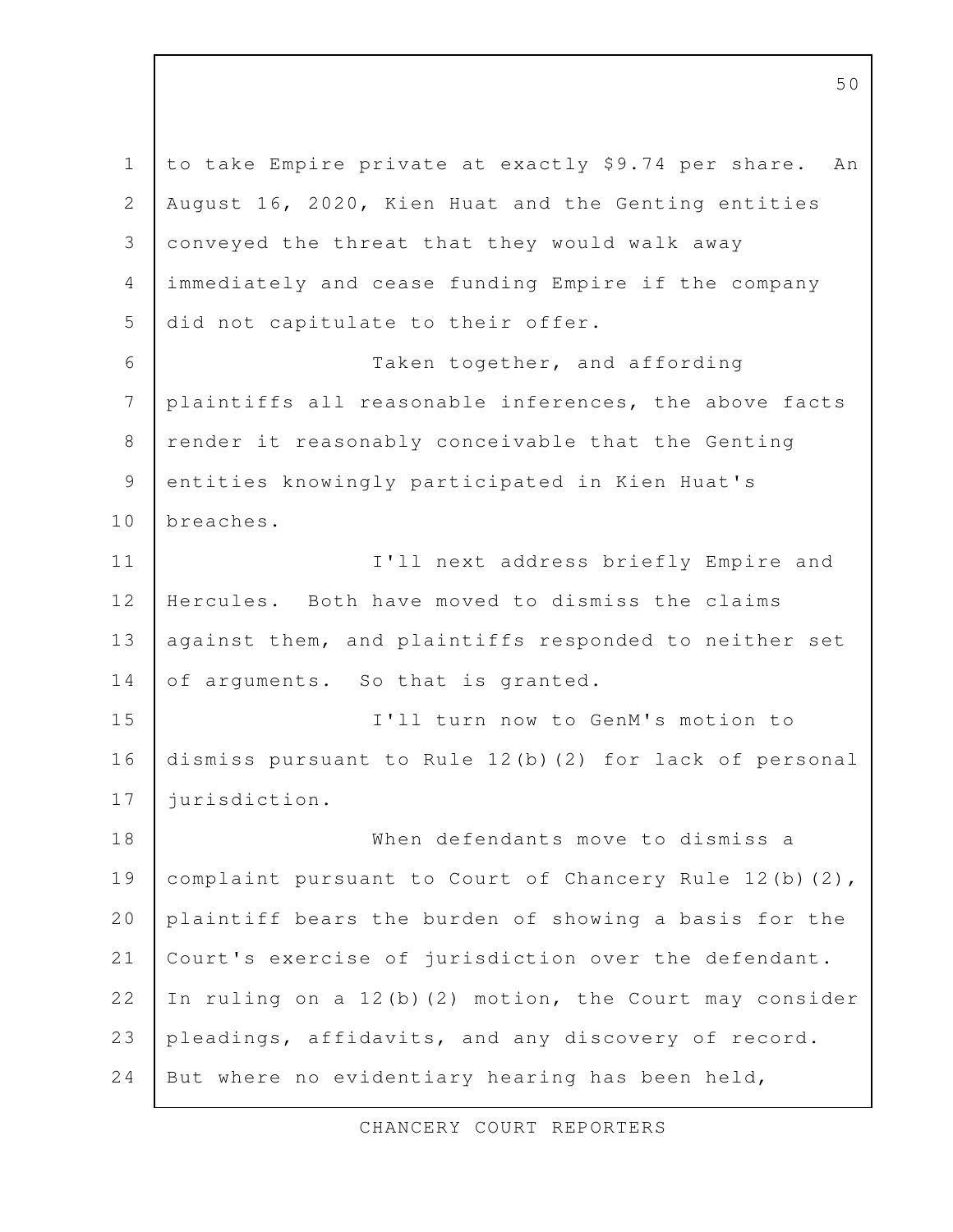| $\mathbf 1$      | plaintiffs need only make a prima facie showing of     |
|------------------|--------------------------------------------------------|
| $\mathbf{2}$     | personal jurisdiction on a record construed in the     |
| 3                | light most favorable to the plaintiff.                 |
| 4                | Delaware courts employ a two-step                      |
| 5                | analysis in determining whether they may exercise      |
| 6                | personal jurisdiction over a nonresident defendant.    |
| $\boldsymbol{7}$ | As this Court held in Focus Financial Partners:        |
| $8\,$            | "Initially, the court must determine whether a         |
| $\mathcal{G}$    | statutory basis exists for the exercise of             |
| 10               | jurisdictions, such as Delawares' long arm statute     |
| 11               | . "                                                    |
| 12               | Next, as a second step, the Court must                 |
| 13               | determine whether the defendant has sufficient minimum |
| 14               | contacts with the forum state such that the            |
| 15               | maintenance of the suit does not offend traditional    |
| 16               | notions of fair play and substantial justice.          |
| 17               | Plaintiffs rely on Delaware's long-arm                 |
| 18               | statute as the statutory basis for jurisdiction.       |
| 19               | Under that statute, "a court may exercise personal     |
| 20               | jurisdiction over any nonresident, or personal         |
| 21               | representative, who in person or through an agent      |
| 22               | [c] auses tortious injury in the State by an act or    |
| 23               | omission."                                             |
| 24               | The Delaware Supreme Court has                         |

CHANCERY COURT REPORTERS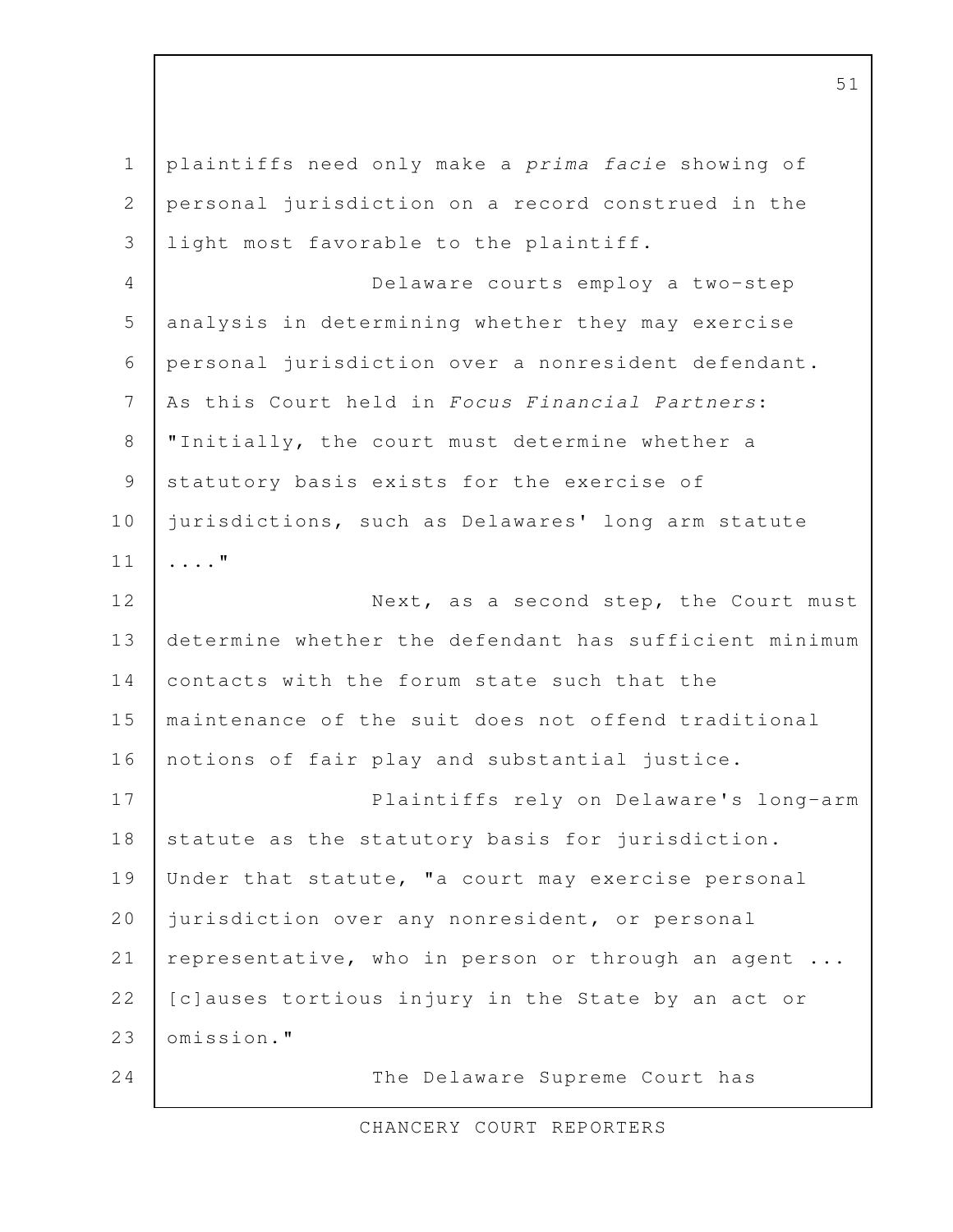recognized the conspiracy theory of jurisdiction as a basis to satisfy the long-arm statute. Under that theory, a person's co-conspirators are their agents, such that forum-directed activities by the co-conspirator can give rise to personal jurisdiction over all conspiracy members. This court held in Reid v. Siniscalchi that, at the pleading stage, a plaintiff need not "produce direct evidence of a conspiracy," but must assert "specific facts from which one can reasonably infer that a conspiracy existed." The Delaware Supreme Court established the elements of a conspiracy theory of jurisdiction in Istituto Bancario Italiano SpA v. Hunter Engineering Company. I won't quote those elements here. They're well-known to the litigants in this case. The elements of the Istituto Bancario test functionally encompass both prongs of the jurisdictional test that must apply. The first and second factors of the test ask whether a conspiracy existed and whether the nonresidents were members of that conspiracy. Where a complaint adequately alleges the legally significant connection required to support 1 2 3 4 5 6 7 8 9 10 11 12 13 14 15 16 17 18 19 20 21 22 23 24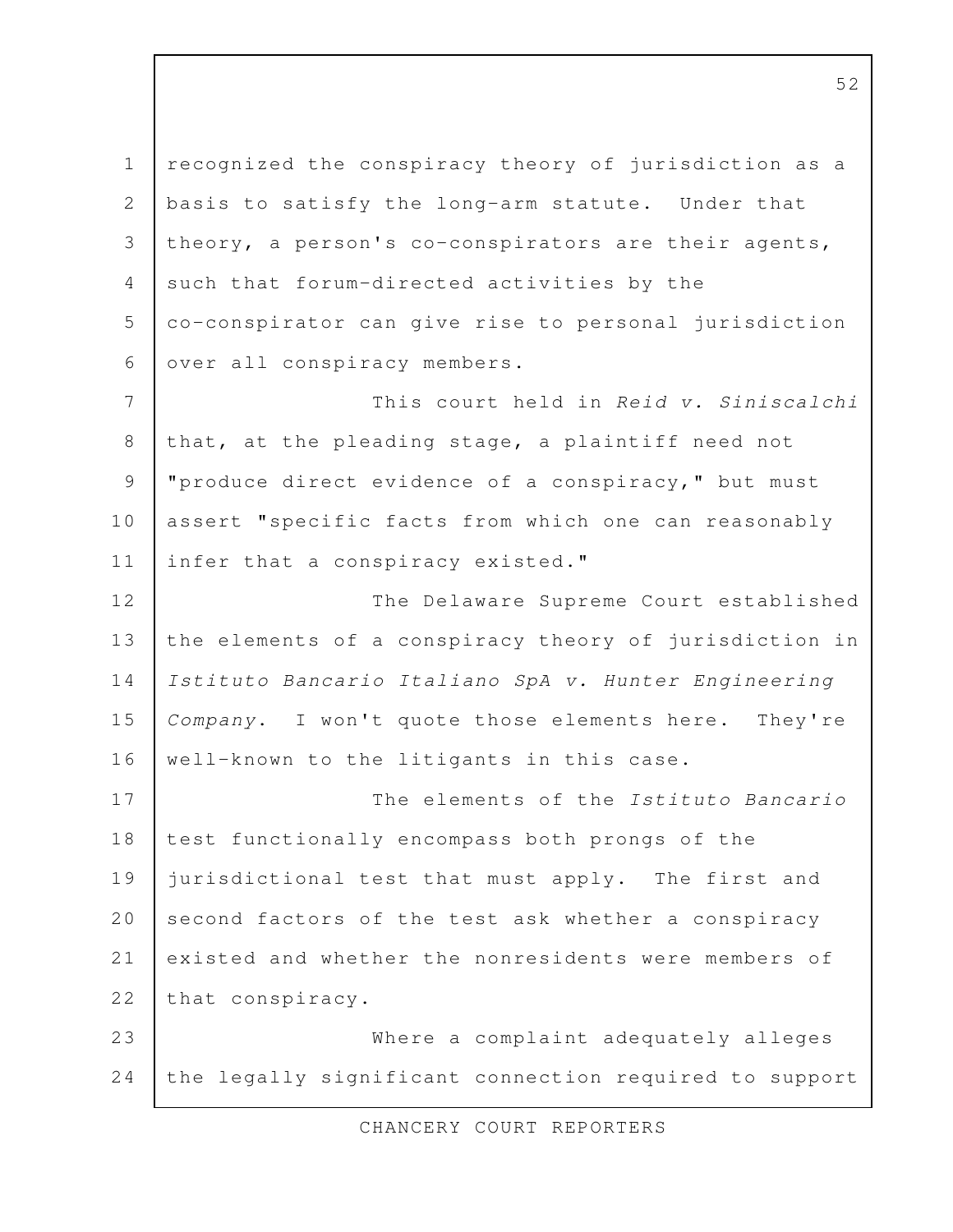a control group claim or the knowing participation required to support an aiding and abetting claim, then the first and second elements of the Istituto Bancario test will be met as to the alleged control group members or alleged aiders and abettors. Because the complaint adequately pleads these theories here, it is reasonably conceivable that GenM is part of a control group with Kien Huat and Genting USA or, alternatively, that it aided and abetted Kien Huat's breach of fiduciary duty. So the first two Istituto Bancario elements are met. The third element of the test requires a substantial act in the forum state. As this Court held in Dubroff v. Wren Holdings, "[t]he formation of a Delaware entity or the filing of a corporate instrument in Delaware to facilitate the challenged transaction satisfies [the third factor)." In this case, the merger agreement stipulated the merger between Empire, a Delaware corporation, and a merger subsidiary formed in Delaware for this purpose. Plaintiffs therefore satisfy the third element. The fourth and fifth elements require that GenM knew or had reason to know of the merger and 1 2 3 4 5 6 7 8 9 10 11 12 13 14 15 16 17 18 19 20 21 22 23 24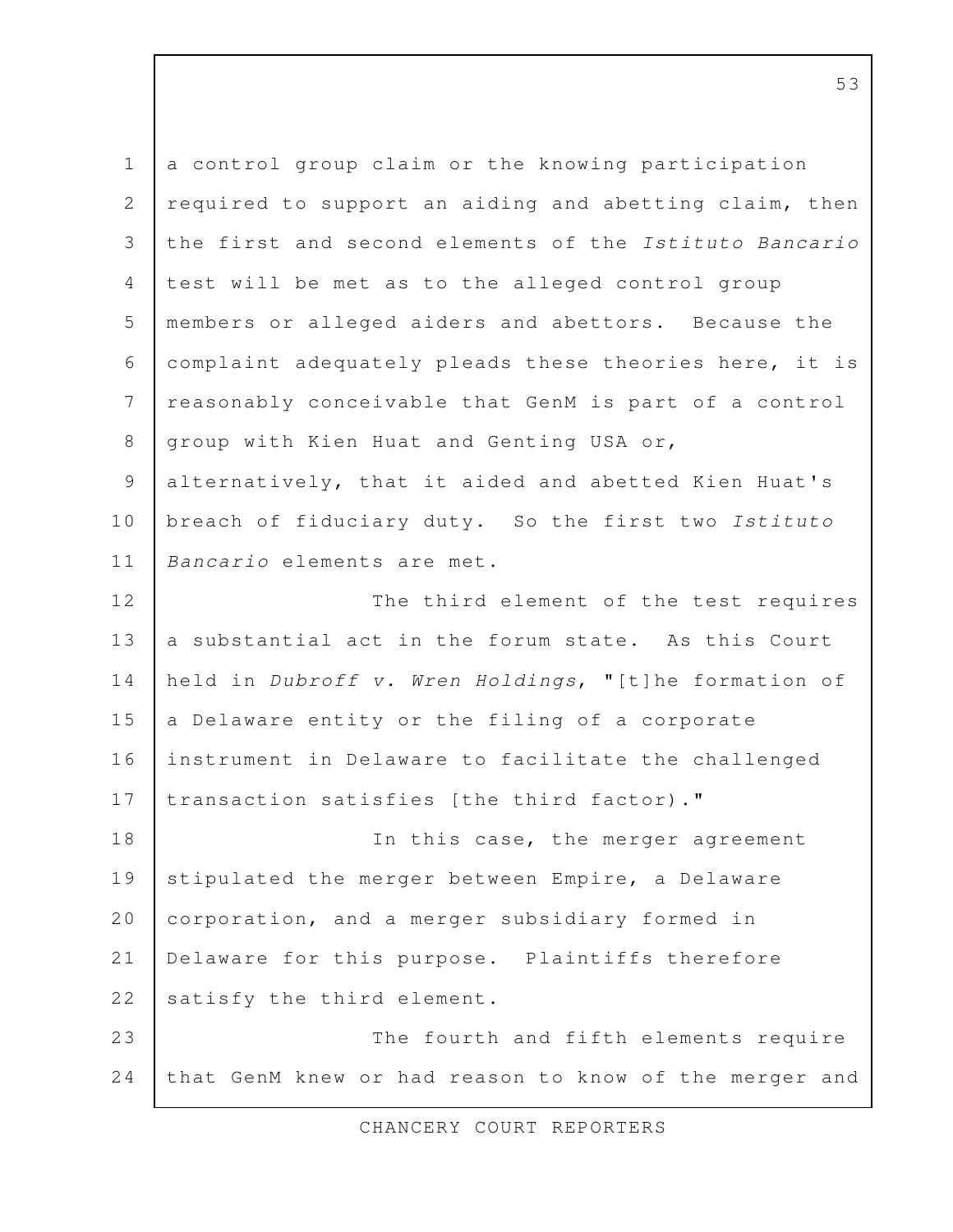that the acts in Delaware, such as the formation of the merger sub, were in furtherance of the alleged conspiracy. The complaint satisfies these factors as well. GenM retained Union Gaming for the express purpose of analyzing the merger, and Union Gaming provided GenM with an analysis of the merger. Plaintiffs therefore have satisfied these elements. Plaintiffs have adequately pled each factor of the Istituto Bancario test, thus establishing personal jurisdiction over GenM under Delaware law. All right. To sum it up, Empire's motion to dismiss is granted. Hercules' motion to dismiss is granted. And the rest of the motions are denied. I apologize for the long bench ruling on a Friday afternoon, counsel, but with that, are there any questions? MR. VARALLO: Not from plaintiffs, Your Honor. MR. HENDERSHOT: Not from the nonspecial committee defendants, Your Honor. THE COURT: All right. Well -- 1 2 3 4 5 6 7 8 9 10 11 12 13 14 15 16 17 18 19 20 21 22 23 24

CHANCERY COURT REPORTERS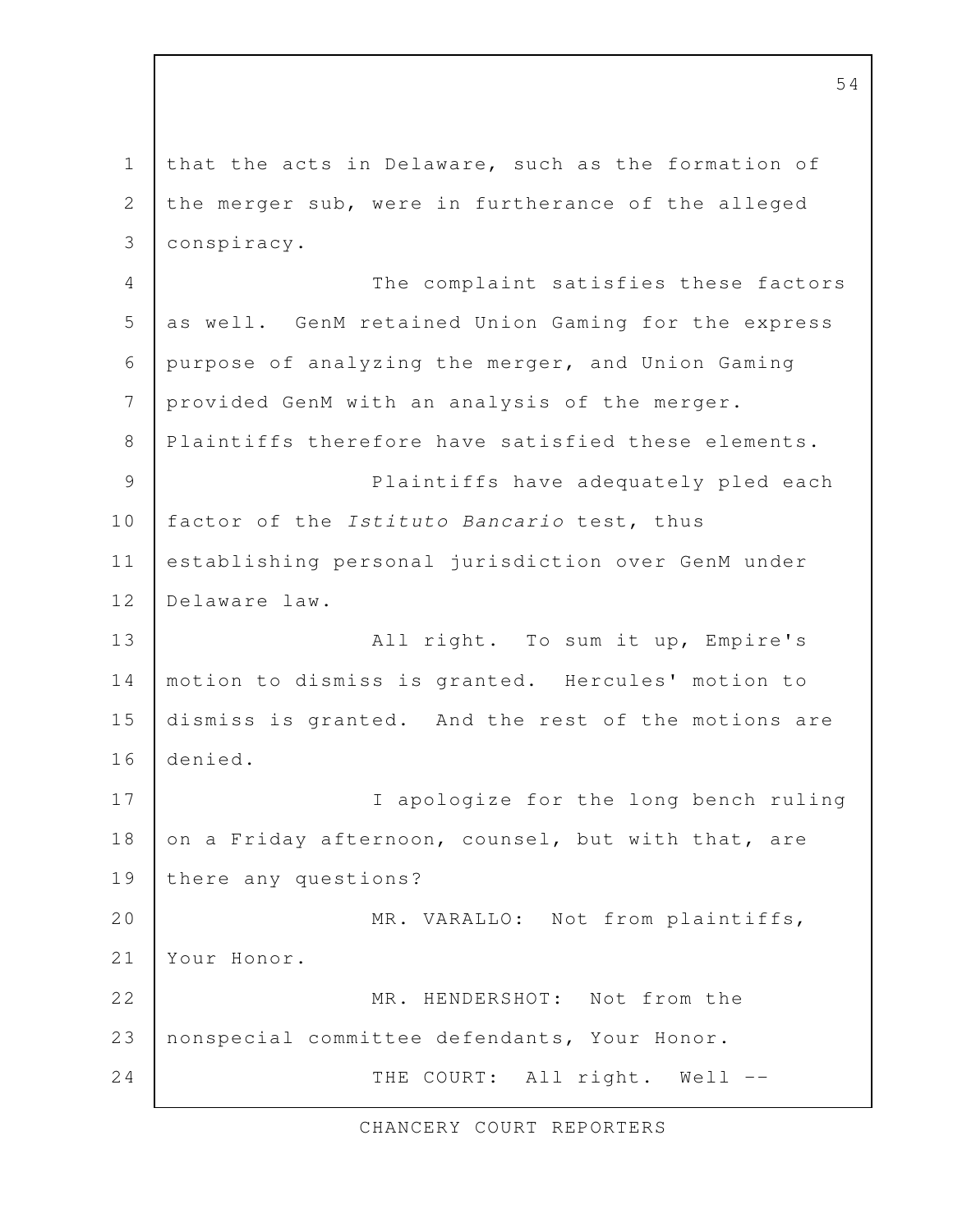MR. STACHEL: None from the special committee defendants. THE COURT: All right. Thank you. I assume that if defendants have questions, you'll raise them now. Otherwise, I hope you-all have a great weekend. Thank you for your patience this afternoon. We are adjourned. (Proceedings concluded at 5:05 p.m.)  $-$